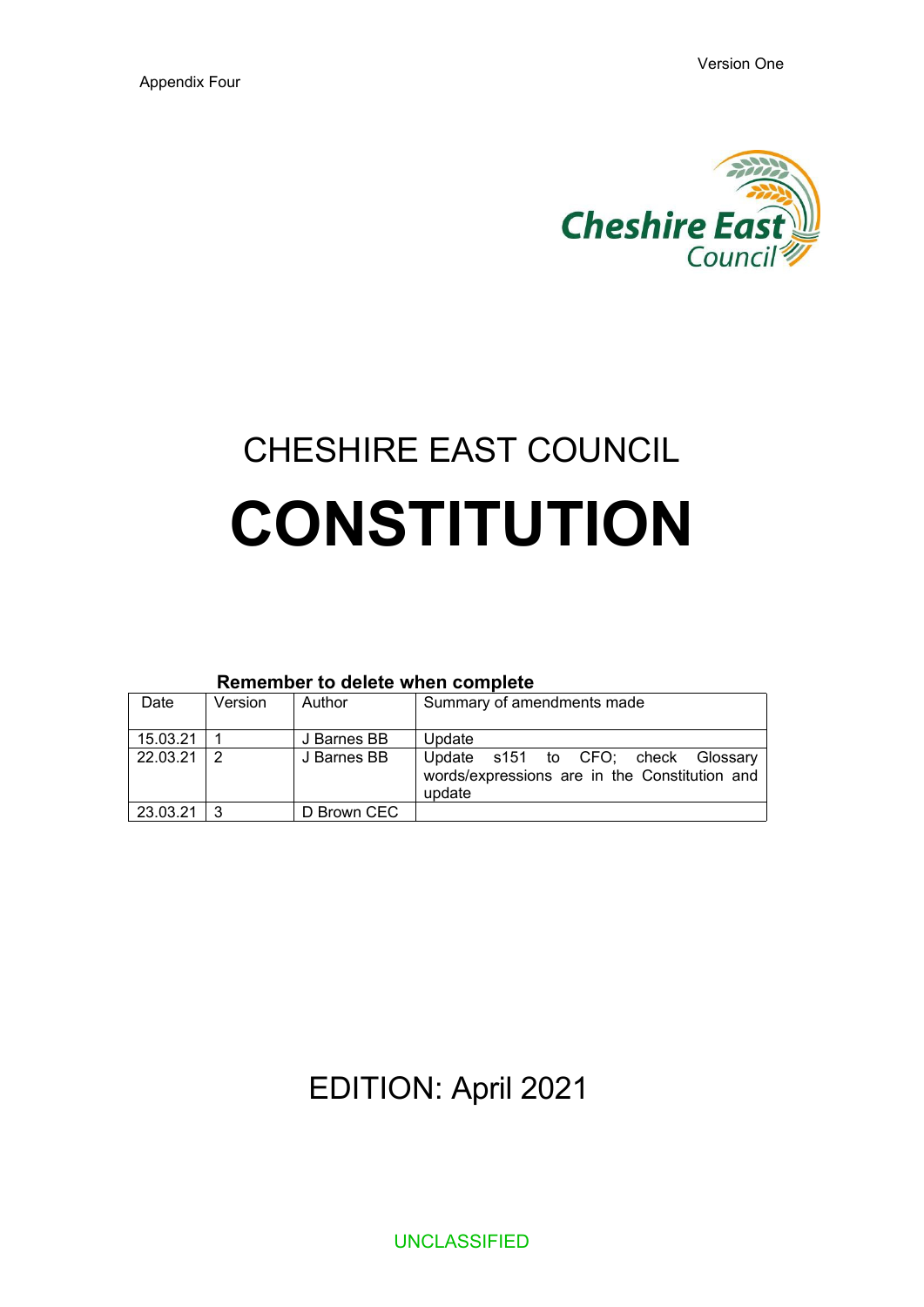This page is left intentionally blank

UNCLASSIFIED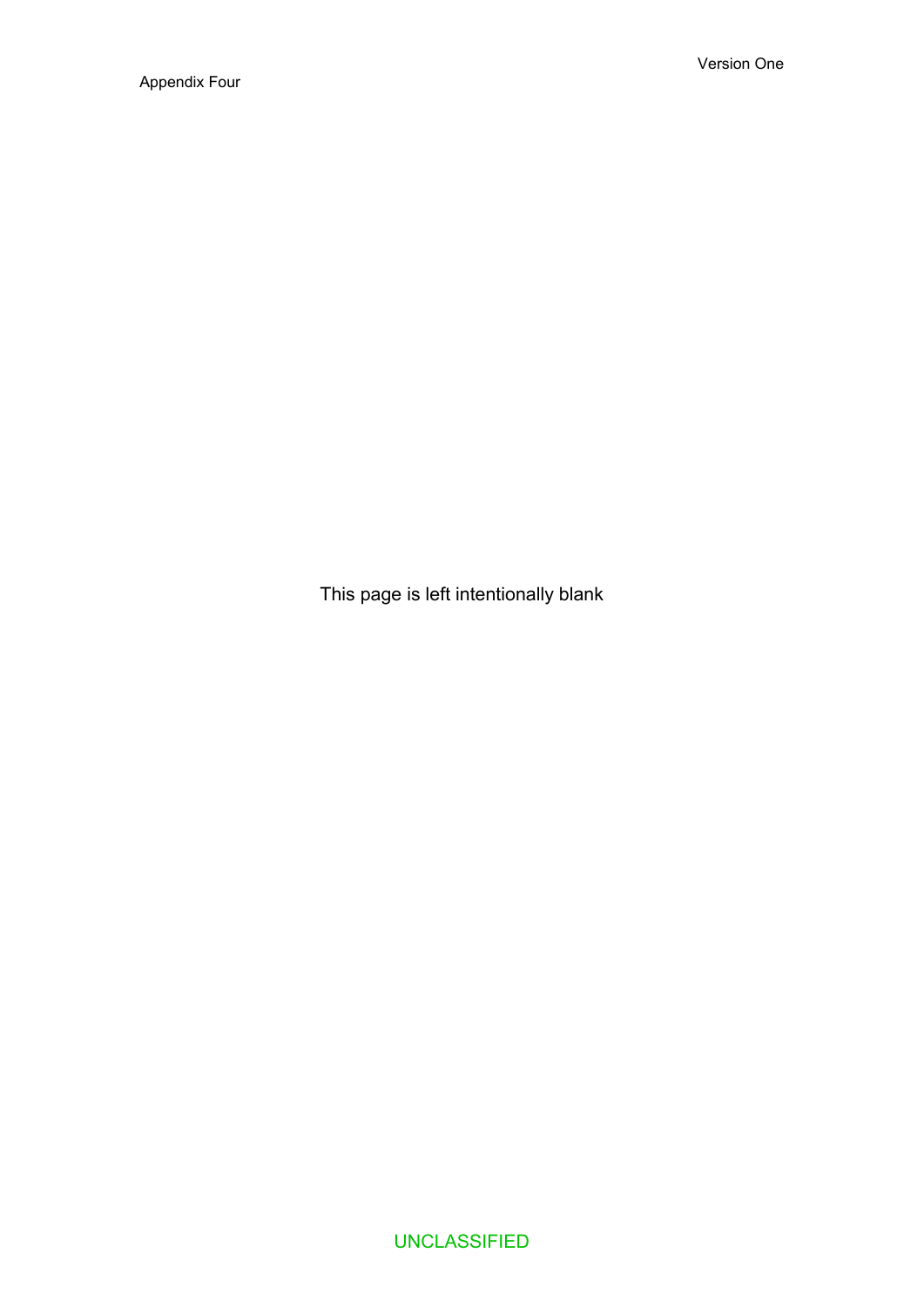## **Chapter 4**

## **Codes and Protocols**

This part of the Constitution covers the following areas:

| <b>Part</b>                                      | <b>Title</b>                         | <b>Contents</b>                                                                                                                                                |  |
|--------------------------------------------------|--------------------------------------|----------------------------------------------------------------------------------------------------------------------------------------------------------------|--|
| 1                                                | <b>Councillor Code of</b><br>Conduct | This part sets out the ways in which<br>Councillors must conduct themselves.<br>It covers such things as:                                                      |  |
|                                                  |                                      | General obligations                                                                                                                                            |  |
|                                                  |                                      | Registering and declaring<br>$\bullet$<br>interests                                                                                                            |  |
|                                                  |                                      | Pre-determination and bias                                                                                                                                     |  |
| $\overline{2}$<br><b>Officer Code of Conduct</b> |                                      | This part sets the ways in which all<br>employees of the Council must conduct<br>themselves. It covers such things as:                                         |  |
|                                                  |                                      | The Values of the Council                                                                                                                                      |  |
|                                                  |                                      | The Council's Core Principles                                                                                                                                  |  |
|                                                  |                                      | The Council's Core Standards                                                                                                                                   |  |
|                                                  |                                      | Additional standards relevant to<br>particular groups of employees                                                                                             |  |
|                                                  |                                      | Guidance on compliance with<br>$\bullet$<br>the Code                                                                                                           |  |
|                                                  |                                      | Associated forms and referral<br>points                                                                                                                        |  |
| 3                                                | Councillor / Officer<br>Protocol     | This Protocol is to guide Councillors and<br>Officers in their relations with one<br>another in such a way as to ensure the<br>smooth running of the Council.  |  |
| 4                                                | <b>Planning Code of Conduct</b>      | An additional Code of Conduct for<br><b>Councillors on Planning matters</b>                                                                                    |  |
| 5                                                | <b>Whistleblowing Policy</b>         | Although not a formal part of the<br>Council's Constitution, it is<br>considered useful to provide a link to<br>the Whistleblowing Policy in this<br>document. |  |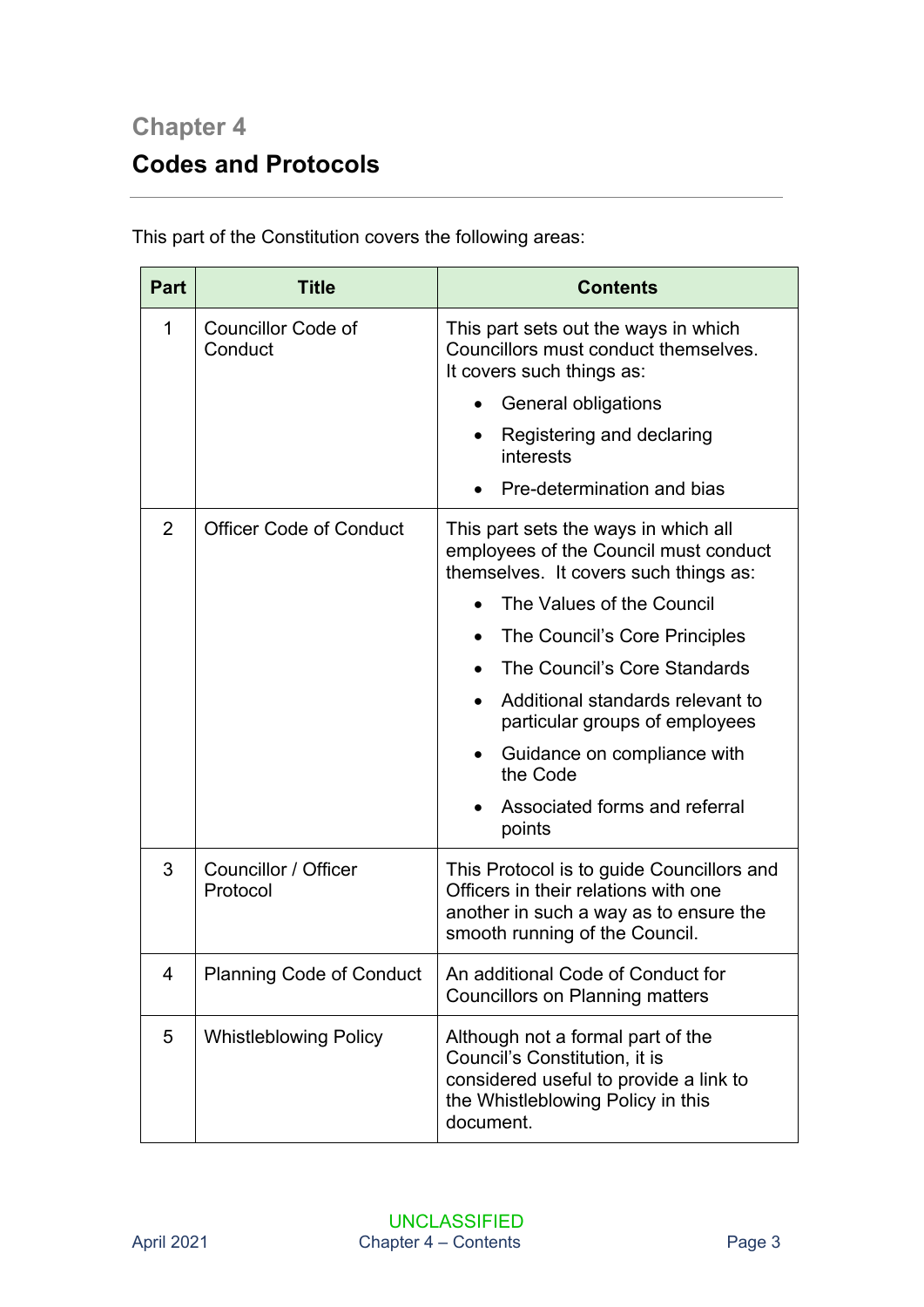This page has been left intentionally blank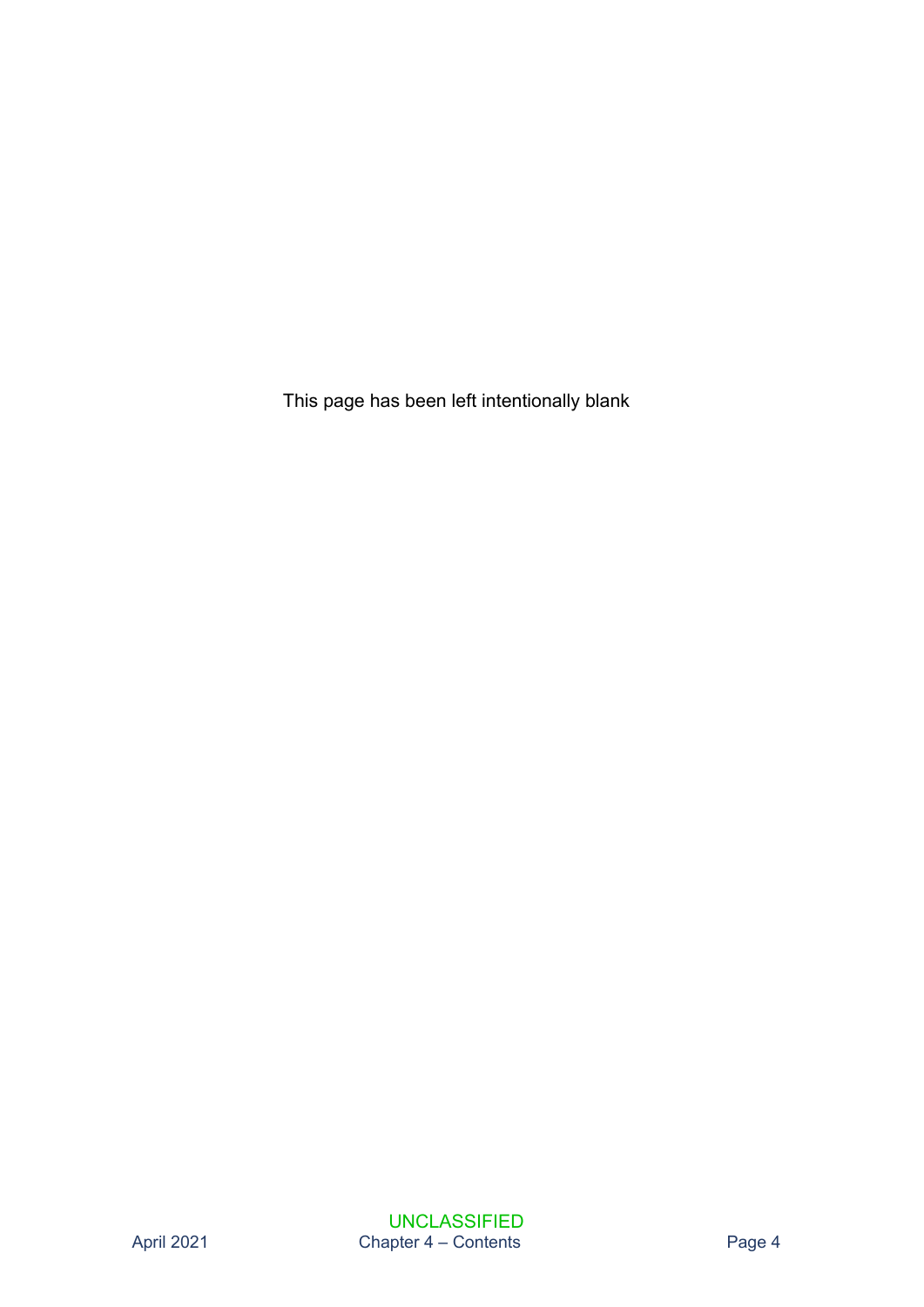## **Chapter 4 – Part 1**

## <span id="page-4-0"></span>**Councillor Code of Conduct**

- 1 Cheshire East Council has adopted this Code of Conduct to promote and maintain high standards of conduct and underpin public confidence in the authority and its Councillors and co-opted Members (referred to collectively in this Code as "Members").
- 2 The Code has been adopted under the Localism Act 2011 and is based on the following core principles of public life:
	- 2.1 Selflessness
	- 2.2 Integrity
	- 2.3 Objectivity
	- 2.4 Accountability
	- 2.5 Openness
	- 2.6 Honesty
	- 2.7 Leadership
- 3 The Code sets out general obligations about the standards of conduct expected of Members and co-opted Members of the authority, together with provisions about registering and declaring interests.

#### **General obligations**

4 Whenever you are acting as a Member or co-opted Member of this authority you must act in accordance with the following obligations:

#### *Selflessness*

4.1 You must act solely in the public interest and must never use or attempt to use your position improperly to confer an advantage or disadvantage on any person or act to gain financial or other material benefits for yourself, your family, friends or close associates.

#### *Integrity*

4.2 You must not place yourself under a financial or other obligation to outside individuals or organisations that might seek to influence you in the performance of your official duties.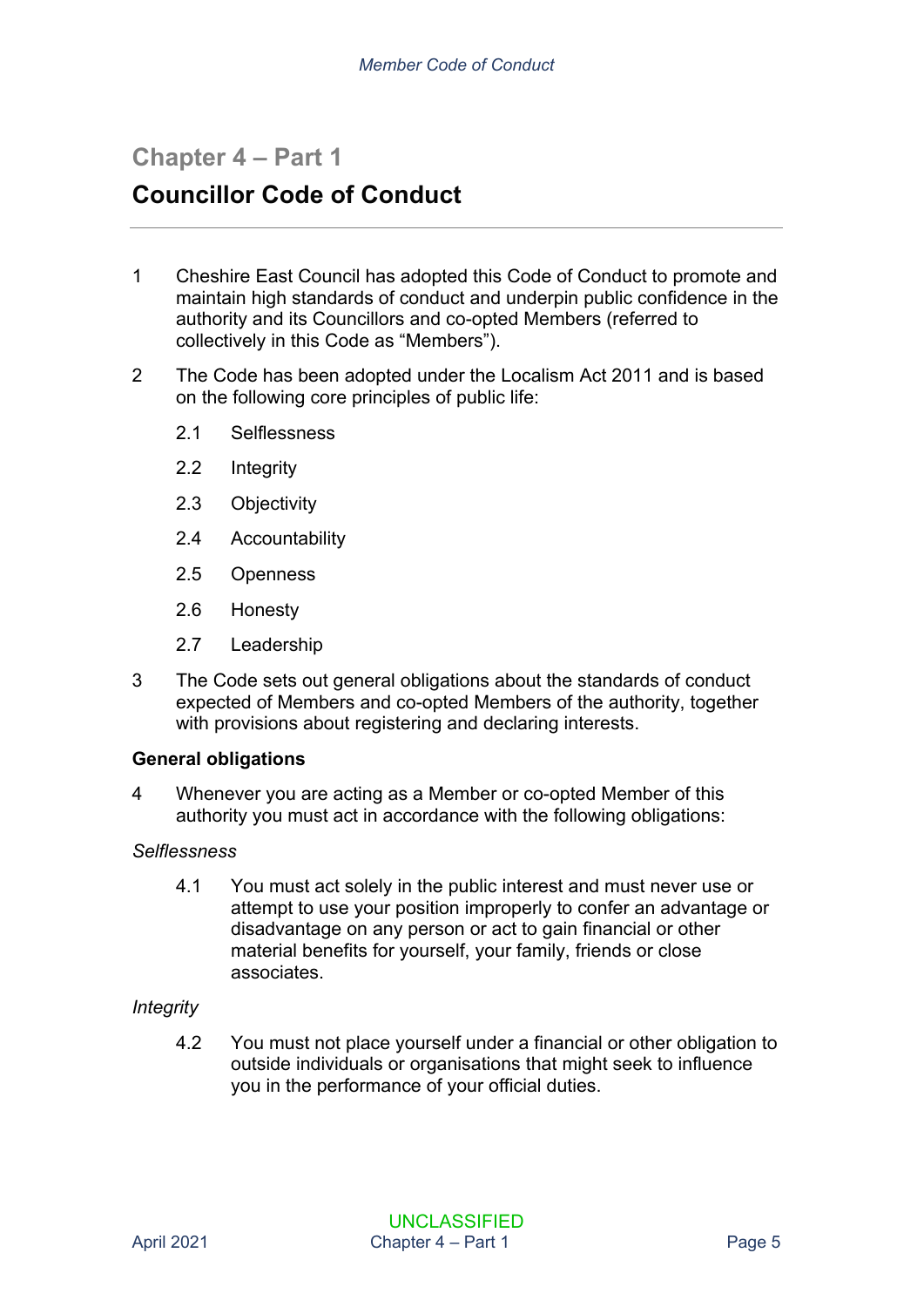#### *Objectivity*

- 4.3 When carrying out your public duties you must make all choices, such as making public appointments, awarding contracts or recommending individuals for rewards or benefits, on merit.
- 4.4 You should remain objective, listen to the interests of all parties appropriately and impartially and take all relevant information, including advice from the authority's officers, into consideration.
- 4.5 You should exercise independent judgement. Although you may take account of the views of others (including a political group), you should reach your own conclusions on the issues before you and act in accordance with those conclusions.

#### *Accountability*

4.6 You are accountable to the public for your decisions and you must co-operate fully with whatever scrutiny is appropriate to your office, including appropriate scrutiny by local residents.

#### *Openness*

4.7 You must be open and transparent where possible about your decisions and actions and the decisions and actions of your authority. You should be prepared to give reasons for those decisions and actions.

#### *Honesty*

- 4.8 You must declare any personal, pecuniary and non-pecuniary interests that relate to your public duties and must take steps to resolve any conflicts arising in a way that protects the public interest, including registering and declaring interests as set out in Part 2 below.
- 4.9 You must only use or authorise the use of the authority's resources in accordance with the authority's requirements. You must, when using or authorising the use of such resources, ensure that they are used for proper purposes only. Resources must not be used improperly for political purposes (including party political purposes) and you must have regard to any applicable Local Authority Code of Publicity in force from time to time.

#### *Leadership*

4.10 You must promote and support high standards of conduct when serving as a Member of the authority, by leadership and example, championing the interests of the community.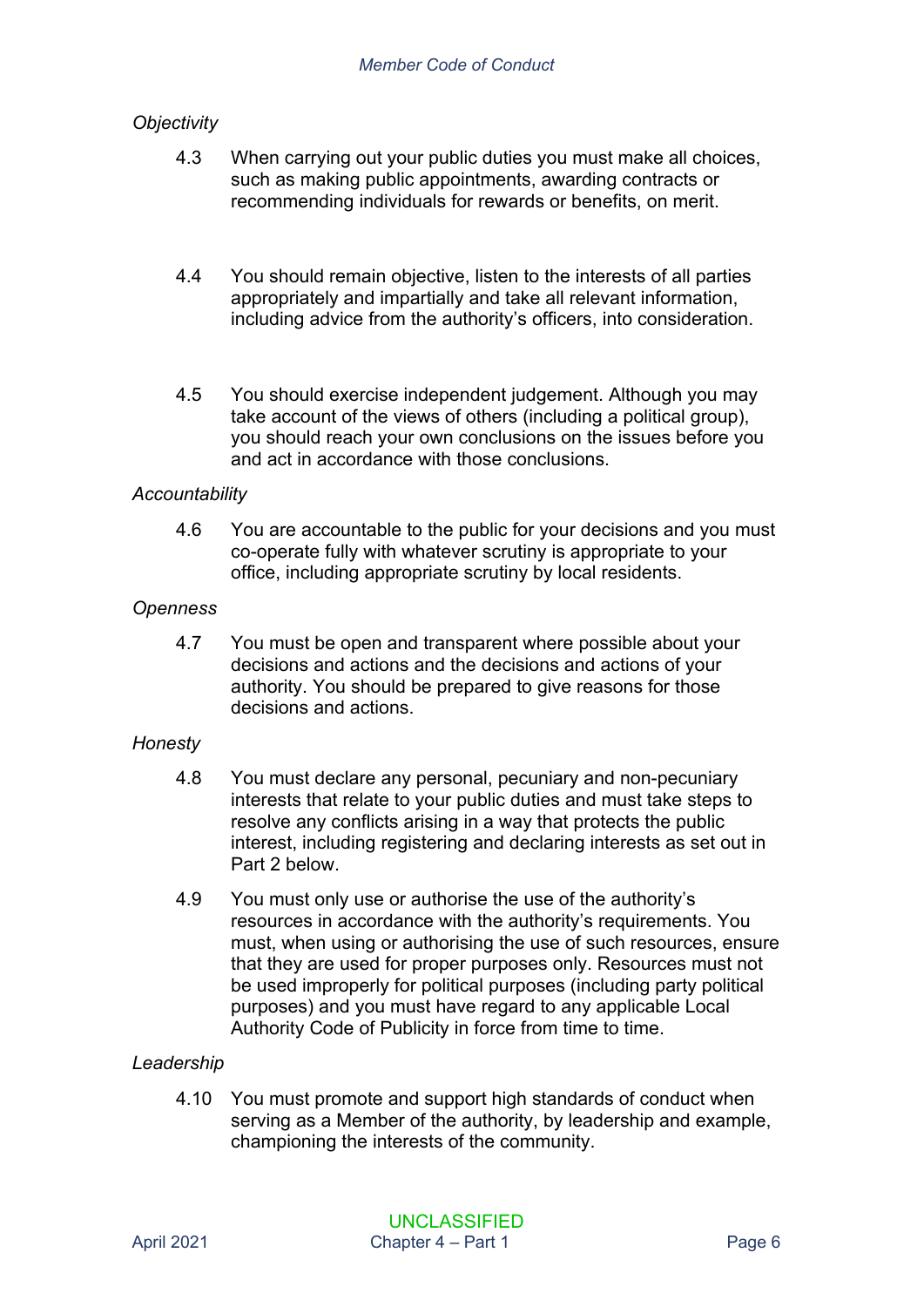4.11 You should uphold the law and, on all occasions, act in accordance with the trust that the public is entitled to place in you.

#### *Respect for Others*

- 4.12 You must treat others with courtesy. You should engage with colleagues and staff in a manner that underpins mutual respect and courtesy, essential to good local government.
- 4.13 You must not:
	- (i) do anything which may cause your authority to breach any equality laws
	- (ii) compromise or attempt to compromise the impartiality of anyone who works for, or on behalf of, the authority
	- (iii) bully <sup>1</sup> any person, including other Councillors, officers of the authority or members of the public
	- (iv) intimidate or attempt to intimidate any person who is or is likely to be a complainant, a witness, or involved in the administration of any investigation or proceedings in relation to an allegation that a Member (including yourself) has failed to comply with his or her authority's code of conduct.

#### Information

- 4.14 You must not disclose information given to you in confidence by anyone, or information acquired by you which you believe, or ought reasonably to be aware, is of a confidential nature,  $except<sup>2</sup>$ where:
	- (i) you have the written consent of a person authorised to give it
	- (ii) you are required by law to do so

<sup>1</sup> "Bullying" may be characterised as offensive, intimidating, malicious, insulting or humiliating behaviour and includes "cyber bullying". It may happen once or be part of a pattern of behaviour. It can be contrasted with the legitimate challenges a member may make in challenging policy or scrutinising performance. You may challenge others as to why they hold their views but must take care to raise issues in the appropriate forum and in an appropriate way. Ideas and policies may be robustly criticised but individuals should not be subject to unreasonable or excessive personal attack.

<sup>2</sup> It is your responsibility to ensure that any judgement you make in relying on any exception will stand up to rigorous objective scrutiny. In the case of any doubt advice should be sought from the Monitoring Officer or an independent qualified legal advisor.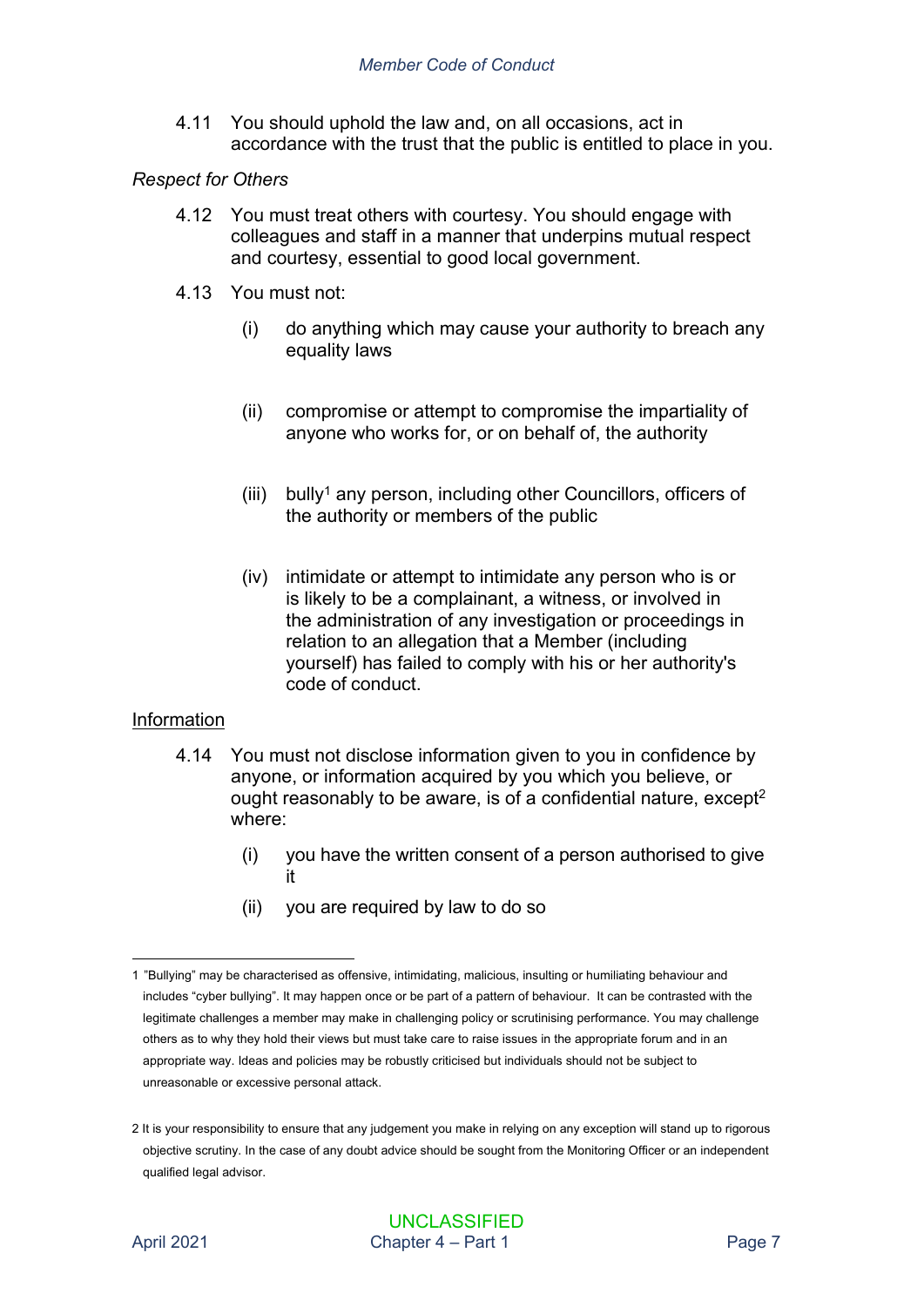- (iii) the disclosure is made to a professional third party for the purpose of obtaining professional advice provided that the third party agrees not to disclose the information to any other person, or
- (iv) the disclosure is reasonable, in the public interest; and made in good faith and in compliance with the reasonable requirements of the authority.
- 4.15 You must not prevent another person from gaining access to information to which that person is entitled by law.

#### Gifts and Hospitality

4.16 You must within 28 days of receipt, notify the Monitoring Officer in writing of any gift, benefit or hospitality with a value in excess of £100 which you have accepted as a Member from any person or body other than the Authority. The Monitoring Officer will place your notification on a public register of gifts and hospitality which will be made available on the Council's website.

#### **Registering and Declaring Interests**

#### Registering and Declaring Interests – General Requirements

- 5 You must, within 28 days of:
	- 5.1 the adoption of this Code
	- 5.2 taking office as a Member
	- 5.3 becoming aware of any new interest not already registered
	- 5.4 becoming aware of any change to any interest already registered

notify the monitoring officer in writing of any disclosable pecuniary interest, or other type of interest as defined by this Code.

6 If you become aware of any such interest not already registered (or the subject of pending notification) during the course of any meeting of the authority at which you are in attendance then you must disclose the interest to the meeting, take the action required by the Code depending on the nature of the interest and notify the Monitoring Officer of the interest in accordance with the provisions of this Code.

#### Sensitive Interests

- 7 A 'sensitive interest' is described in the Localism Act 2011 as an interest the nature of which is such that the Member and the authority's Monitoring Officer consider that disclosure of the details of the interest could lead to the Member or a person connected with the Member being subject to violence or intimidation.
- 8 Where you consider that you have a sensitive interest, and the Monitoring Officer agrees, that part of the register recording that interest will not be published or made available for public inspection. A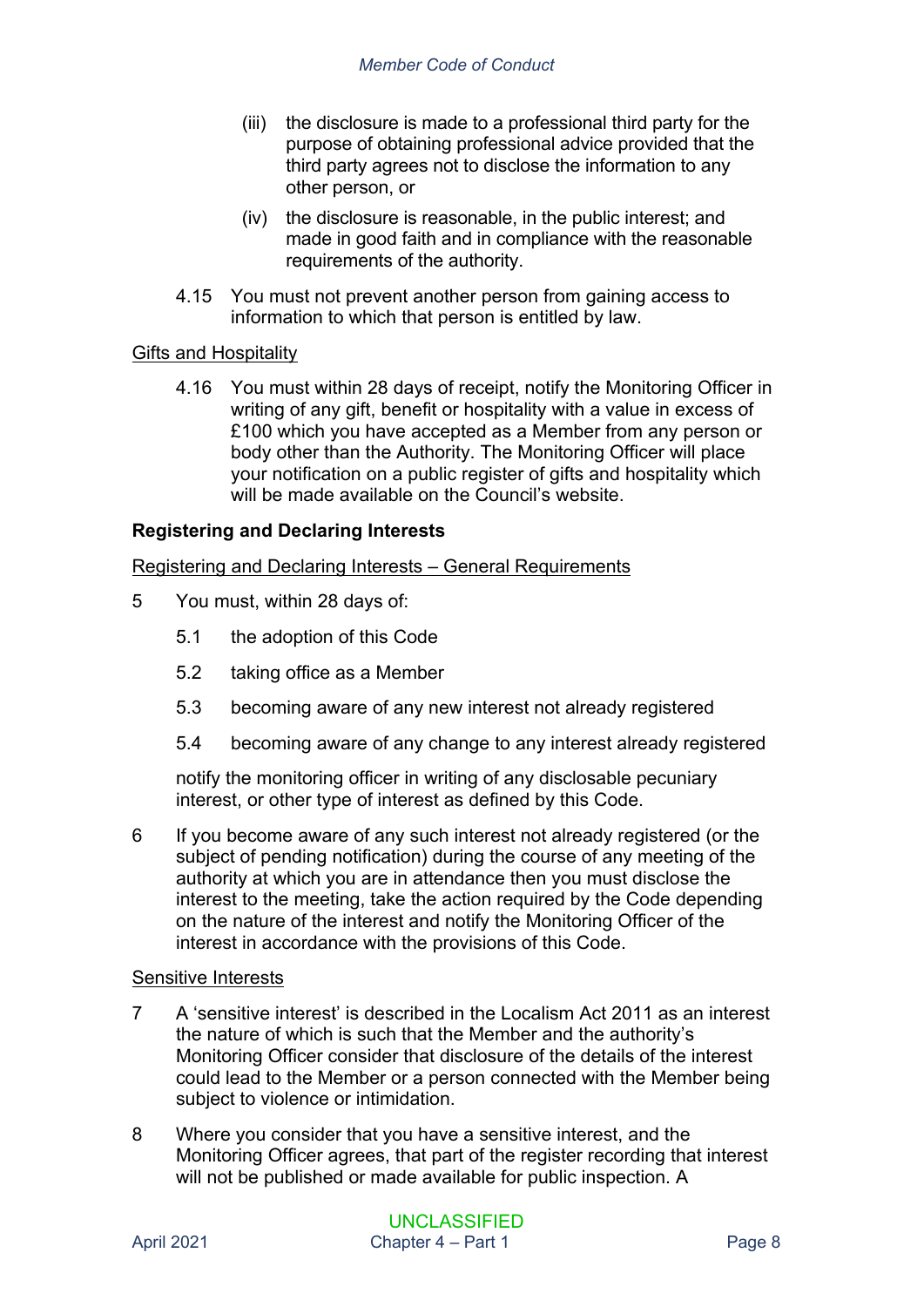declaration of interests must still be made at a meeting where relevant, but the sensitive information need not be disclosed.

#### Disclosable Pecuniary Interests

- 9 A [disclosable](https://www.gov.uk/government/uploads/system/uploads/attachment_data/file/240134/Openness_and_transparency_on_personal_interests.pdf) pecuniary interest is defined by statute and is subject to change from time to time.
- 10 Unless dispensation has been granted, if you are present at any meeting of the authority and you have a disclosable pecuniary interest in any matter to be considered or being considered at the meeting, you must leave the meeting while any discussion or voting on that matter takes place. You may not participate in any discussion of the matter at the meeting and you may not participate in any vote taken on the matter at the meeting.
- 11 You must not discharge or participate in the discharge of any function related to any matter in which you have a disclosable pecuniary interest.
- 12 Failure to comply with these requirements of the Code may amount to a criminal offence.

#### Other Interests – Personal Interests

- 13 In addition to disclosable pecuniary interests referred to above, you must also declare personal interests.
- 14 You have a personal interest in any business of the authority where the business of the authority relates to or is likely to affect any body of which you are a member or in a position of general control or management and to which you are appointed or nominated by your authority.
- 15 You will also have a personal interest in any business of the authority where the business of the authority relates to or is likely to affect any body exercising functions of a public nature, which is directed to charitable purposes or whose principle purposes includes influencing public opinion or policy where you are a member of that body or in a position of general control or management.
- 16 The Audit and Governance Committee may, from time to time, prescribe certain bodes the membership of which amounts to a personal interest.
- 17 You will also have a personal interest in any business of the authority where a decision in relation to that business might reasonably be regarded as affecting your wellbeing or financial position or the wellbeing or financial position of a relevant person to a greater extent than the majority of other Council tax payers, ratepayers, or inhabitants of the electoral division or ward, as the case may be, affected by the decision.
- 18 For the purposes of this Code, a relevant person is:
	- 18.1 a member of your family or any person with whom you have a close association, or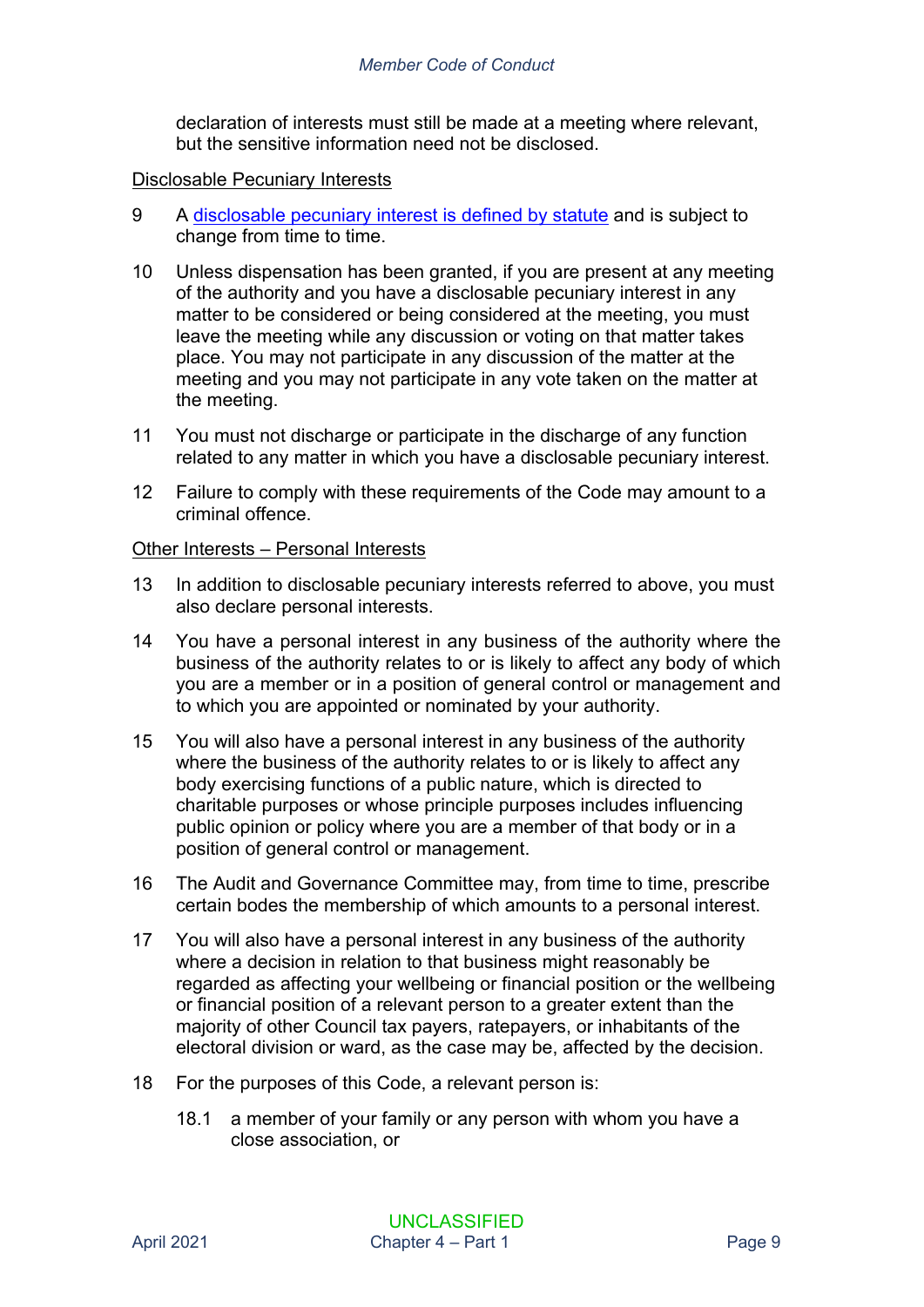- 18.2 any person or body who employs or has appointed such persons, any firm in which they are a partner, or any company of which they are directors, or
- 18.3 any person or body in whom such persons have a beneficial interest and a class of securities exceeding the nominal value of £25,000 or one hundredth of the total issued share capital of that body.
- 19 Unless your personal interest also amounts to a prejudicial interest, a disclosable pecuniary interest or pre-determination, you may remain in the meeting and take part in the debate and vote.

#### Other Interests – Prejudicial Interests

- 20 You will have a prejudicial interest if you have a personal interest in any business of the authority and where that personal interest is one which a member of the public with knowledge of the relevant facts, would reasonably regard as so significant that it is likely to prejudice your judgement of the public interest and where that business:
	- 1.1 affects your financial position or the financial position of a relevant person or body described in paragraph 14 or 15 above, or
	- 1.2 relates to the determination of any approval, consent, licence, permission or registration in relation to you or any relevant person or body described in paragraph 14 or 15 above.
- 21 Where you have a prejudicial interest, you may not participate in any discussion of the matter at the meeting or in any vote taken on the matter at the meeting. You are also required to leave the room where the meeting is taking place during the discussion and vote. However you may attend the meeting and make representations, answer questions or give evidence provided that the public are also allowed to attend the meeting for the same purpose and you leave the meeting immediately after having done so.

#### **Pre-Determination and Bias**

- 22 Separately from considerations as to personal, prejudicial or disclosable pecuniary interests, Councillors must be mindful of falling foul of the general obligations of this code by taking part in decisions where they are biased or have pre-determined the matter in question.
- 23 Simply put, a Councillor will be biased or will have pre-determined a matter if they have approached a matter with a closed mind. That is to say, if they have made up their mind on which way they will decide a matter before all of the relevant considerations are presented and debated in the appropriate decision-making forum.
- 24 Previous actions or statements of a Councillor will not be taken by themselves as proof of predetermination. A Councillor may be predisposed to a certain point of view, however notwithstanding any predisposition, Councillors need to be careful to ensure they approach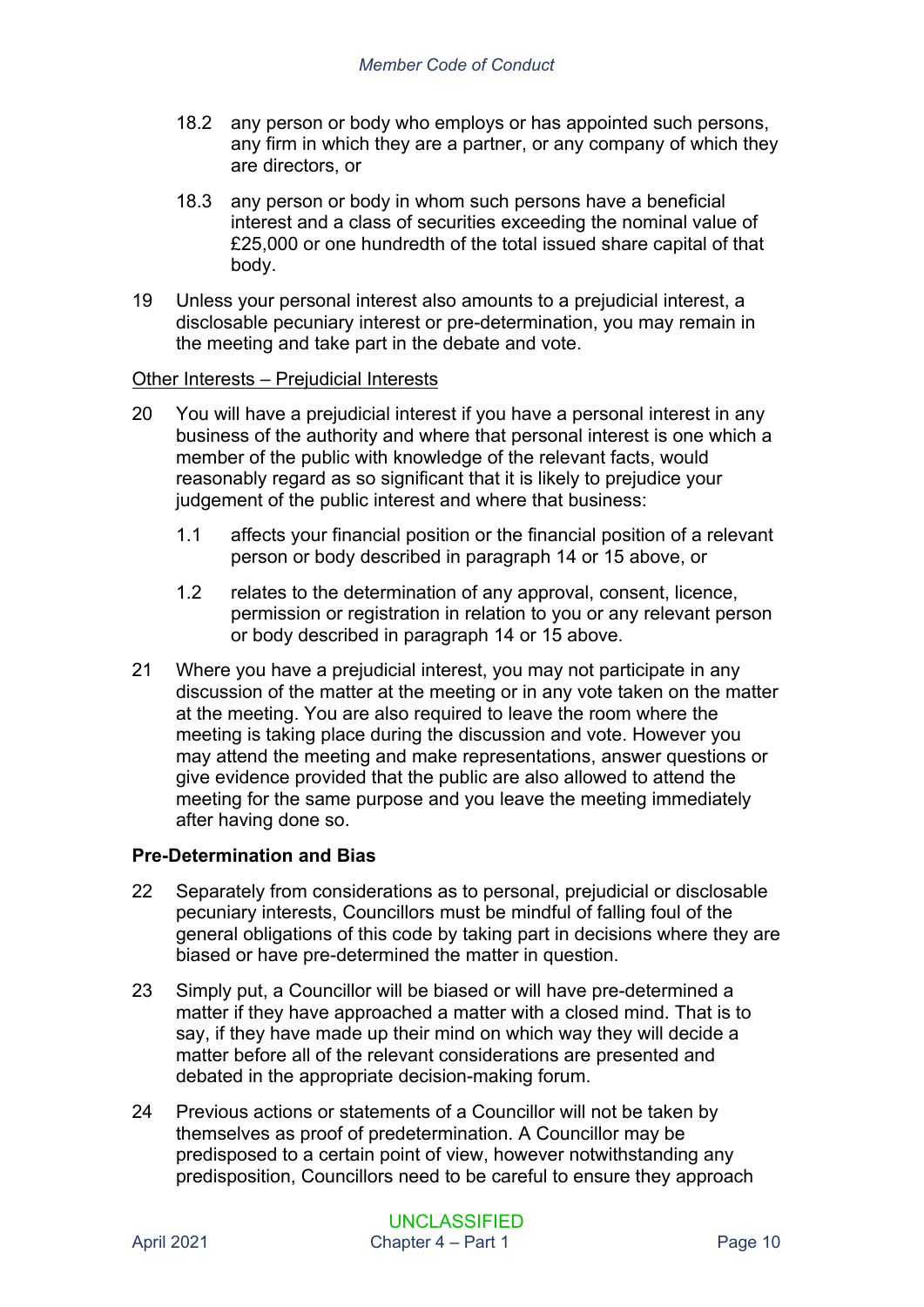and, insofar as is possible, are seen to approach decisions with an open mind.

- 25 Particular scenarios to be mindful of are where a Councillor, in some other role, is seen to be a promoter or advocate for a proposal which later comes before them for decision. A risk arises when there has been significant personal involvement in preparing or advocating the proposal such that a Councillor may become or may be perceived by the public as being no longer able to approach the decision with an open mind.
- 26 If you feel that you have pre-determined a matter you should say so. You should not speak or vote on the proposal. You may, however, make representations on the proposal if a member of the public also has the right to do so. You are not legally obliged to withdraw from the meeting for the remainder of the debate and vote but in most circumstances doing so will counter any suggestion that you influenced the remaining Councillors by your continued presence. If you do not withdraw, as a minimum you must withdraw to the public area of the meeting room for the whole of the consideration of the matter, whether or not you are also exercising your right to speak.
- 27 If in any doubt you should seek advice from the Monitoring Officer.

#### Further Information

28 The Monitoring Officer, in consultation with the Chair of the Audit and Governance Committee, will publicise from time to time arrangements for dealing with complaints made against [Councillors](http://www.cheshireeast.gov.uk/council_and_democracy/your_council/councillor_conduct.aspx) that their conduct has breached the requirements of this code. The Monitoring Officer will publicise from time to time a Monitoring Officer Protocol reflecting current trends in Councillor Conduct matters in order to provide guidance on how emerging or common issues will be approached.

#### **Dispensations**

- 29 The Audit and Governance Committee may grant you a dispensation, but only in limited circumstances, to enable you to participate and vote on a matter in which you have a prejudicial or disclosable pecuniary interest.
- 30 The following dispensations have been granted to all Councillors up to 28 September 2024:
	- (a) Any allowance, payment or indemnity given to Councillors;
	- (b) Any Ceremonial Honours given to Councillors;
	- (c) Statutory sick pay under Part X1 of the Social Security Contributions and Benefits Act 1992 where they were in receipt of or entitled to receive such pay;
	- (d) Setting the Council Tax or a precept under the Local Government Finance Act 1992 (or any subsequent legislation);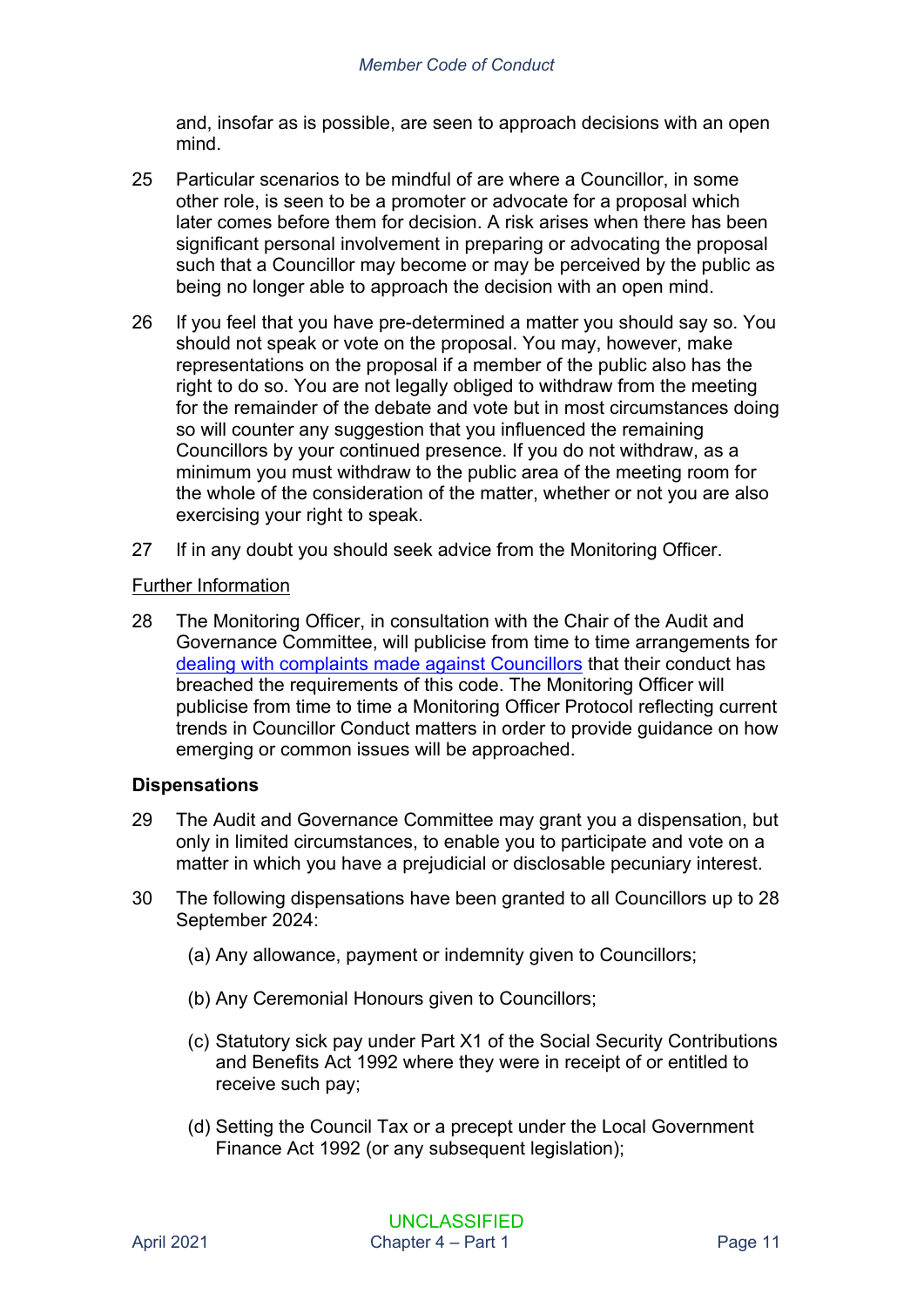- (e) Setting a Local Council Tax Reduction Scheme or Local scheme for the payment of business rates (Including eligibility for rebates and reductions) for the purposes of the Local Government Finance Act 2012 (or any subsequent legislation);
- (f) School Meals or School Transport or Travelling expenses where the Councillor is a parent/guardian of a child in full time education or a parent governor (unless the matter relates specifically to the school the child attends);
- (g) To the extent that it may amount to a prejudicial or disclosable pecuniary interest, any allowance or other remuneration received from the Council in respect of Council duties or directorships of Council owned ASDVs; and
- (h) To allow Councillors to take part and vote on Community Governance Review matters in which they have disclosable pecuniary and prejudicial interests.

Extract from the Relevant Authorities (Disclosable Pecuniary Interests) Regulations 2012

- The following categories are Disclosable Pecuniary  $\bullet$ Interests
- "M" denotes the relevant Elected Councillor
- The regulations apply if the disclosable pecuniary interest is yours, your spouse's or civil partner's or is the pecuniary interest of somebody with whom you are living as a husband or wife or as if you were civil partners

| Any employment, office, trade,<br>profession or vocation carried on for |
|-------------------------------------------------------------------------|
|                                                                         |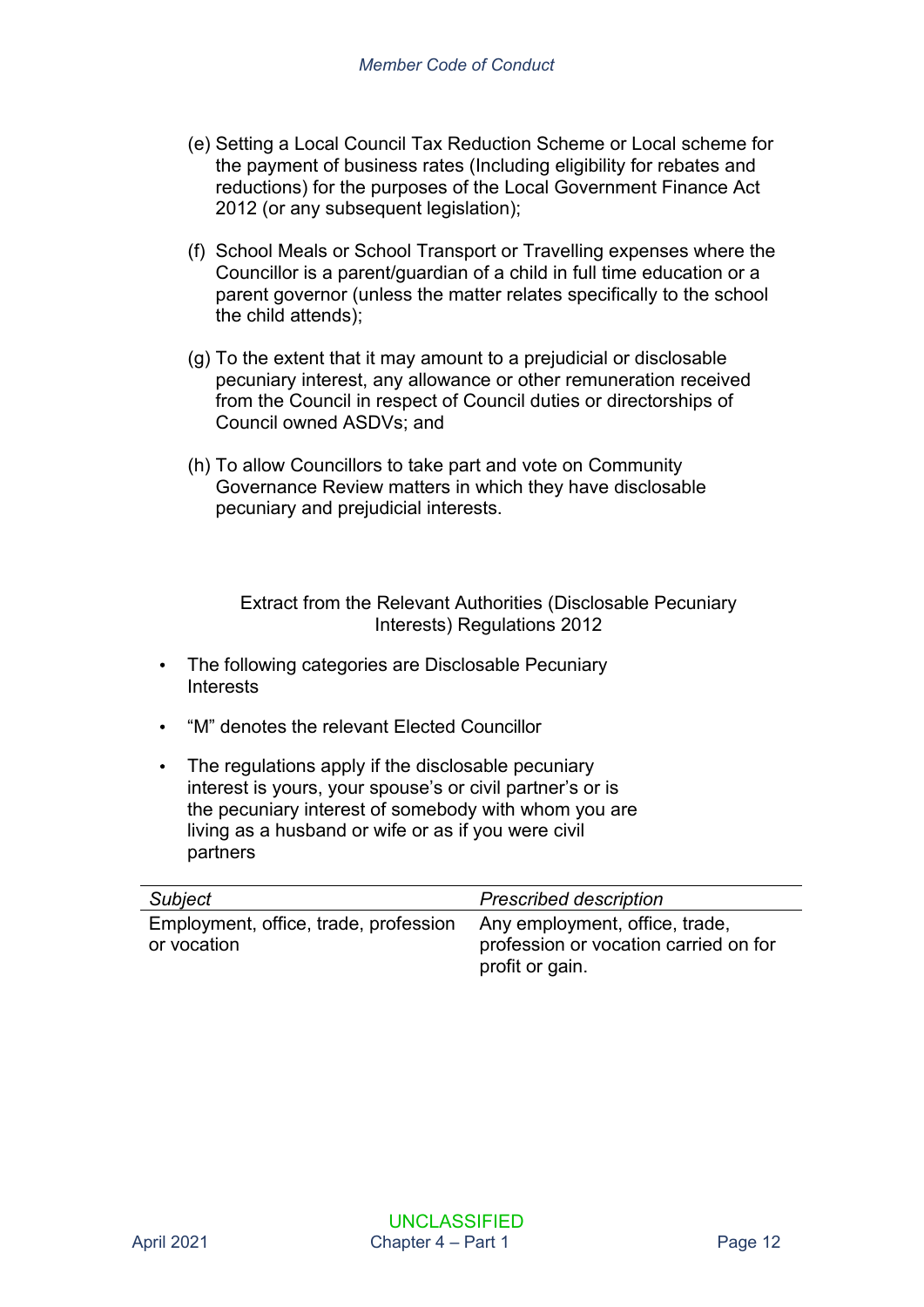| Sponsorship | Any payment or provision of any other<br>financial benefit (other than from the<br>relevant authority) made or provided<br>within the relevant period in respect of<br>any expenses incurred by M in<br>carrying out duties as a Member, or<br>towards the election expenses of M.<br>This includes any payment or<br>financial benefit from a trade union<br>within the meaning of the Trade<br>Union and Labour Relations<br>(Consolidation) Act 1992(1). |
|-------------|-------------------------------------------------------------------------------------------------------------------------------------------------------------------------------------------------------------------------------------------------------------------------------------------------------------------------------------------------------------------------------------------------------------------------------------------------------------|
| Contracts   | Any contract which is made between<br>the relevant person (or a body in<br>which the relevant person has a<br>beneficial interest) and the relevant<br>authority-<br>(a) under which goods or services<br>are to be provided or works are to be<br>executed; and<br>(b) which has not been fully<br>discharged.                                                                                                                                             |

| <b>Subject</b>      | <b>Prescribed description</b>                                                                                                                                                            |  |
|---------------------|------------------------------------------------------------------------------------------------------------------------------------------------------------------------------------------|--|
| Land                | Any beneficial interest in land which is<br>within the area of the relevant<br>authority.                                                                                                |  |
| Licences            | Any licence (alone or jointly with<br>others) to occupy land in the area of<br>the relevant authority for a month or<br>longer.                                                          |  |
| Corporate tenancies | Any tenancy where (to M's<br>knowledge)—<br>(a) the landlord is the relevant<br>authority; and<br>(b) the tenant is a body in which the<br>relevant person has a beneficial<br>interest. |  |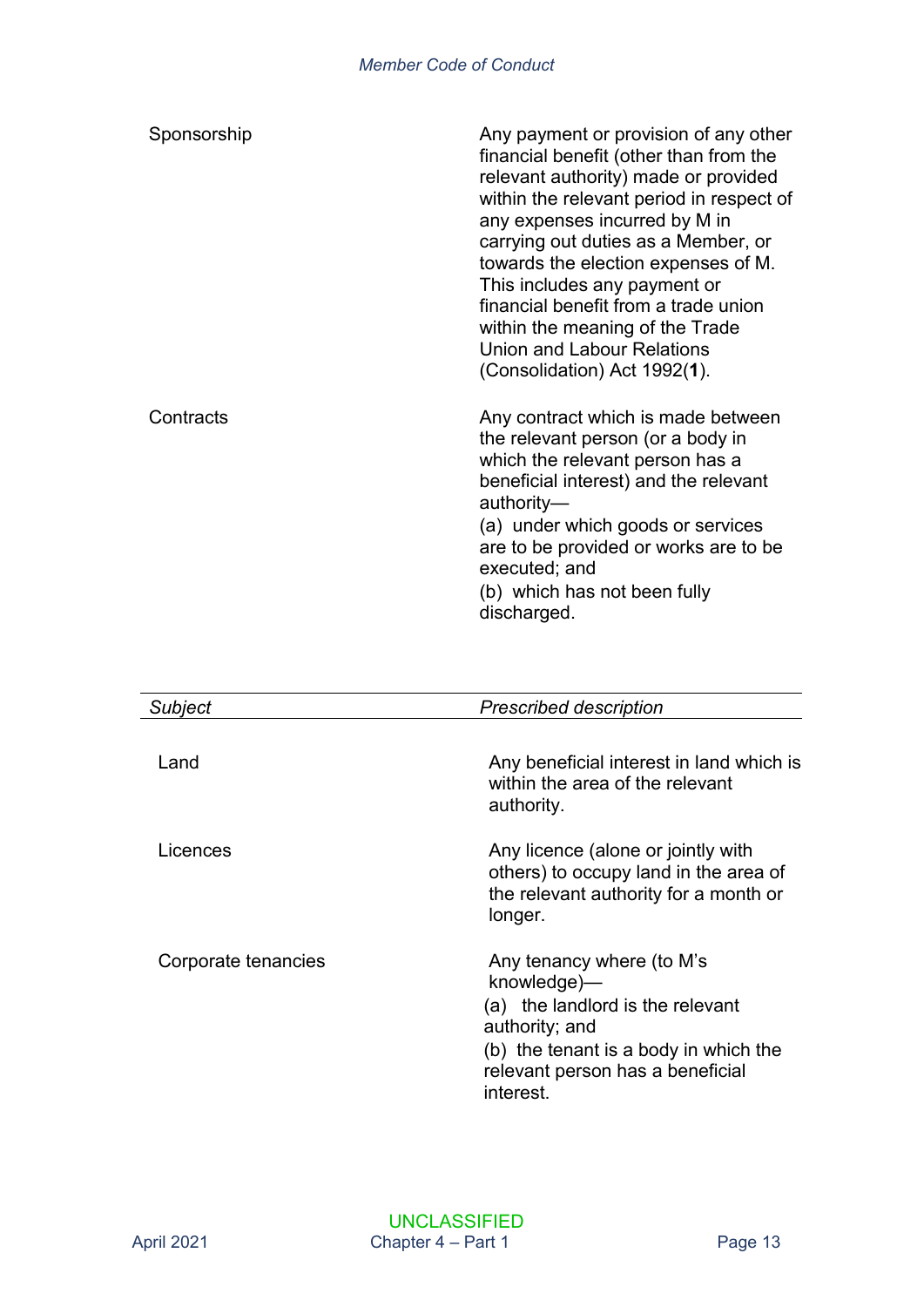Securities **Any beneficial interest in securities of** Any beneficial interest in securities of a body where—

> (a) that body (to M's knowledge) has a place of business or land in the area of the relevant authority; and (b) either—

(i) the total nominal value of the securities exceeds £25,000 or one hundredth of the total issued share capital of that body; or

(ii) if the share capital of that body is of more than one class, the total nominal value of the shares of any one class in which the relevant person has a beneficial interest exceeds one hundredth of the total issued share capital of that class.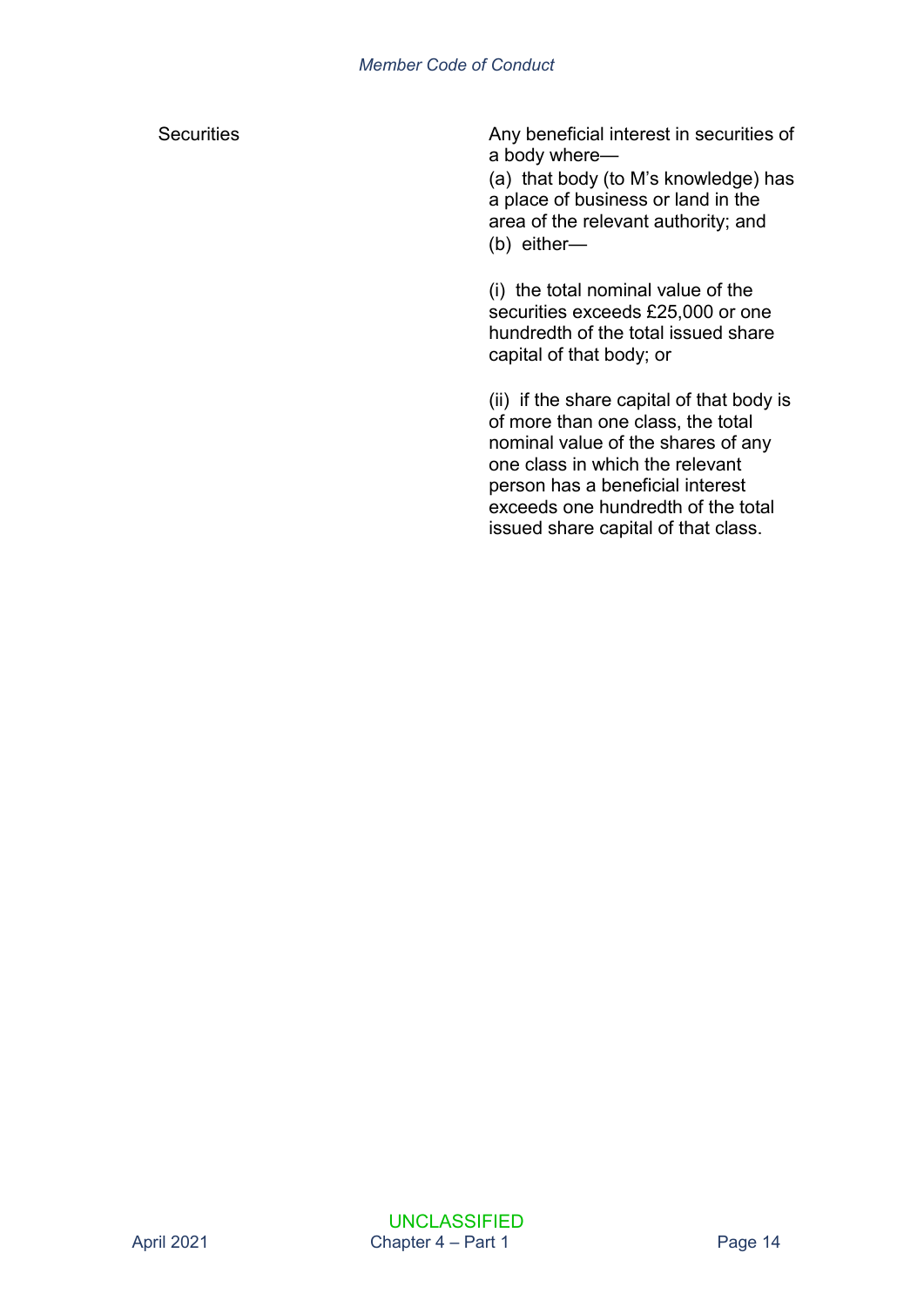## **Chapter 4 – Part 2**

## <span id="page-14-0"></span>**Officer Code of Conduct**

- **1.** Core [Principles](#page-16-0)
- **2.** Core [Standards](#page-17-0)
- **3.** 3. Code of Conduct [Standards](#page-18-0) Guidance
- **4.** [Associated](#page-25-0) Forms and Referral Points
- **5.** Code of Conduct Matrix of [Regulations](#page-26-0) and Standards Relevant to Specific [Directorates](#page-26-0)
- **6.** Cheshire East Core Values "FIRST [Framework"](#page-26-1)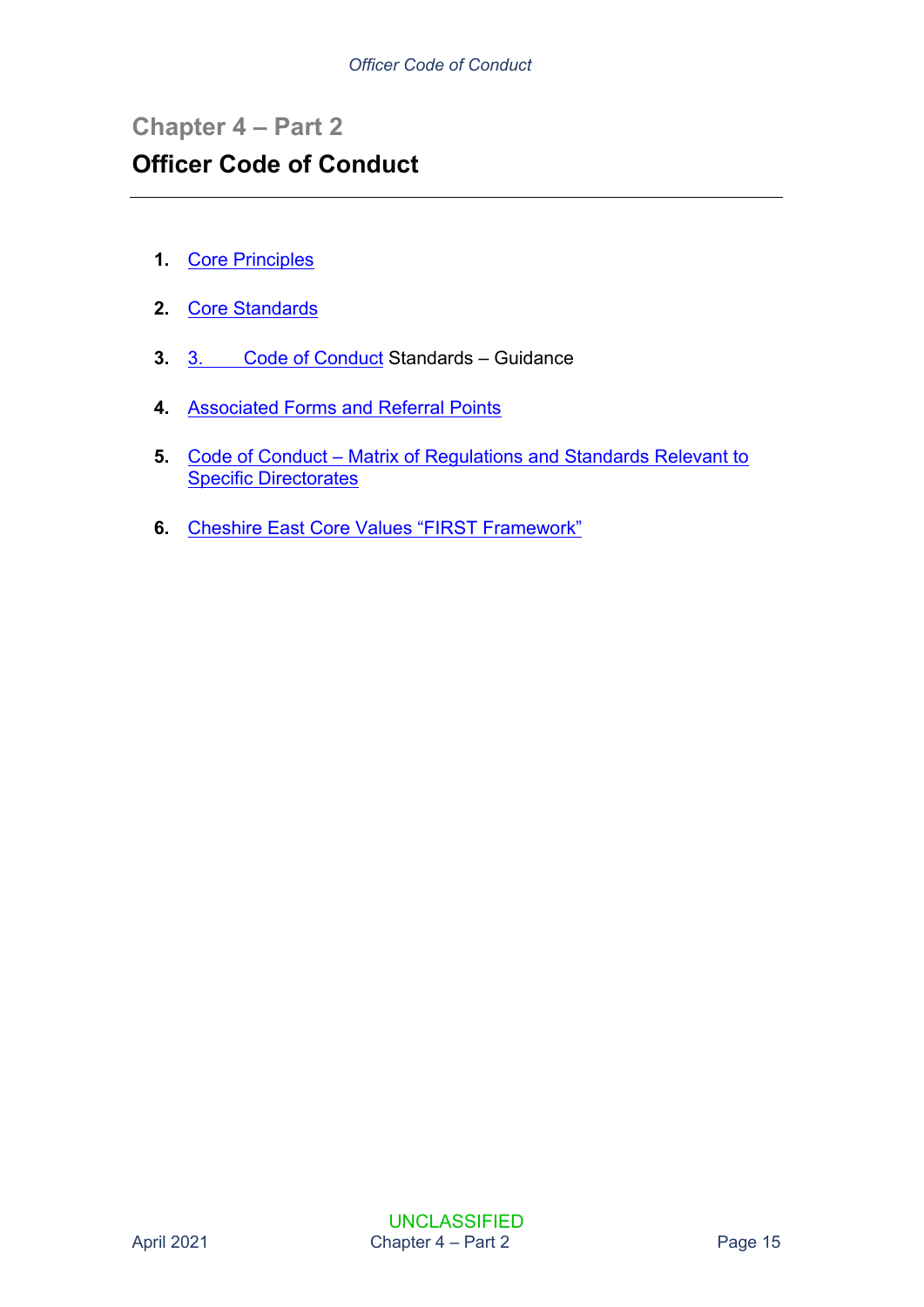This page is left intentionally blank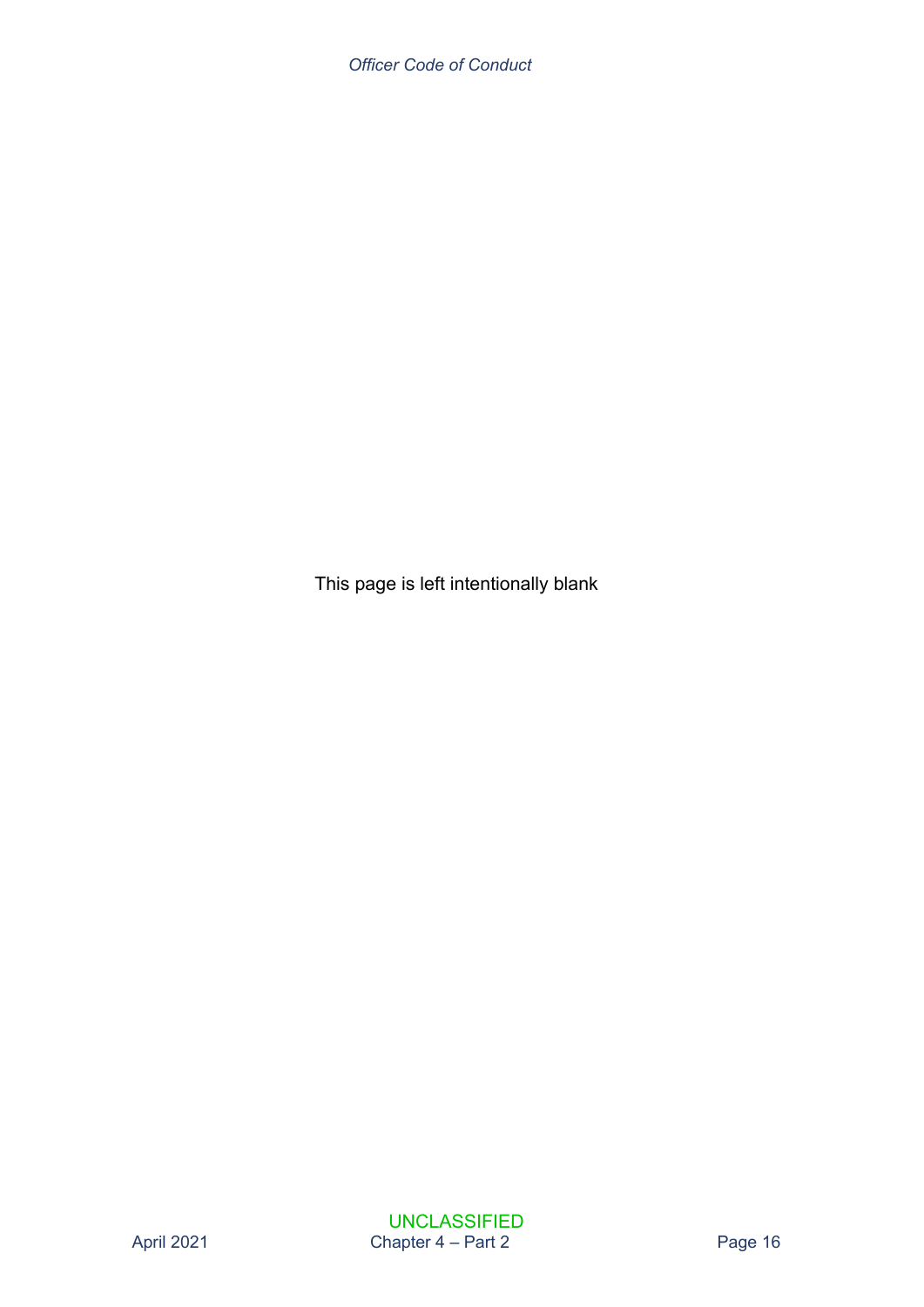#### <span id="page-16-0"></span>**1. Core Principles**

1.1 The following core principles underpin the concept of public service and apply to all employees of the Council regardless of the nature of the job they do:

#### **SELFLESSNESS**

Employees should take decisions solely in the terms of the public interest. They should not do so nor use their position in order to gain financial or other material benefits for themselves, their family or their friends.

#### **INTEGRITY**

Employees should not place themselves under any financial or other obligations to outside individuals or organisations that might influence them in the performance of their official duties.

#### **OBJECTIVITY**

In carrying out public business, including making public appointments, awarding contracts or recommending individuals for rewards and benefits, employees should make decisions on merit.

#### **ACCOUNTABILITY**

Employees are accountable for their decisions and actions to the public and must submit themselves to whatever scrutiny is appropriate to their office.

#### **OPENNESS**

Employees should be as open as possible about all decisions and actions that they take. They should give reasons for their decisions and restrict information only when the wider public interest clearly demands it.

#### **HONESTY**

Employees have a duty to declare any private interests relating to their public duties and to take steps to resolve any conflicts arising in a way that protects the public interest.

#### **RESPECT FOR OTHERS**

Employees must treat other people with respect and not discriminate unlawfully or unfairly against any person. They must treat Councillors and other co-opted Members of the authority professionally.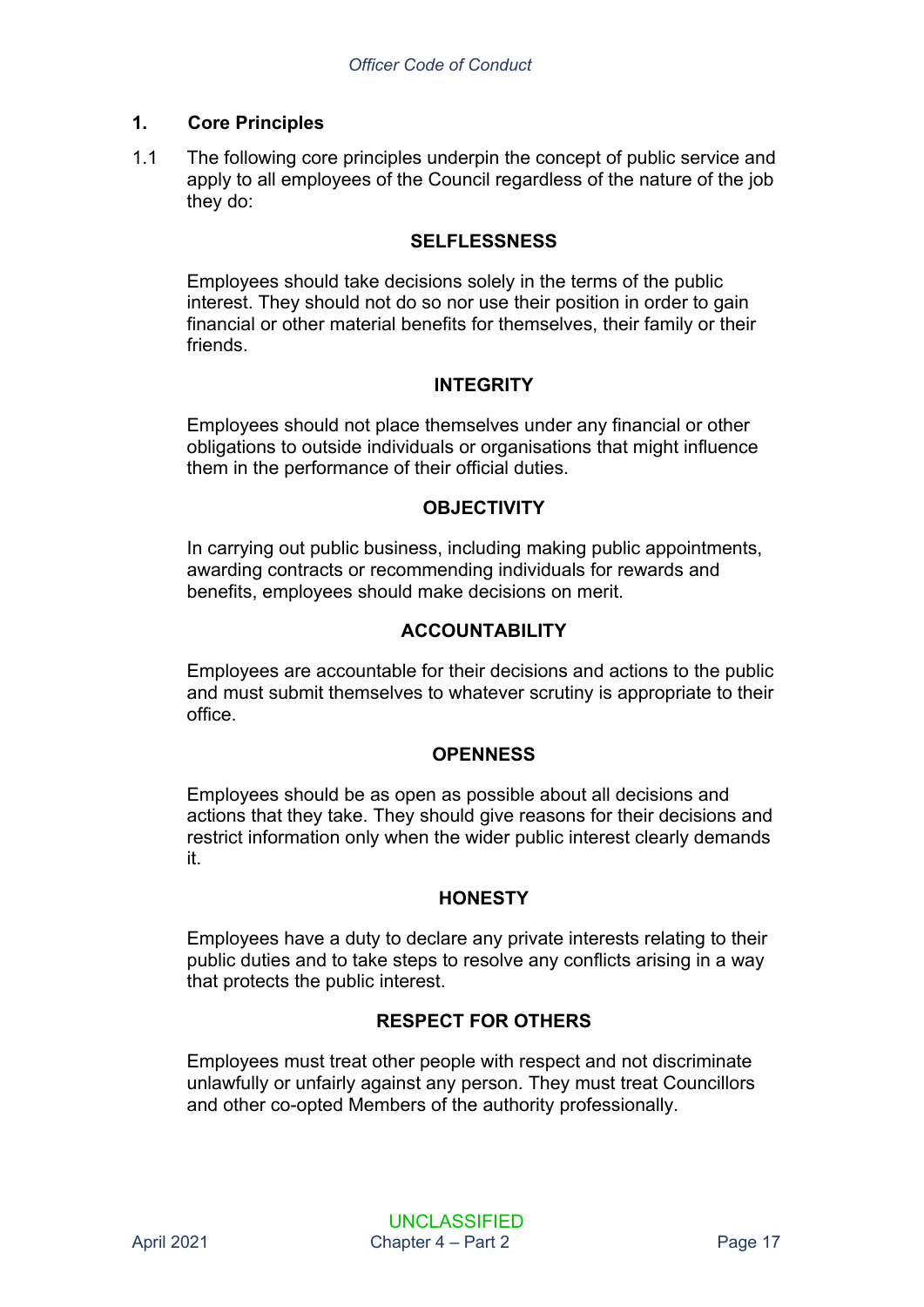#### **TRUST**

Employees must, at all times, act in accordance with the trust that the public is entitled to place on them. Employees must use any public money or service users' money entrusted to or handled by them, in a responsible and lawful manner and not make personal use of the Council resources unless properly authorised to do so.

#### **LEADERSHIP**

Employees should promote and support these principles by leadership and example.

1.2 The Code of Conduct principles operate within the overall framework of the Core Values. Our Values for Cheshire East are depicted by the acronym FIRST (explained further in Section 6 of this document).

#### <span id="page-17-0"></span>**2. Core Standards**

- 2.1 Our residents and customers, the general public, are entitled to expect the highest Standards of Conduct from us. The aim of this Code is to tell you about the standards which are expected and to help you avoid any misunderstanding or criticism.
	- **Gifts and Hospitality**
	- **Sponsorship**
	- **Use of Financial Resources**
	- **Use of Council Facilities**
	- **Intellectual Property**
	- **Political Neutrality**
	- **Other Employment and External Activities**
	- **Financial and Non-Financial Interests**
	- **Relationships**
	- **Appointments and Other Employment Matters**
	- **Tendering and Contracts**
	- **Private Use of Firms Dealing With The Council**
	- **Disclosure of Information**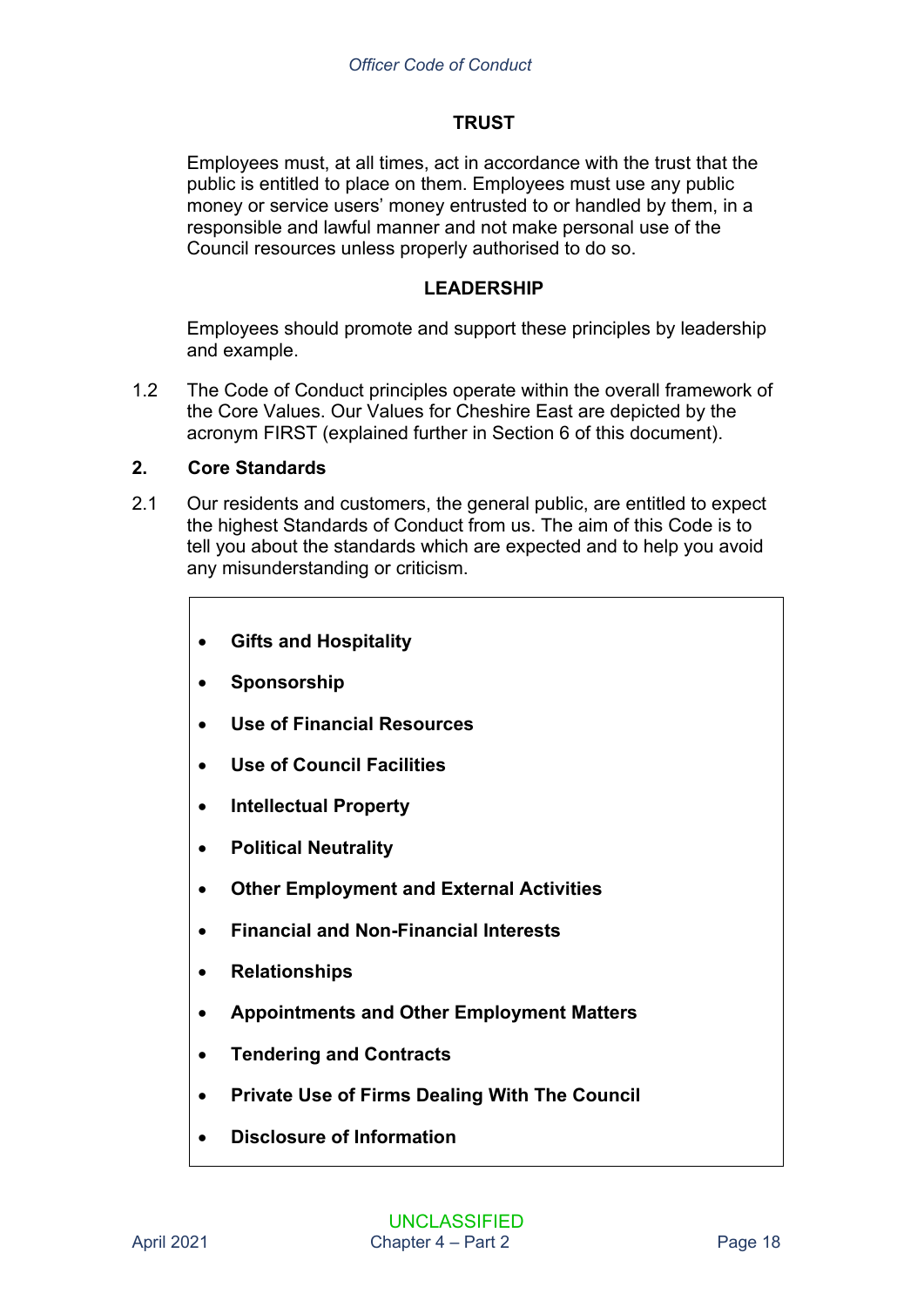#### **Compliance with the Code and Confidential Reporting**

- 2.2 You should also be aware of and abide by Service specific Standards or Regulations, especially when working with vulnerable adults and children or working in a school. The rules within the Standards of Conduct, for staff in Community Services, for example, if you are offered a gift, are much stricter than those included in this standard Code of Conduct.
- 2.3 Please liaise with your Manager who should refer you to the appropriate Standards. At the end of the Code of Conduct Guidance notes, you will also find a matrix to help sign post you to other relevant Standards.

#### <span id="page-18-0"></span>**3. Code of Conduct Standards – Guidance**

#### **Gifts and Hospitality**

- 3.1 If we accept gifts from people who are or may be dealing with the Council, the Council and its employees could be open to criticism. If you are declining hospitality please do so courteously and explain that the Council's rules do not allow you to accept.
- 3.2 You must refuse offers of hospitality where suggestions of improper influence is possible. Employees must be sensitive to the timing of any decisions being made between the Council and third party.
- 3.3 You should only accept hospitality where it is on a scale appropriate to the circumstances, and where it is apparent that no cause could reasonably arise for adverse criticism about the acceptance of the hospitality. Hospitality is usually acceptable when the invitation is corporate not personal.
- 3.4 Whatever gift/hospitality is provided to you, other than hospitality of nominal value only such as drink or small items of stationery, you should report the circumstances and the type of hospitality to your Head of Service. Small insignificant gifts of a value of less than £100, such as pens, diaries, calendars, mouse mats or mugs, may be accepted. However, in the case of those working in social care, no gift, however little the value, should be accepted in any circumstances.
- 3.5 It is a serious criminal offence to corruptly receive or give any gift, loan, fee, reward or advantage for doing or not doing anything or showing favour or disfavour to any person in their official capacity. If an allegation is made it is for the employee to demonstrate that any such rewards have not been corruptly obtained.

**! If you are presented with a gift or offer of hospitality you must seek authorisation in advance**, **where possible, from your Head of Service, who will record every request on the relevant form. (Consider the decision checklist in section 4 of the Guidance Notes)**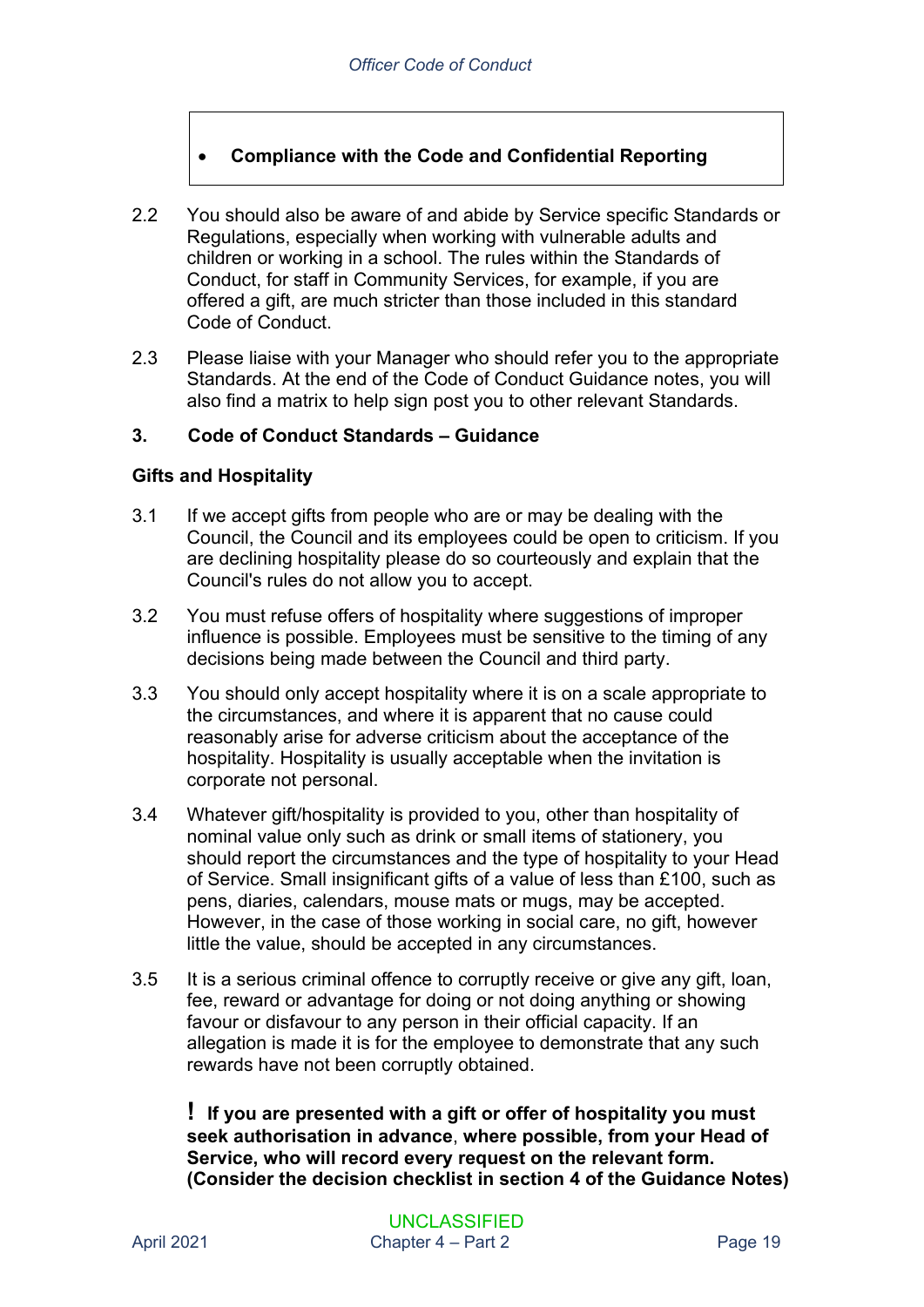3.6 All employees are required to complete an annual declaration of interest return, even if this is to confirm that they have nothing to declare, and then to report issues as and when they occur.

#### **Sponsorship – Giving and Receiving**

- 3.7 If an organisation wants to sponsor a local government activity, whether by invitation, tender, negotiation or voluntarily, the basic rules about accepting gifts or hospitality apply. Particular care must be taken when dealing with contractors or potential contractors.
- 3.8 If the Council sponsors an event or service, you or anyone connected with you may not benefit from the sponsorship. Similarly, if the Council, gives financial support in the community, please ensure that impartial advice is given and that you have no conflict of interest.

#### **! You must inform your Head of Service of any personal interest you may have and complete a declaration of interest form.**

#### **Use of Financial Resources**

3.9 You must ensure that you use public funds entrusted to you in a responsible and lawful manner. Please try to ensure value for money to the local community and to avoid the risk of legal challenge to the Council.

**! Employees must follow Standing Orders, Financial Regulations and operating procedures and advise management where they consider changes can be made to increase value for money.**

#### **Use of Council Facilities**

- 3.10 At work you have access to facilities which include office equipment, computers, stores, transport etc. These facilities are provided purely for work and you must not use them for your own purposes.
- 3.11 There are certain minor exceptions to these rules the use of telephones, fax machines and photocopiers on an incidental basis in line with our policies.

#### **Telephones**

3.12 Ideally, private telephone calls should not be made or received. In practice, you may need to make or receive essential calls but these should be kept to a minimum and costs reimbursed to the Council, unless it is an emergency.

#### **Fax machines and photocopiers**

3.13 If necessary, personal fax messages may be despatched to locations within Great Britain. Photocopies of personal documents (up to a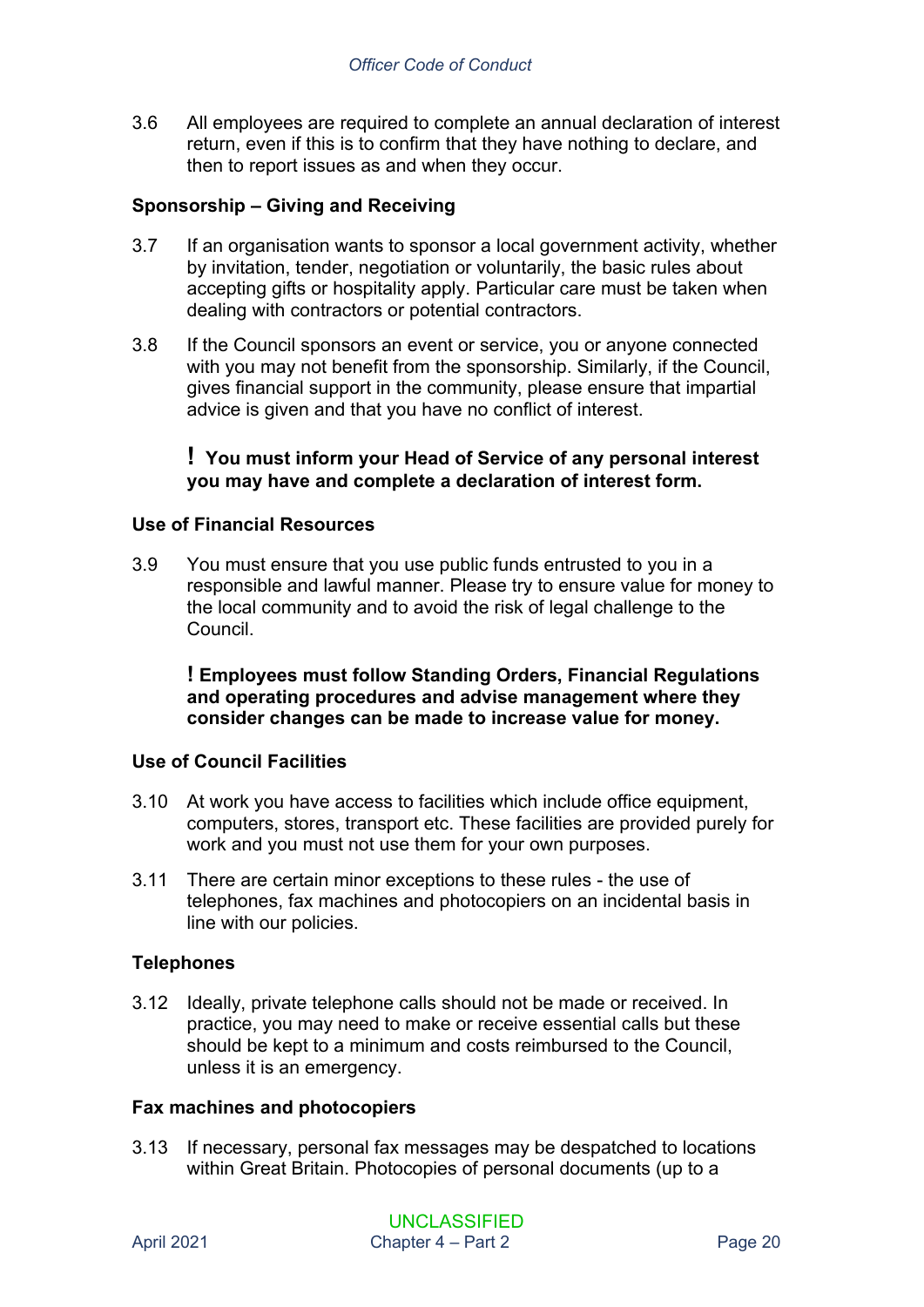maximum of 10 copies at any one time) may be taken and costs reimbursed to the Council.

#### **! Costs must be reimbursed to the relevant person using the Council's reimbursement process.**

#### **Intellectual Property**

3.14 Intellectual property means creative products, for example inventions, designs, trademarks, patents, creative writings, programmes and drawings (referred to in short as 'inventions'). It will normally be the case that the ownership of all 'inventions' and the copyright of all written material created during work for the Council, belong to the Council.

**! This is a complex area, further guidance must always be sought from Legal Services in any particular case.**

#### **Political Neutrality**

- 3.15 Employees work for the Council as a whole. You must therefore work for all the Councillors and not just those of any controlling group or particular political party.
- 3.16 You must follow every lawful policy of the authority and must not allow your own personal or political opinions to interfere with your work.
- 3.17 Certain employees hold politically restricted posts (PoRPs). If your job is politically restricted, you will be notified. You are disqualified from membership of any council, other than a parish or community Council, from being an MP or canvassing on behalf of candidates.

**! Employees who are politically restricted must observe the restrictions imposed. A register of PoRPs is maintained by HR.**

#### **Other Employment and External Activities**

- 3.18 As a general rule you must not undertake any type of private work which conflicts with the Council's interests or prevents you from fulfilling the terms of your employment contract.
- 3.19 If you are above NJC Grade 7 or equivalent, you must obtain the consent of your Head of Service before you do private work.
- 3.20 Whether or not you need to obtain consent before doing private work, you must not:
	- 3.20.1 do private work during working hours nor on the Council premises nor use Council equipment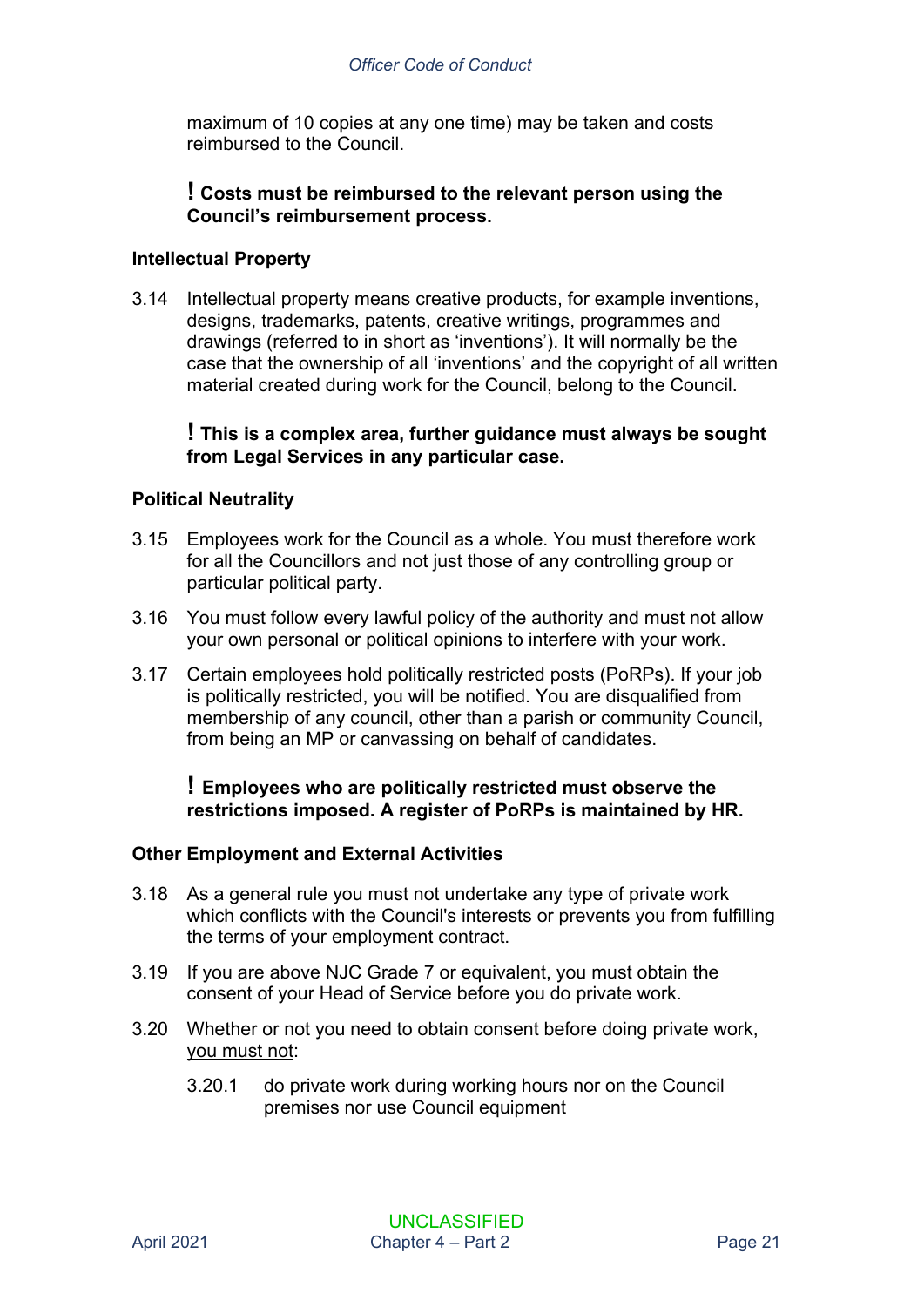- 3.20.2 undertake any private work which prevents you from carrying out your duties with the Council or including any requirements to do contractual overtime
- 3.20.3 undertake private work for any person, firm or company if it will involve the Council
- 3.20.4 prepare or assist with any applications, for example, planning or building, in any private capacity if you deal with these normally
- 3.20.5 access Council Services, for example, if you want to make a planning application personally, unless you declare your employment in writing, in a covering letter with your application and submit this via your line manager
- 3.20.6 undertake private work that needs approval or consent from the Council
- 3.20.7 undertake private work for any person, firm or company who have a contractual relationship with or who are commissioned by the Council for any type of work
- 3.20.8 undertake private work for another employee responsible for supervising you or whom you supervise, or for a Councillor.
- 3.21 Employees must ensure they understand and can comply with both Working Time and Health and Safety regulations before considering other employment.

#### **! Employees must seek consent from their line manager before undertaking other work. All employees must declare an interest where a conflict may arise.**

3.22 All employees are required to complete an annual declaration of interest return, even if this is to confirm that they have nothing to declare, and then to report issues as and when they occur.

#### **Financial and Non-Financial Interests**

- 3.23 The Local Government Act 1972, section 117, requires you to disclose any direct or indirect financial interest in any contract involving the Council. Failure to declare the interest may be a criminal offence.
- 3.24 If you have any direct or indirect interest in an organisation or company that is doing business with the Council, which you think conflicts with your job role, then you should inform your Head of Service.
- 3.25 You may have a conflict of interest even if you have no financial interest. For instance, relationships might be seen to influence judgements and give the impression of a personal motive e.g. a Council employee who is an Honorary Officer of an Association and who is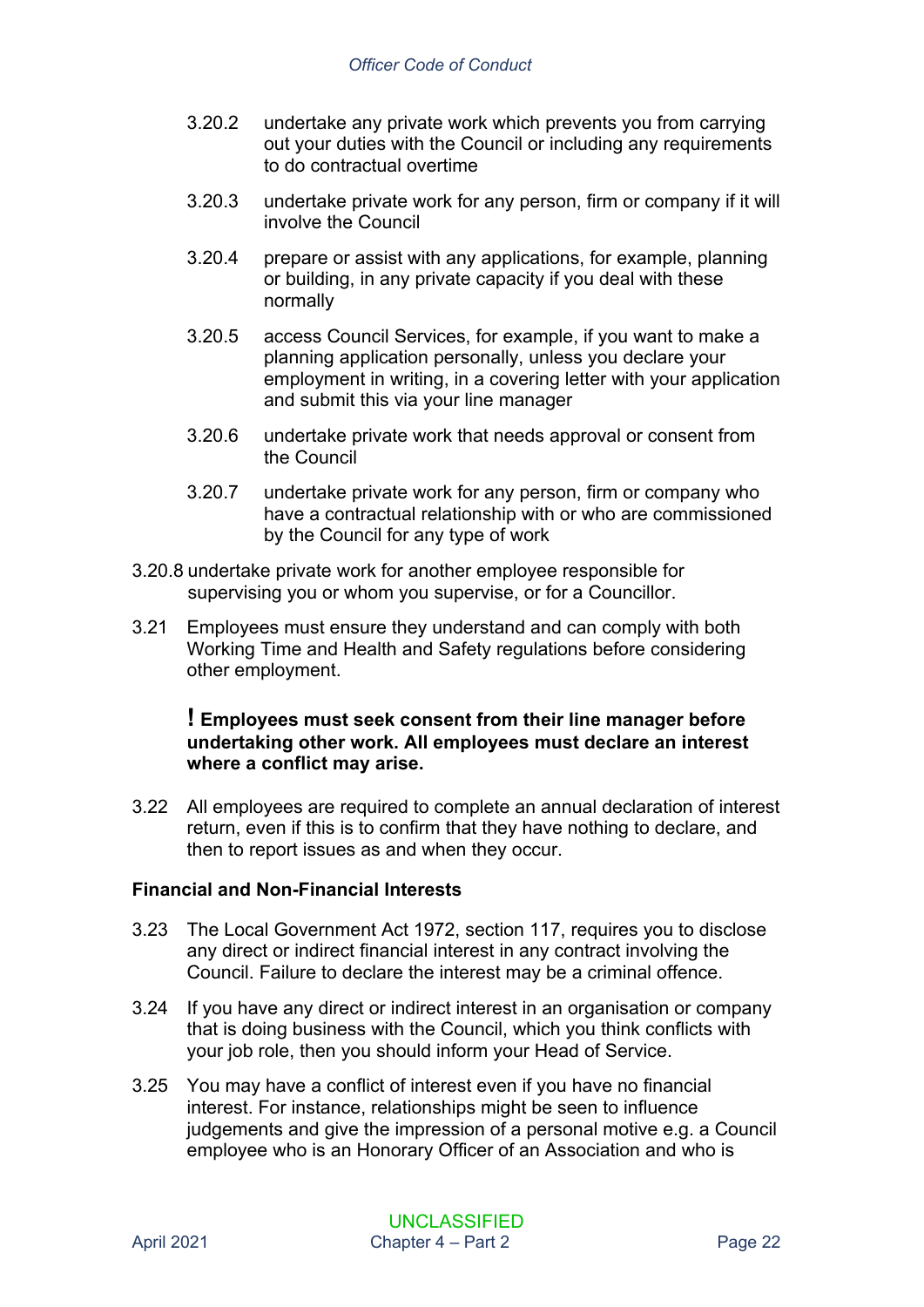involved in dealing with an application for a grant by the Association. In such a case, again you should inform your Head of Service.

- 3.26 Employees are able to act as a Member of another council (provided they do not have a PoRP), a school governor, or member of a community organisation but must declare their interest if any potential conflict arises.
- 3.27 If, in connection with his/her employment with the Council, an employee uses his/her relationship with an organisation for his/her own or someone else's personal or financial gain, he/she will be regarded as being in breach of this Code of Conduct.
- 3.28 Employees who are members of other associations or bodies that have dealings with the Council should declare their interest, if there is any potential conflict.
- 3.29 Employees who during the course of attending a meeting believe they that may have a conflict with an item on the agenda should advise the Chair and leave the meeting for all or part of the meeting as appropriate.

#### **! Declare an interest on the Declaration form if there is a potential conflict**.

3.30 All employees are required to complete an annual declaration of interest return, even if this is to confirm that they have nothing to declare, and then to report issues as and when they occur.

#### **Relationships**

- 3.31 Councillors
	- 3.31.1 Mutual respect between employees and Councillors is essential. Close personal familiarity between employees and individual Councillors can damage this relationship. You must be professional at all times and not allow your work and private interests to conflict.
- 3.32 The Local Community and Service Users
	- 3.32.1 You should always remember your responsibilities to the Community and give efficient and impartial service to all groups and individuals within that community as defined by the policies of the Council.
- 3.33 Contractors
	- 3.33.1 If you have a business or private relationship with external contractors or potential contractors you should tell your manager. Orders and contracts must be awarded on merit, by fair competition against other tenders and no special favour should be shown to businesses run by, for example, friends,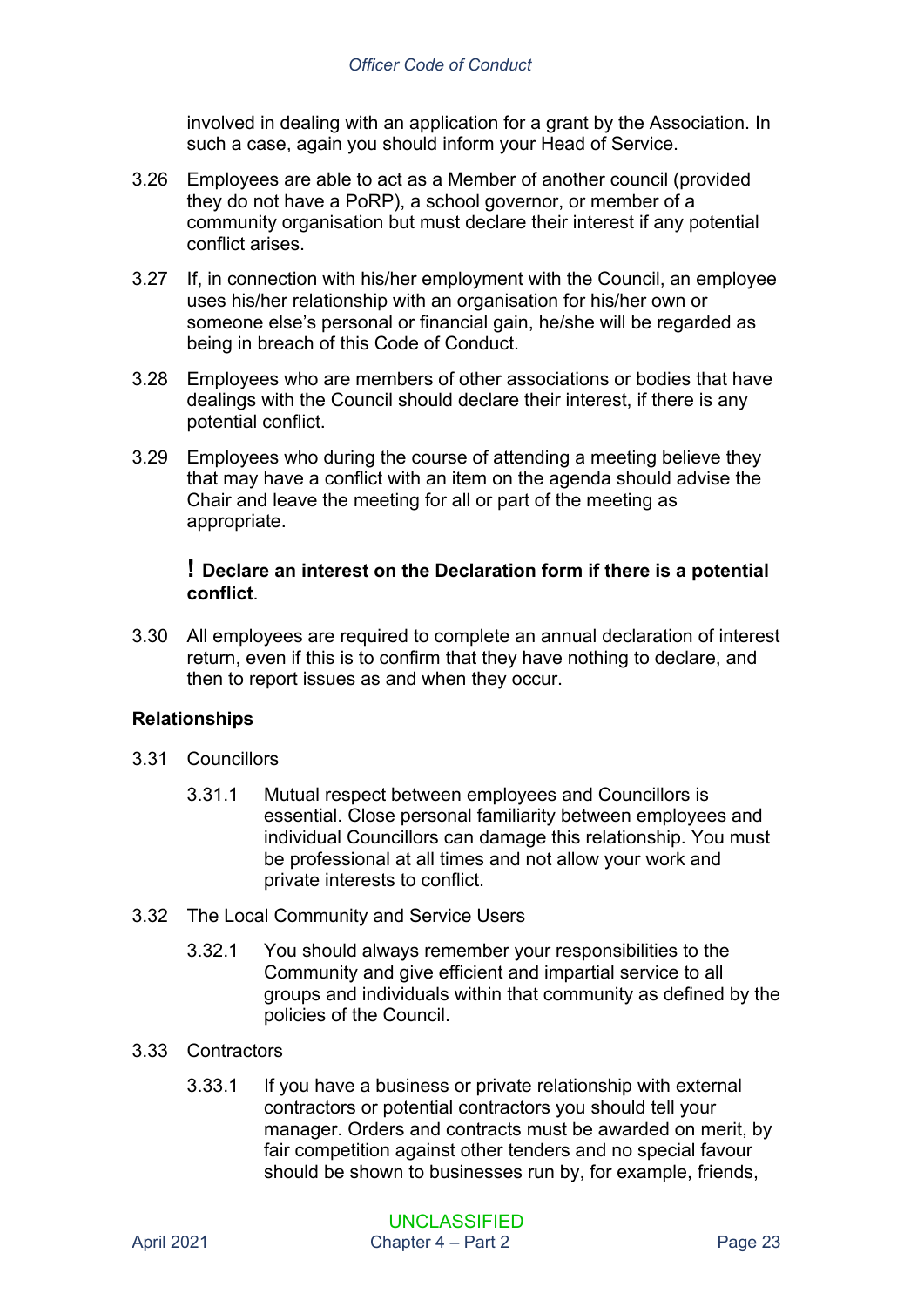partners or relatives in the tendering process. No part of the local community should be discriminated against.

3.33.2 If you engage or supervise contractors or work with contractors and have previously had or currently have a relationship in a private or domestic capacity with contractors, you should declare that relationship to the appropriate manager.

#### **! Declare an interest on the Declaration form if there is a potential conflict and do not take part in any related tendering or contract award processes**.

#### **Appointments and Other Employment Matters**

- 3.34 If you are involved in the recruitment and selection of employees, appointments should be made on the basis of merit and in accordance with our Recruitment and Selection Policy and Procedures obtainable from HR. To avoid any possible accusation of bias, you should not be involved in an appointment where you are related to an applicant, or have a close personal relationship outside work with him or her.
- 3.35 Similarly, you should not be involved in decisions about discipline, promotion or pay adjustments for any employee who is a relative, partner etc.

**! Declare an interest on the Declaration form if there is a potential conflict**.

#### **Tendering and Contracts**

- 3.36 During the Tendering process, if you are involved in the 'in-house' bid (except Executive Directors and, apart from when their own service is tendered, legal, financial and professional advisers) you must not at the same time be involved in certain client tasks e.g. selecting tenderers. You should seek guidance from your Head of Service as to how the tendering process is to be conducted and how the 'in-house contractor' and client responsibilities are to be discharged.
- 3.37 Employees working for 'in-house' contractors or client units must exercise fairness and impartiality when dealing with all customers, suppliers, other contractors and sub-contractors.
- 3.38 If you are privy to confidential information on tenders or costs for either internal or external contractors you should not disclose that information to any unauthorised party or organisation.
- 3.39 If you are responsible for selecting contractors to tender or supply quotations, you should ensure that you are not also responsible for the receipt and opening of the tender or quotation except where the sums involved are minor.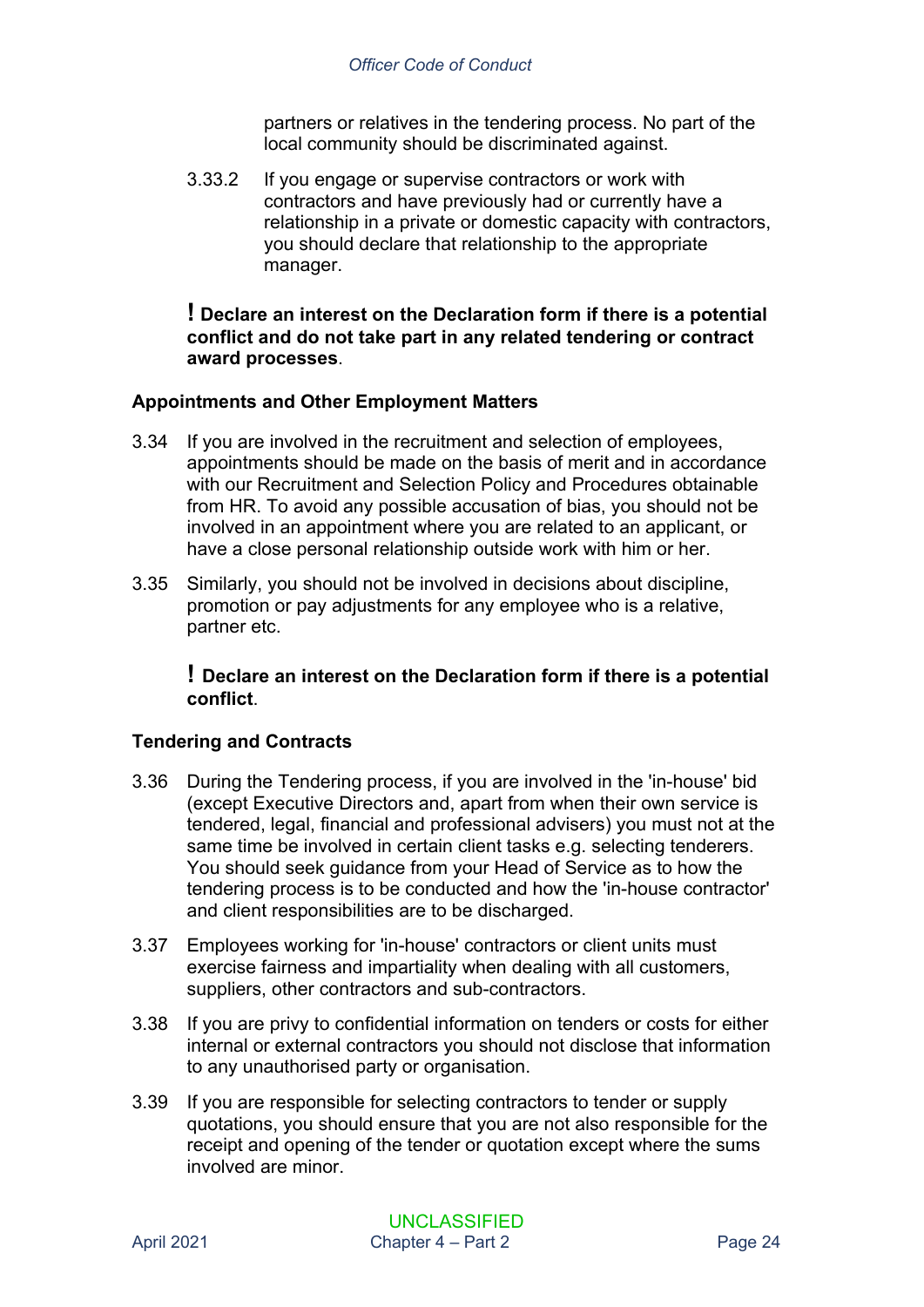#### **! Refer to the appropriate Corporate Procurement rules and guidance.**

#### **Private Use of Services of Firms Dealing with the Council**

- 3.40 You should be cautious when using the services of firms you know have dealings with the Council. You should ensure that the goods or services bought from such firms are at a price readily available to the general public. This is a difficult and sensitive area. Please try to avoid offending anyone and if necessary, explain the Council's policy.
- 3.41 If you think that any offer of preferential terms is designed to promote a firm's interest, you should not deal with the firm.
- 3.42 You should not use your position with the Council to obtain a discount. However, you may purchase goods at discount terms under a scheme or arrangement which applies to e.g. your trade union.

#### **! If you require further guidance please refer to the Corporate Procurement Team.**

#### **Disclosure of Information**

- 3.43 You must not:
	- 3.43.1 use information about work which is confidential, for personal gain or benefit or pass it on to others who might use it in this way.
	- 3.43.2 give information to the media unless you are authorised to do so.
	- 3.43.3 disclose confidential information to someone else, unless it is a request from an approved source, e.g. HMRC, Department of Social Security and, where authorised, from bank managers or building societies. It is normal practice to ask the person requiring the information to put their request in writing use advance knowledge of a Council decision, particularly about investment decisions or proposed developments to benefit yourself or someone else.

#### **Data Protection Act (Disclosing Information)**

3.44 You must use personal data in accordance with the Data Protection Act and GDPR. For example, the data must be held only for specified and lawful purposes and must not be used or disclosed for any other purposes.

**! If you are unsure please seek guidance from the Data Protection Officer or Communications Team, depending on the nature of the request.**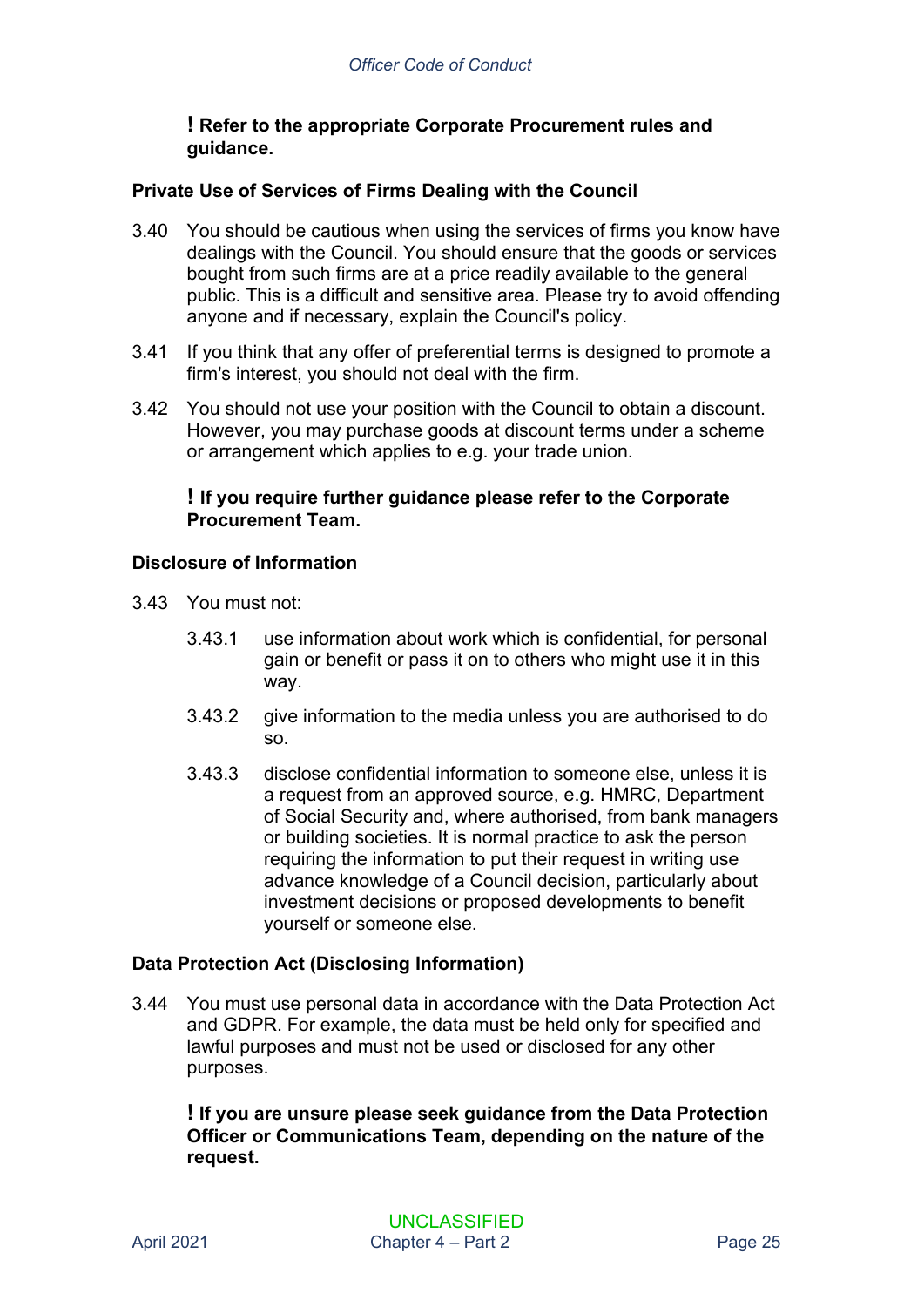#### **Compliance with the Code**

- 3.45 It is important that local government employees are exemplary in their conduct at work. Non-compliance with this Code will be dealt with in accordance with our Disciplinary Code.
- 3.46 Employees who consider other employees to be guilty of misconduct must report this to their line manager or raise it through one of the other available procedures e.g. grievance.
- 3.47 Employees must not treat employees who report (or who intend to report or are suspected of reporting) potential misconduct any less favourably than other employees.
- **3.48** If, in some instances, the employee cannot make use of the existing procedures for any reason then they should raise complaints or genuine matters of concern with the relevant person through the **Whistle Blowing Policy.**

**! This code is reviewed annually. Employees should therefore ensure they regularly familiarise themselves with the Code and its Guidance Notes.**

#### <span id="page-25-0"></span>**4. Associated Forms and Referral Points**

| <b>Name</b>                      | Action taken by                    | <b>Refer to</b>    |
|----------------------------------|------------------------------------|--------------------|
| Declaration of interest form     | Employee to Head of Service        |                    |
| Ext. Gifts/Hosp/Sponsorship form | <b>Employee to Head of Service</b> |                    |
| <b>Reimbursement of Costs</b>    | Employee to Business Support       |                    |
| <b>Register of PoRP</b>          | N/A                                | <b>HR</b>          |
| <b>Whistle Blowing Policy</b>    | N/A                                | <b>HR</b> intranet |

4.1 The forms can be found on the HR website under the Code of Conduct.

#### **Checklist for Assessing Potential Conflict – Gifts and Hospitality**

- 4.2 Employees should consider the following Checklist:
	- 4.2.1 Have you obtained the prior approval of your Director?
	- 4.2.2 Is the donor, or the event, significant in the community or in the Council's area?
	- 4.2.3 Are you expected to attend because of your position in the Authority?
	- 4.2.4 Will the event be attended by others in the Authority or in other Authorities?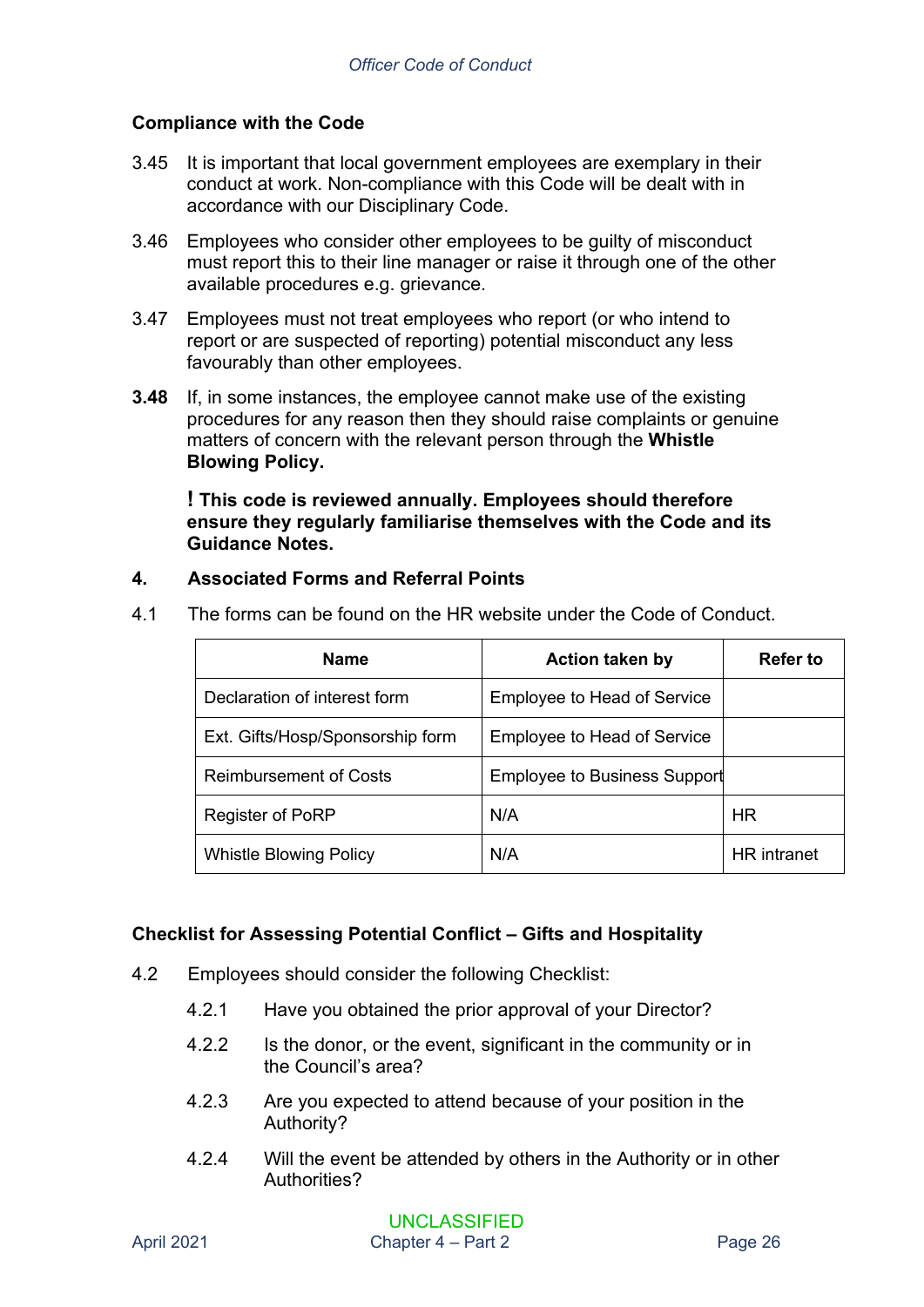- 4.2.5 Have you considered the motivation behind the invitation?
- 4.2.6 Would the acceptance of the invitation be, in any way, inappropriate or place you under pressure in relation to any current or future matter involving this Council?
- 4.2.7 Could you justify the decision to the Council, press and public?
- 4.2.8 Is the extent of the hospitality or the nature of the gift reasonable and appropriate?
- <span id="page-26-0"></span>4.2.9 How will you respond to the hospitality?

#### **5. Code of Conduct – Matrix of Regulations and Standards Relevant to Specific Directorates**

5.1 In determining acceptable standards, employees are asked to familiarise themselves not only with those included in the Code of Conduct but also those included in Service specific Codes, corporate policies or operational procedures used by their own Services.

#### <span id="page-26-1"></span>**! You will find an up-to-date list of those documents on the Human Resources section of the Centranet.**

#### **6. Cheshire East Core Values "FIRST Framework"**

- 6.1 Values are the things in life that we consider to be important. In relation to work, values are what give purpose to our jobs; guiding our behaviours and the decisions we take. Values underpin the culture of our authority and the way we conduct ourselves at work.
- 6.2 Putting Residents First is about really listening and understanding what residents and businesses need and responding appropriately to provide the best possible Service.
- 6.3 This requires **Flexibility**, which means us all adapting quickly to changing circumstances and learning together from our experiences.
- 6.4 **Innovation** is about us being creative in our thinking and the way we approach our work and challenging convention where this no longer seems appropriate.
- 6.5 Taking personal **Responsibility** is at the heart of our values in delivering what we promise, and ensuring efficient use of resources, whether this is our people, funding, processes, information or technology.
- 6.6 **Service** ensures that we listen and respond appropriately enabling others to be empowered, independent and self-reliant.
- 6.7 Bringing this together is **Teamwork**, respecting and working well with others to collectively achieve the best outcomes for residents and communities.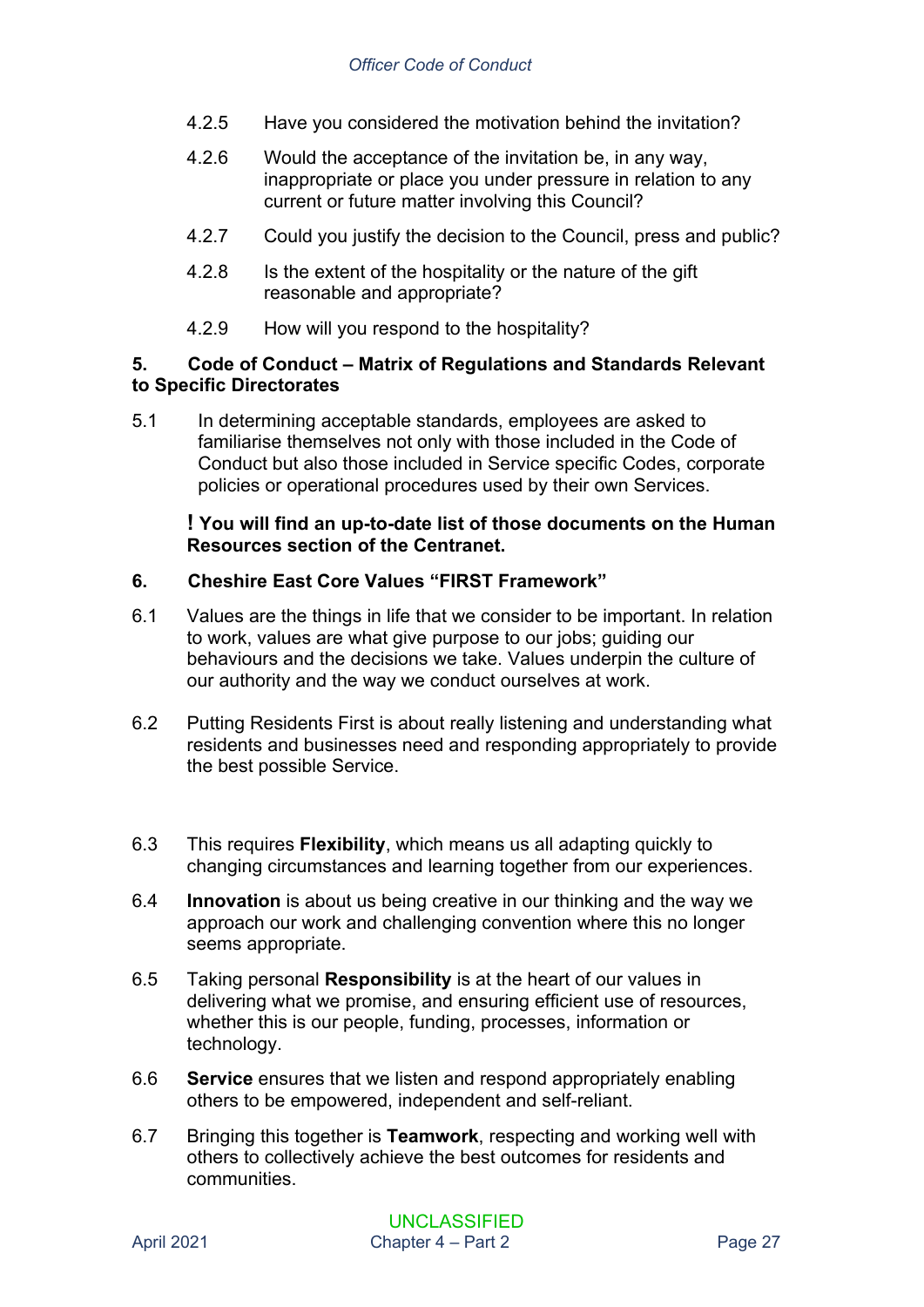This page is left intentionally blank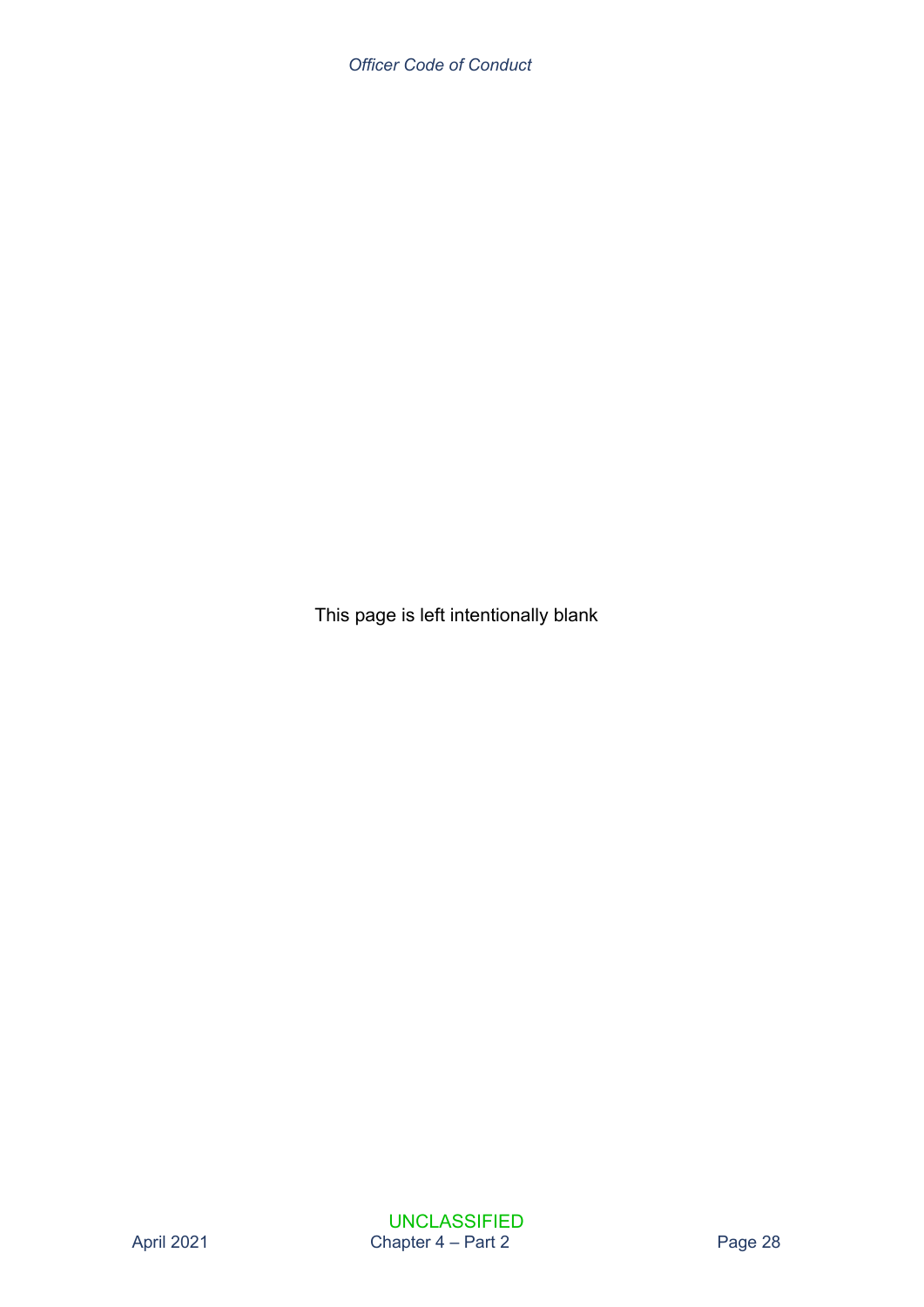**Chapter 4 – Part 3**

## <span id="page-28-0"></span>**Councillor / Officer Protocol**

#### **Introduction and Principles**

- 1 The purpose of this Protocol is to guide Councillors and Officers of the Council in their relations with one another in such a way as to ensure the smooth running of the Council.
- 2 Given the variety and complexity of such relations, this Protocol does not seek to be either prescriptive or comprehensive. It simply offers guidance on some of the issues which most commonly arise. It is hoped, however, that the approach which it adopts to these issues will serve as a guide to dealing with other circumstances.
- 3 This Protocol seeks to promote greater clarity and certainty. If the Protocol is followed it should ensure that Councillors receive fair treatment, objective and impartial advice and that Officers are protected from accusations of bias and any undue influence from Councillors.
- 4 It also seeks to reflect the principles underlying the respective Codes of Conduct which apply to Councillors and Officers. The shared object of these codes is to enhance and maintain the integrity (real and perceived) of local government and the Codes, therefore, demand very high standards of personal conduct.
- 5 This Protocol is a local extension of the Councillors' and Employees' Codes of Conduct. Consequently, a breach of the provisions of this Protocol may also constitute a breach of those Codes.
- 6 This Protocol should be read in conjunction with the Councillors' and Officers' Codes of Conduct, the Council's Constitution and any guidance issued by the Audit and Governance Committee and/or Monitoring Officer.

#### **Allegations of Councillor or Officer Misconduct: Responses by Councillors or Officers as appropriate**

- 7 In a situation where a Councillor identifies that an Officer may have committed a breach of the Council's disciplinary rules and procedures, s/he shall draw the issue to the attention of the Chief Executive (Head of Paid Service) who will ensure that the appropriate action is taken. Thereafter the Councillor should not discuss or disclose the matter with any other person.
- 8 In respect of an Officer who believes a Councillor has breached the Councillors' Code of Conduct, they should:
	- 8.1 not offer any opinion or judgement upon that conduct to the **Councillor**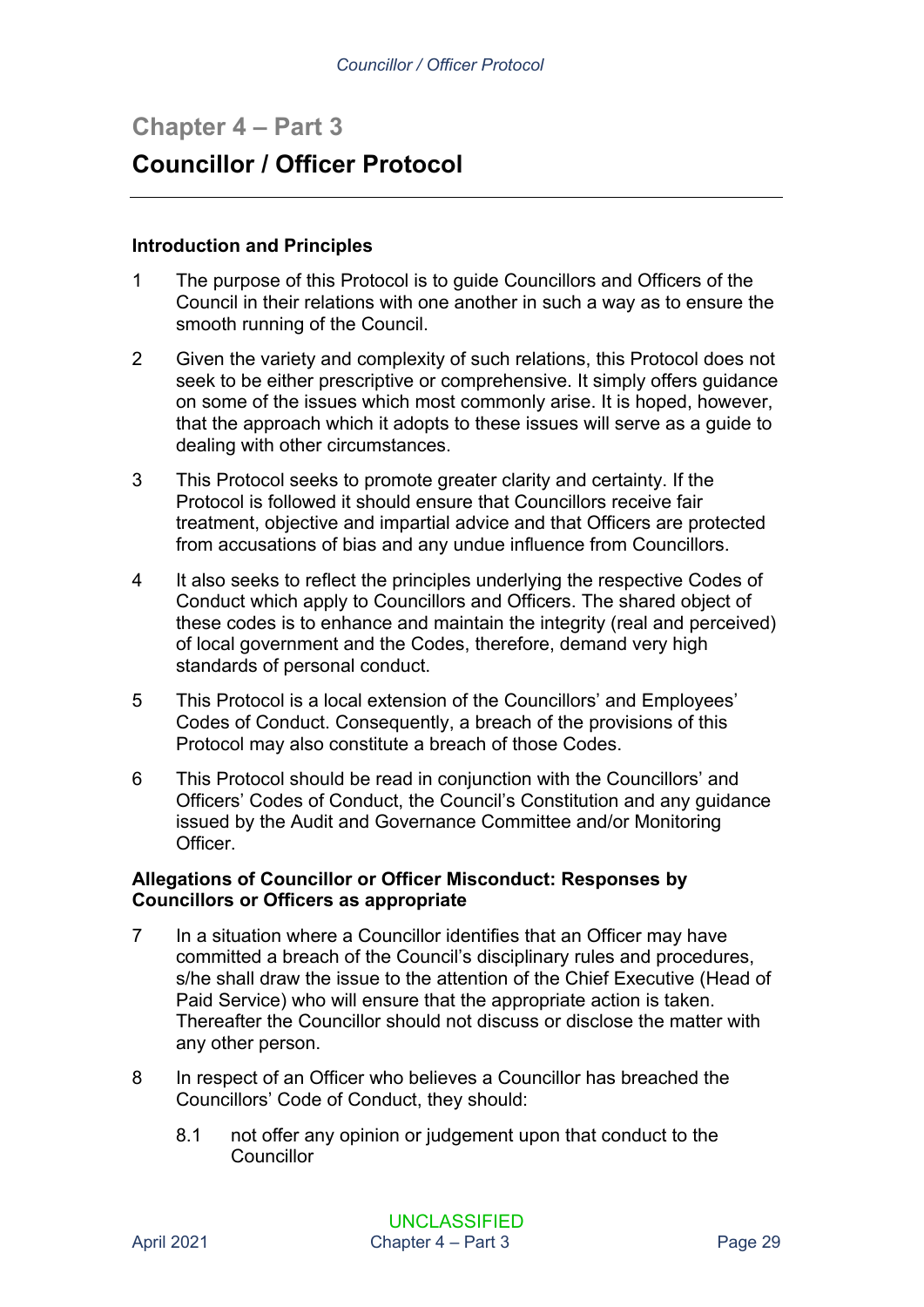- 8.2 they must advise the Monitoring Officer immediately of the circumstances, facts, their belief and the rationale behind it, including supplying all and any documentation, and
- 8.3 they should not comment further on the issue to any other Officer or Councillor without the prior consent of the Monitoring Officer.
- 9 These provisions are to protect both the Councillor and Officer, avoid Officers and Councillors from becoming unduly involved in allegations of misconduct at an inappropriate level or in inappropriate fora, and to ensure that any investigation that may need to be carried out by the Monitoring Officer or other agency, is not in any way fettered or damaged.

#### **The Relationship: General Points**

- 10 Both Councillors and Officers are servants of the public and they are indispensable to one another. But their responsibilities are distinct. Councillors are responsible to the electorate and serve only so long as their term of office lasts. Officers are responsible to the Council. Their job is to give advice to Councillors and the Council, and to carry out the Council's work under the direction and control of the Council, the committees and subcommittees.
- 11 At the heart of the Code, and this Protocol, is the importance of mutual respect.
- 12 Councillor / Officer relationships are to be conducted in a positive and constructive way. Therefore, it is important that any dealings between Councillors and Officers should observe standards of courtesy and that neither party should seek to take unfair advantage of their position or seek to exert undue influence on the other party.
- 13 Inappropriate relationships can be inferred from language / style. To protect both Councillors and Officers, Officers should address Councillors as "Councillor XX / Mr or Madam Mayor/Chair" save where circumstances clearly indicate that a level of informality is appropriate, e.g. a one to one between a Head of Service and their respective Committee Chair.
- 14 A Councillor should not raise matters relating to the conduct or capability of an Officer in a manner that is incompatible with the objectives of this Protocol. This is a long- standing tradition in public service. An Officer has no means of responding to such criticisms in public. If a Councillor feels s/he has not been treated with proper respect, courtesy or has any concern about the conduct or capability of an Officer, and fails to resolve it through direct discussion with the Officer, s/he should raise the matter with the respective Head of Service. The Head of Service will then look into the facts and report back to the Councillor.
- 15 If the Councillor continues to feel concern, then s/he should report the facts to the Director who heads the Directorate concerned, or if, after doing so, is still dissatisfied, should raise the issue with the Chief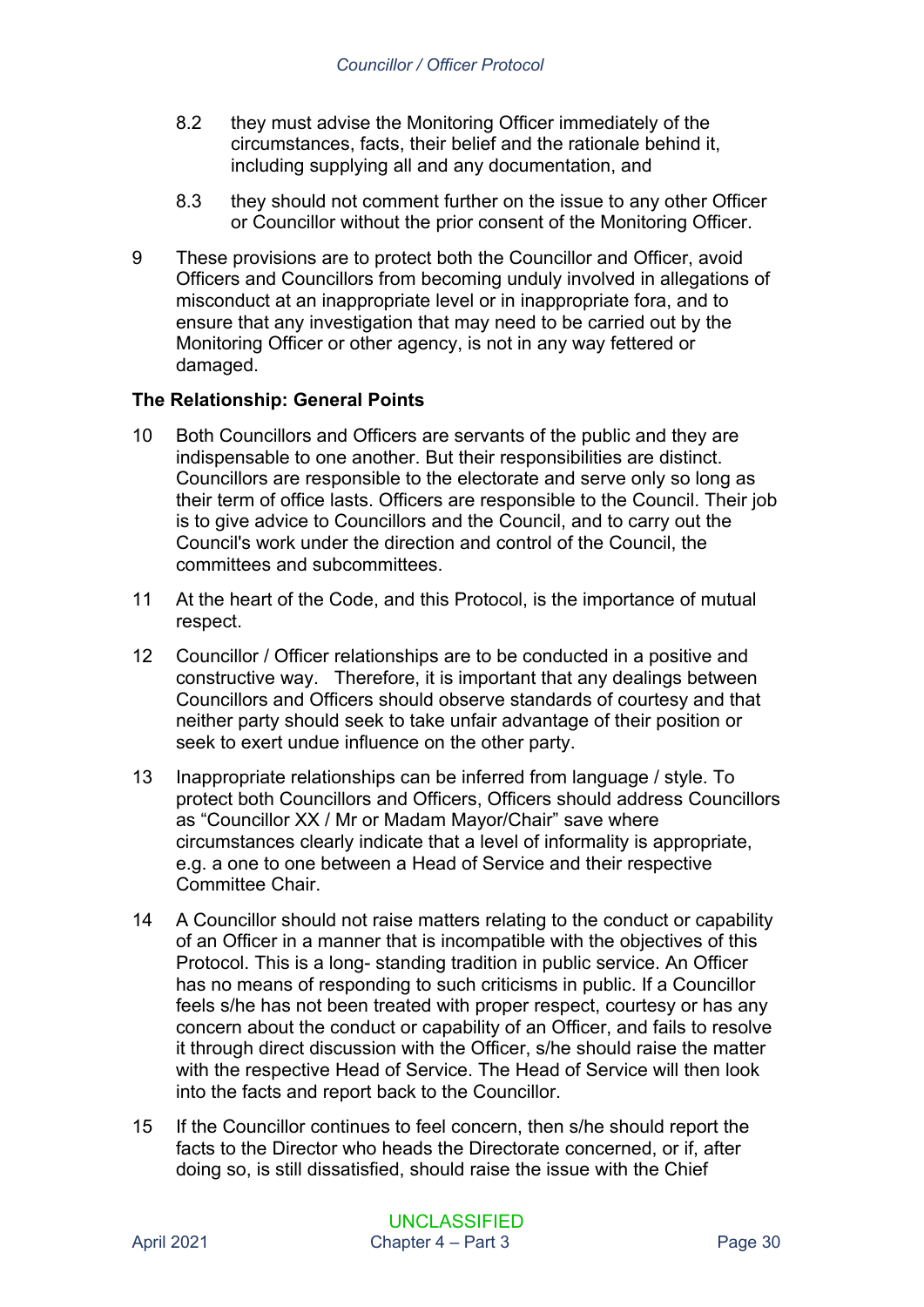Executive who will look into the matter afresh. Any action taken against an Officer in respect of a complaint, will be in accordance with the provisions of the Council's Disciplinary Rules and Procedures.

- 16 An Officer should not raise with a Councillor matters relating to the conduct or capability of another Officer or department. Such concerns should be raised through appropriate officer reporting lines.
- 17 Where an Officer feels that s/he has not been properly treated with respect and courtesy by a Councillor, s/he should raise the matter with his/her Head of Service, Director or the Chief Executive as appropriate, especially if they do not feel able to discuss it directly with the Councillor concerned. In these circumstances the Head of Service, Director or Chief Executive will take appropriate action either by approaching the individual Councillor and/or group leader/whip or by referring the matter to the Monitoring Officer.

#### **The Relationship: Officer Support to Councillors: General Points**

- 18 Officers are responsible for day-to-day managerial and operational decisions within the authority and will provide support to both the Committees and individual Councillors.
- 19 Certain statutory officers the Chief Executive, the Monitoring Officer and the Chief Financial Officer – have specific roles. These are addressed in the Constitution. Their roles need to be understood and respected by all Councillors.
- 20 The following key principles reflect the way in which the officer core generally relates to Councillors:
	- 20.1 all officers are employed by, and accountable to the authority as a whole
	- 20.2 support from officers is needed for all the authority's functions including Full Council, Committees, Scrutiny, individual Councillors representing their communities, etc.
	- 20.3 day-to-day managerial and operational decisions remain the responsibility of the Chief Executive and other officers
	- 20.4 the authority will seek to avoid potential conflicts of interest for officers arising from the separation of the Scrutiny role and Committees, and
	- 20.5 all officers will be provided with training and development to help them support the various Councillor roles effectively and to understand the new structures.
- 21 On occasion, a decision may be reached which authorises named Officers to take action between meetings following consultation with a Councillor or Councillors. It must be recognised that it is the Officer, rather than the Councillor or Councillors, who takes the action and it is the Officer who is accountable for it.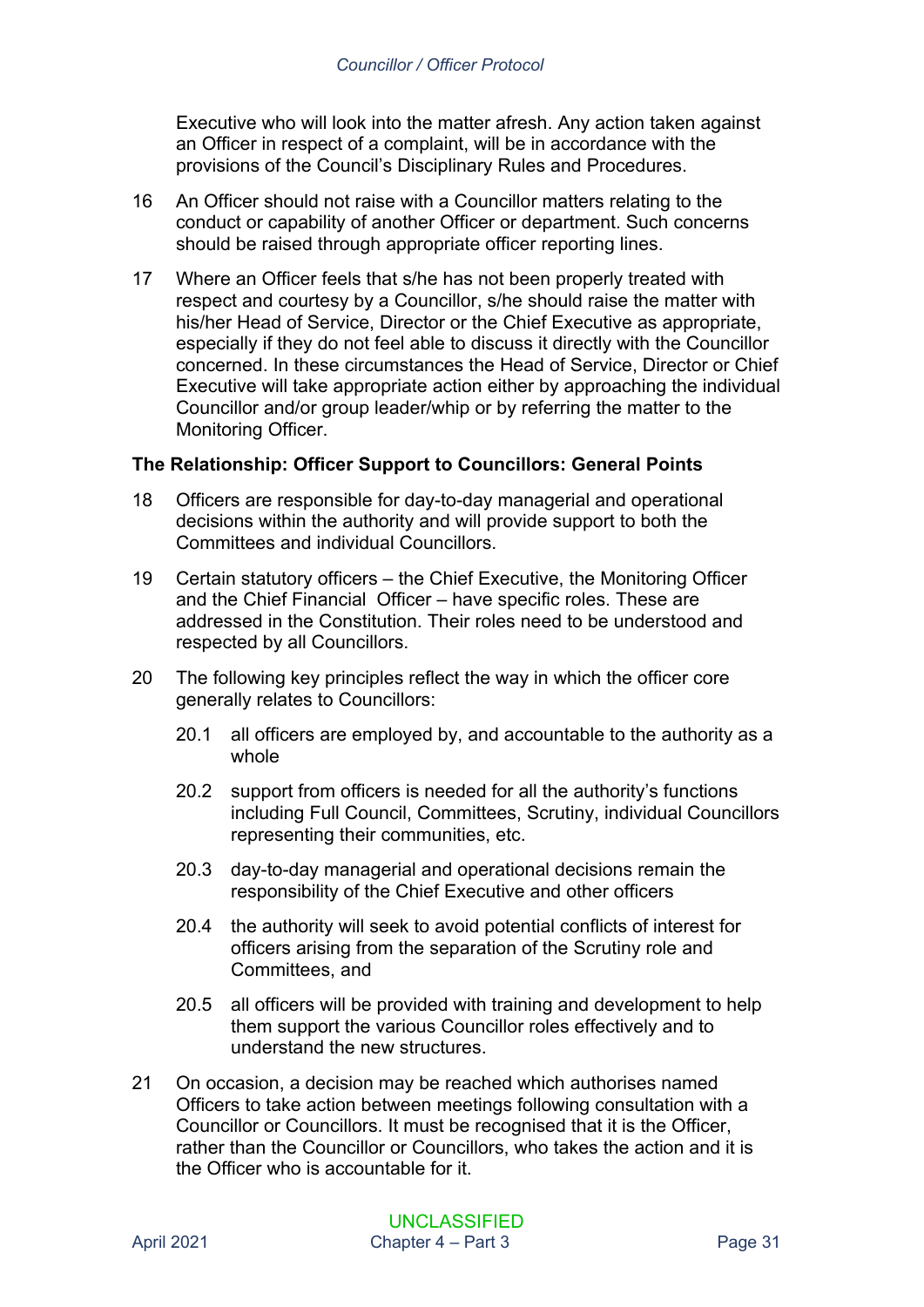- 22 It is important that all Councillors, in exercising their functions as a Councillor, take appropriate legal, financial and professional officer advice, particularly about contractual matters. In order to ensure the highest standards of conduct are maintained at all times in relation to this important area of the Council's functions, additional guidance on Best Practice for Councillor Conduct during a Procurement Exercise is laid out in Appendix.
- 23 Generally, all Councillors should consider, when invited to / attending a meeting, whether or not minutes should be taken and/or an officer should be present. It is a matter for Councillors' judgement whether this is necessary / appropriate, but factors such as whether any commitment is likely to be given on behalf of the Council and/or whether any complex financial, legal or procurement issues may be discussed will be relevant in deciding that. In such situations, Councillors are generally recommended to have an officer present and to ensure that contemporaneous minutes are taken and, where appropriate, shared with the other parties present to ensure that an accurate record is maintained. It will, however, be a case of judgement on each and every occasion as to how and when this principle is applied.
- 24 Finally, it must be remembered that Officers within a Service are accountable to their Head of Service and Director and that whilst Officers should always seek to assist a Councillor, they must not, in so doing, go beyond the bounds of whatever authority they have been given by their Head of Service or Director.

#### **The Relationship: Officer Support: Councillors and Party Groups**

- 25 It must be recognised by all Officers and Councillors that in discharging their duties and responsibilities, Officers serve the Council as a whole and not any political group, combination of groups or any individual Councillor.
- 26 There is now statutory recognition for party groups and it is common practice for such groups to give preliminary consideration to matters of Council business in advance of such matters being considered by the relevant Council decision making body. Officers may properly be called upon to support and contribute to such deliberations by party groups but must at all times maintain political neutrality. All Officers must, in their dealings with political groups and individual Councillors, treat them in a fair and even-handed manner.
- 27 The support provided by Officers can take many forms. Whilst in practice such Officer support is likely to be in most demand from whichever party group is for the time being in control of the Council, such support is available to all party groups
- 28 Certain points must, however, be clearly understood by all those participating in this type of process, Councillors and Officers alike. In particular: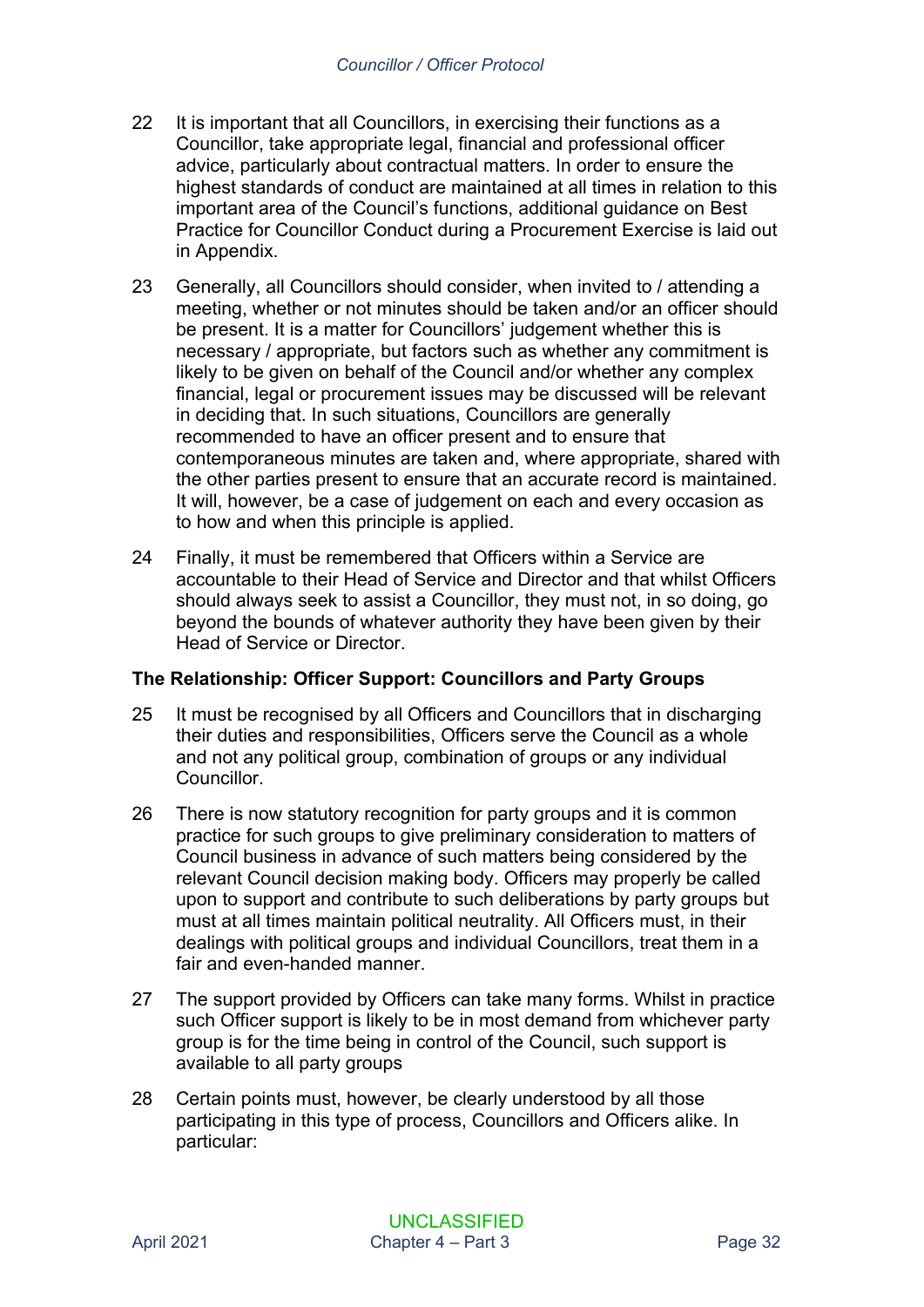- 28.1 officer support must not extend beyond providing information and advice in relation to matters of Council business. Officers must not be involved in advising on matters of party business. The observance of this distinction will be assisted if Officers are not present at meetings or parts of meetings, when matters of party business are to be discussed
- 28.2 party group meetings, whilst they form part of the preliminaries to Council decision making, are not empowered to make decisions on behalf of the Council. Conclusions reached at such meetings do not therefore rank as Council decisions and it is essential that they are not interpreted or acted upon as such, and
- 28.3 similarly, where Officers provide information and advice to a party group meeting in relation to a matter of Council business, this cannot act as a substitute for providing all necessary information and advice to the relevant Committee or Sub-Committee when the matter in question is considered.
- 29 Special care needs to be exercised whenever Officers are involved in providing information and advice to a party group meeting which includes persons who are not Councillors. Such persons are not bound by Codes of Conduct (in particular, the provisions concerning the declaration of interests and confidentiality) and for this and other reasons, Officers may not attend and/or give advice to such meetings.
- 30 Officers must respect the confidentiality of any party group discussions at which they are present in the sense that they should not relay the content of any such discussion to another party group.
- 31 Whilst any Councillor may ask a relevant Head of Service, Director or the Chief Executive for written factual information about a Directorate or service, such requests must be reasonable and not seek information relating, for instance, to case work of a similar nature, e.g. Social Services, employment, etc. Requests will be met subject to any overriding legal considerations (which will be determined by the Monitoring Officer), or if the recipient of any request considers the cost of providing the information requested or the nature of the request to be unreasonable. If a Councillor requesting such information is dissatisfied by such a response, s/he should raise the matter in the first place with the relevant Director, and if still dissatisfied should raise the matter with the Chief Executive who will discuss the issue with the relevant Group Leader(s).
- 32 Requests for information about generic group employee matters such as Service structures, the overall cost of service provision for a group of employees etc. should be considered in the normal way as set out above. Heads of Service, Directors or the Chief Executive should ensure that any information supplied does not contain any personal information (within the meaning of the data Protection Act 1998) relating to individual employees such as salary, grade, Trade Union affiliation etc.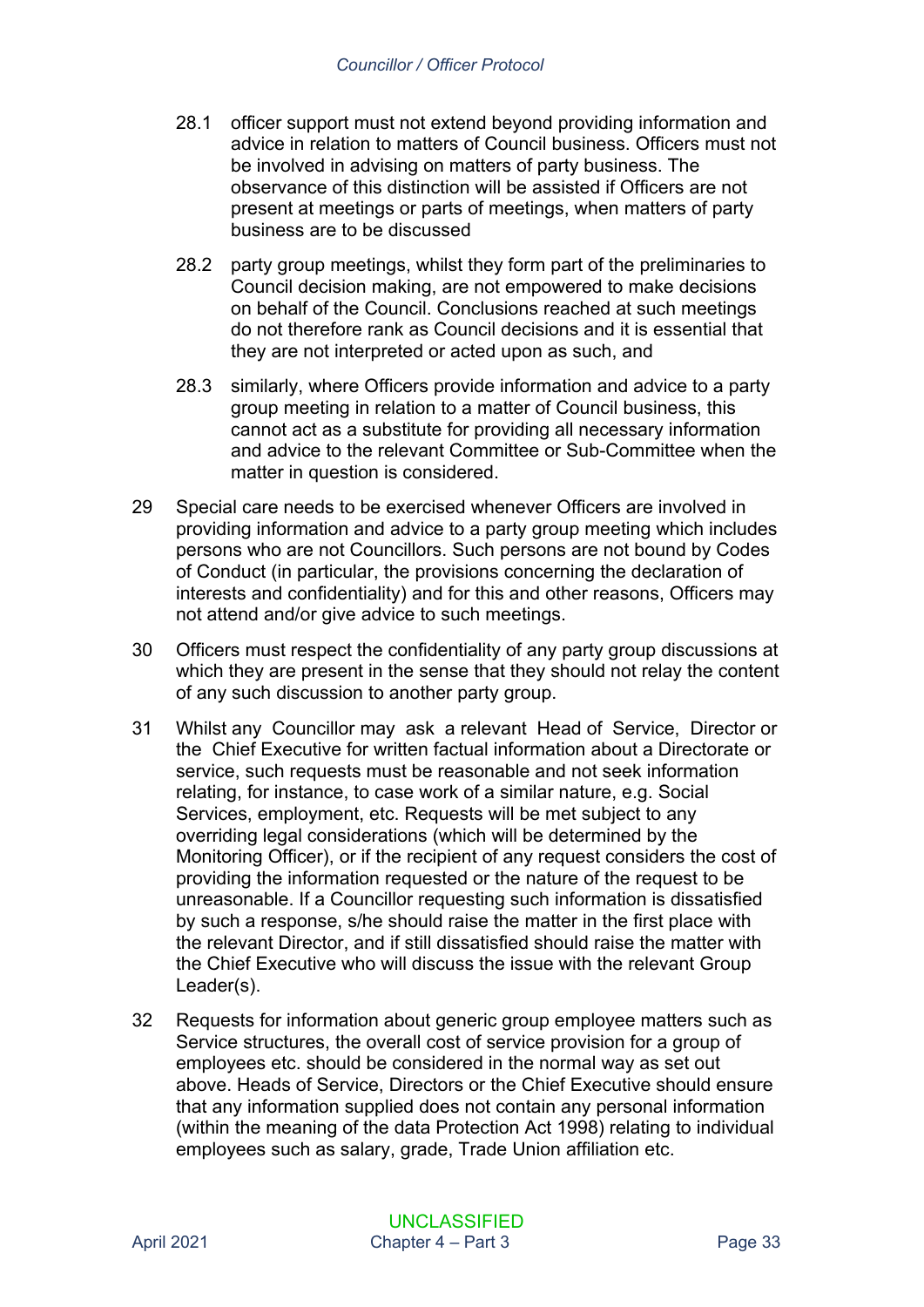- 33 Requests for personal information about specific employees or where the group of employees is so small that individual employees personal details are likely to be revealed should only be considered where a Councillor has a demonstrable need for such detailed personal information in order to carry out the business of the Council and they could not carry out that business without the information being supplied in a redacted form. Any such request must be accompanied by the Councillors reasons for requiring the information and must be forwarded to the Head of HR for determination (following consultation with the Council's Data Protection Officer and / or Monitoring Officer as appropriate).
- 34 All information held by the Council, in whatever form, is confidential to the Council unless and until such confidentiality is waived by the Proper Officer and subject to the requirements of the Data Protection Act 1998. Officers and elected Councillors are responsible for ensuring that personal information and data is only handled and processed in accordance with the provisions of the Act and to familiarise themselves with their obligations under the Act accordingly. Officers or Councillors who require advice or assistance in relation to their duties under the Data Protection Act 1998 should take advice from the Monitoring Officer.
- 35 In relation to budget proposals:
	- 35.1 the Administration shall be entitled to confidential information / discussions with Officers regarding options and proposals. These will remain confidential until determined by the Administration or until published in advance of Committee / Council meetings, whichever is the earlier; and
	- 35.2 the opposition groups shall also be entitled to confidential information / discussions with Officers to enable them to formulate alternative budget proposals. These will remain confidential until determined by the respective opposition groups or until published in advance of Committee / Council meetings, whichever is the earlier.
- 36 As part of the Budget process, Officers may be called upon to give advice on budgetary proposals, wherever they may emanate from (once political confidentiality has been lifted). This is in addition to the "normal" rights that any Councillor has to seek advice "in confidence" from Officers. In addition, Officers may feel it appropriate to offer advice to individuals, groups or all Councillors. In doing so, they should be aware of the need to remain impartial. It is appropriate and indeed, in certain circumstances, necessary that as a matter of professional judgement, if a proposed course of action is imprudent, that Officers should advise the Councillors of the Authority that this is so. It would, however, be for the Officer to decide how and when to do so, subject to the general rules outlined in paragraph 33 below. This is without prejudice to issues of legality and financial administration which are covered by specific duties placed on the Chief Financial Officer and Monitoring Officer.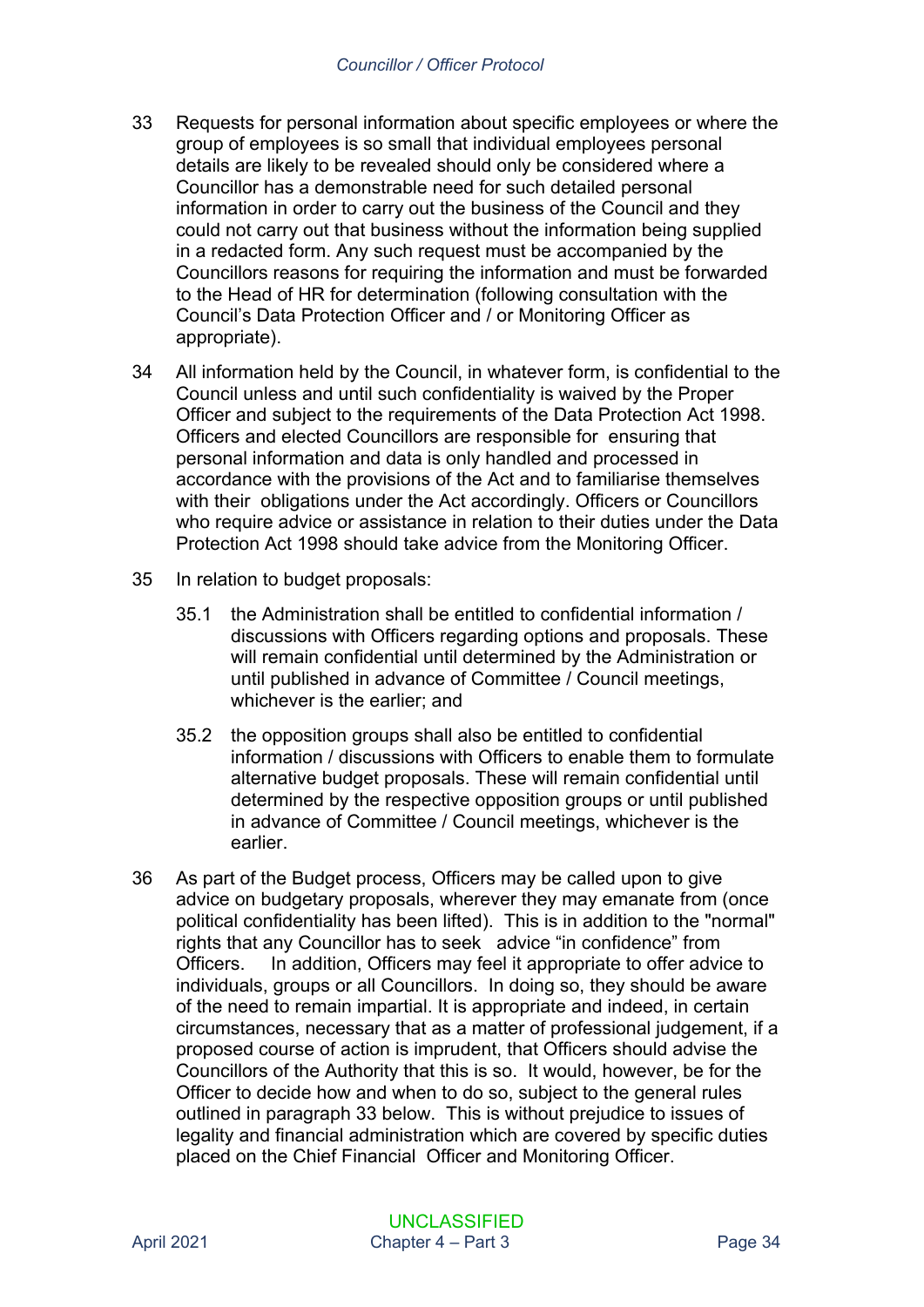- 37 In view of the need to ensure that the professional integrity of Officers is not impugned, deliberately or inadvertently, the following principles will be applied (although they may be departed from by the Chief Executive, Monitoring Officer or Chief Financial Officer as and when appropriate given their specific statutory duties):
	- 37.1 any advice or information provided to any Councillor(s) in writing will be marked 'strictly confidential, signed and dated by the responsible Officer
	- 37.2 occasionally, such advice / information will be provided to the Group Leaders,
	- 37.3 Group Leaders and Councillors who received such advice will treat such advice as strictly confidential to the Council and will ensure that, such advice is not further disseminated without approval of the Monitoring Officer. If such advice is further shared or disseminated within their groups, their groups understand that the advice is confidential to the Council and not to be disclosed further under any circumstances
	- 37.4 Officers will also provide, as appropriate, briefings for either Group Leaders and/or all Councillors as requested by the Group Leaders and/or determined by the Chief Executive, Chief Financial Officer and/or Monitoring Officer prior to the Budget on any particular issues or matters which those Officers, as a matter of professional judgement, consider should properly be drawn to Councillors' attention.
- 38 The over-riding obligation will be to ensure that the integrity of the administration of public affairs is maintained. The prime responsibility of Officers in the matter of any challengeable decision arises in advising Councillors before decisions are reached. It is incumbent, in these circumstances, for Councillors to be fully advised on the legal and financial consequences of any proposed course of action.
- 39 It must not be assumed by any party group or Councillor that any Officer is supportive of any policy or strategy developed because of that Officer's assistance in the formulation of that policy or strategy.
- 40 Any particular cases of difficulty or uncertainty in this area of Officer advice to party groups should be raised with the Chief Executive who will discuss them with the relevant group leader(s).

#### **The Relationship: Officer Support: Committee Chairs**

41 It is clearly important that there should be a close working relationship between Committee Chairs and Officers who support and/or interact with them. Officers and Councillors should in accordance with best practice, meet to discuss agendas and reports in advance of agendas being published.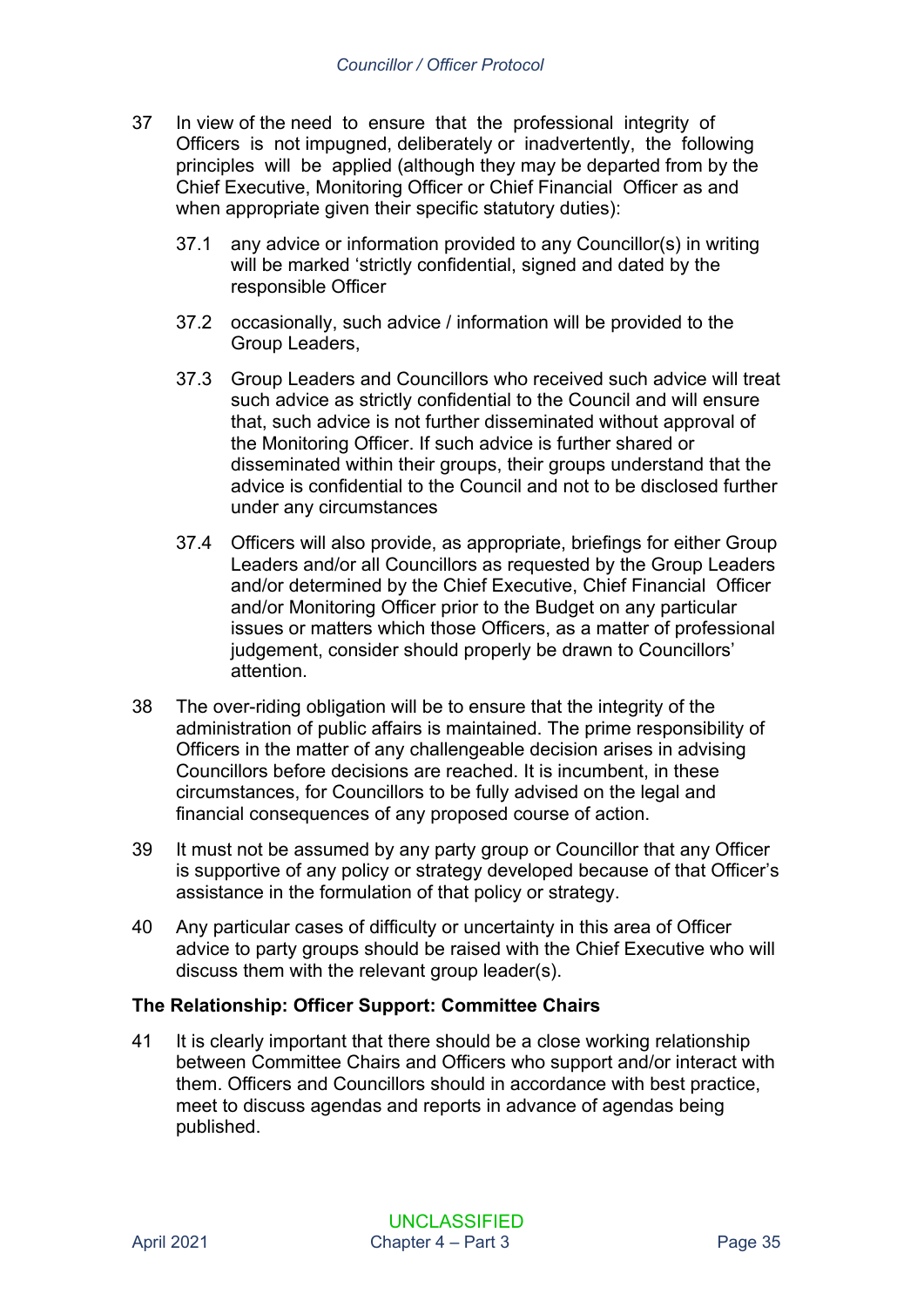- 42 However, such relationships should never be allowed to become so close, or appear to be so close, as to bring into question the Officer's ability to deal impartially with other Councillors and other party groups.
- 43 Whilst Committee Chairs will routinely be consulted as part of the process of drawing up proposals for consideration or the agenda for a forthcoming meeting, it must be recognised that in some situations an Officer will be under a professional duty to submit a report. Similarly, a Head of Service or other senior Officer will always be fully responsible for the contents of any report submitted in his/her name. This means that any such report will be amended only where the amendment reflects the professional judgement of the author of the report. This is to be distinguished from a situation where there is a value judgement to be made. Any issues arising between a Committee Chair and a Head of Service in this area should be referred to the Chief Executive for resolution in conjunction with the Leader of the Council.
- 44 Committee Chairs and Vice Chairs will:
	- 43.1 lead the policy formation process with input and advice from Scrutiny Committees and any other persons as appropriate
	- 43.2 lead the preparation of the Council's budget
	- 43.3 take in-year decisions on resources and priorities, together with other stakeholders and partners in the local community, to deliver and implement the budget and policies decided by the Full Council; and
	- 43.4 be the focus for forming partnerships with other local public, private, voluntary and community sector organisations to address local needs.
- 45 Where functions are delegated to Officers, Committees will nevertheless remain accountable to the Council for the discharge of those functions.
- 46 Committee Chairs must satisfy themselves that they are clear what exactly they can and cannot do.
- 47 The Council has put in place mechanisms / protocols which ensure that its Committees and Sub-Committees seek advice from relevant Officers before taking a decision. This includes taking legal advice, financial advice and professional officer advice (particularly about contractual matters) as well as consulting the Monitoring Officer where there is doubt about vires.
- 48 Guidance has been provided for all Councillors regarding discussions with potential tenderers / contractors / sub-contractors during the course of a procurement exercise.
- 49 Councillors should always be aware of legal and financial liabilities (consulting the Monitoring Officer and Chief Financial Officer as appropriate) which will arise from their decisions. To ensure effective leadership for the Council and the communities it serves, there are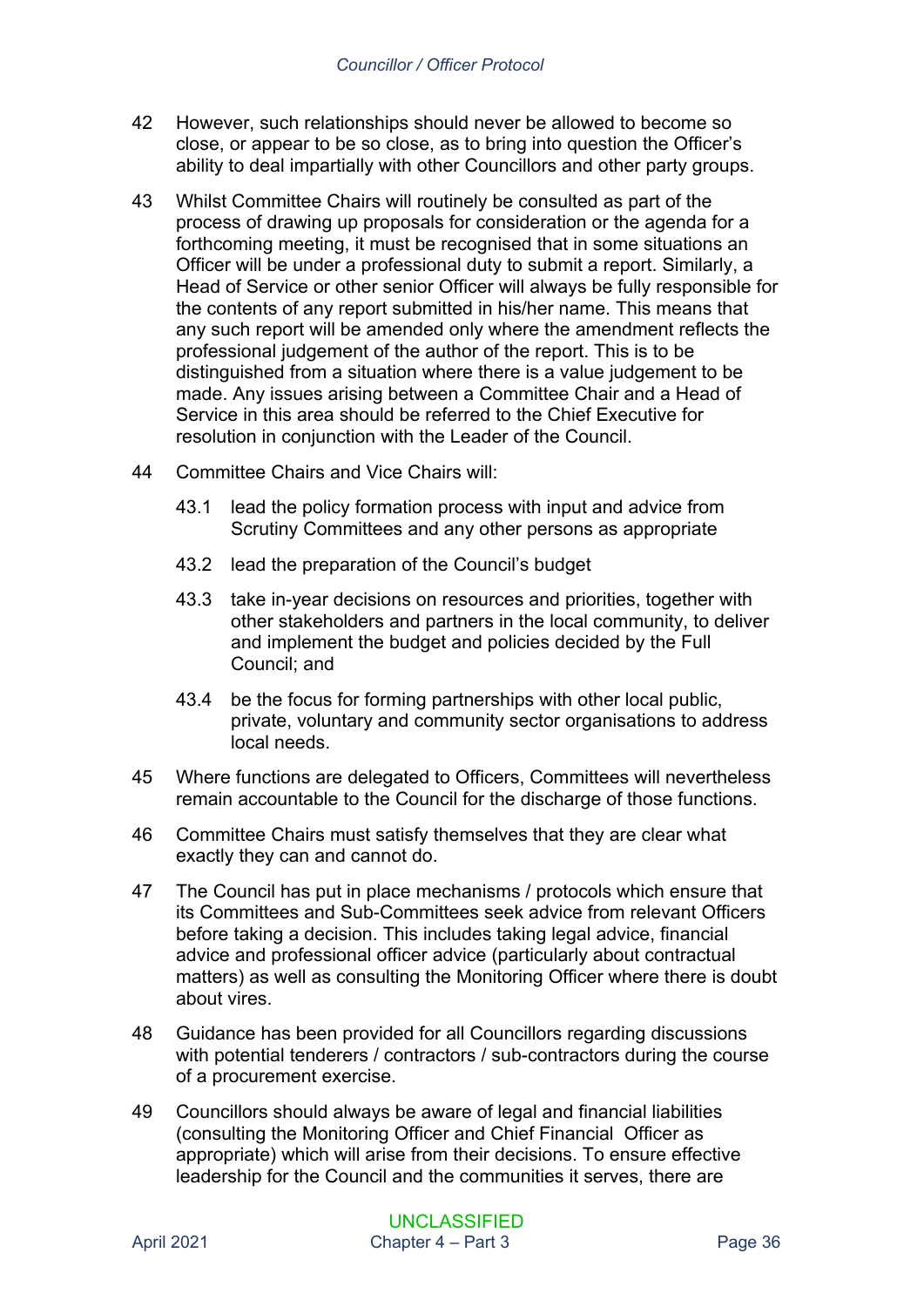arrangements to ensure co-ordination of and sharing responsibility for decisions including those made by individuals.

- 50 Officers will continue to work for and serve the local authority as a whole.
- 51 Councillors must respect the political neutrality of the Officers. Officers must ensure that, even when they are predominantly supporting the Committee Chairs, that their political neutrality is not compromised.
- 52 In organising support for Councillors, there is a potential for tension between Directors/Senior Officers and Committee Chairs. All Councillors and Officers need to be constantly aware of the possibility of such tensions arising and both Officers and Councillors need to work together to avoid such tensions and conflicts existing or being perceived.

#### **The Relationship: Officer Support**

- 53 In relation to the actions of Councillors or Officers, this is the Chief Executive's function alone in relation to staff, and the Monitoring Officer's and Audit and Governance Committee as regards the conduct of Councillors. This means:
	- 52.1 Committee questioning should not be directed to the conduct of individuals, and should be about the sense of establishing the facts about what occurred in the making of decisions or implementing of Council policies, but without the implication of allocating criticism or blame
- 54 Complaints by individuals (Councillors, Officers or members of the public) should be dealt with through the correct procedures. These are internal, e.g. the Corporate Complaints Procedure, and external / statutory, e.g. Local Government Ombudsman or appeal to the Courts
- 55 It would be unfair to invite someone to appear before a Panel without telling them in general terms what they will be asked, or not giving them adequate time to prepare. Committees ought to provide written questions (or indicative topics) beforehand, so that the answers can form the basis of the questioning and discussion. In addition, speakers ought to be told the general line that further questioning is likely to take. Questioning should not stray outside the subject area that the body had previously indicated.
- 56 Committees are, however, entitled to the following:
	- 56.1 the level and extent of questioning, and the depth to which Councillors may probe Officers is dependent upon the seniority of the Officers present – accordingly when calling Officers to give evidence, Councillors may wish to consider the level and nature of the Officer they wish to have before them in the light of the line of questioning they wish to follow
	- 56.2 Officers may be asked to give a professional opinion, and Officers may be asked to give alternative options. Officers may not confine themselves solely to justifying either the position of or the advice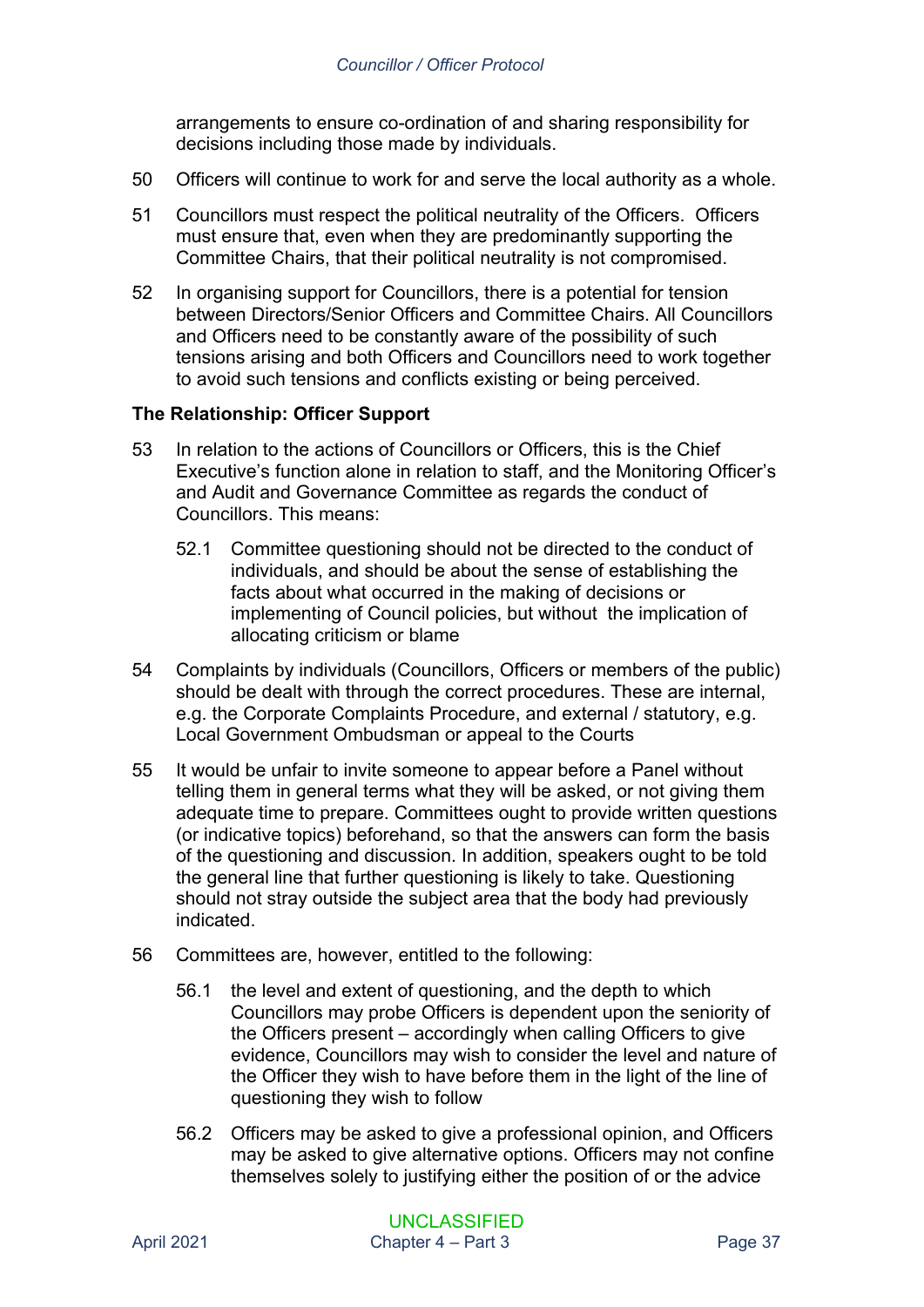that they gave to the Committee, although in giving options, it is to be expected that they will explain the rationale for the advice that they gave and if the advice given to the Committee reflects, in their professional opinion, the best option, to justify that

- 57 Officers are expected:
	- 57.1 to maintain political impartiality at all times when commenting on policies and actions
	- 57.2 to be prepared to explain and justify advice given to Councillors, and the Council prior to decisions being taken and to justify decisions they themselves have taken under the Scheme of **Delegation**
	- 57.3 to ensure that an Officer of sufficient seniority appears before the relevant meeting in the light of the indicative topics supplied by Scrutiny in advance
	- 57.4 where requested to provide information e.g. on alternative options. to provide that information in a comprehensive and timely fashion
	- 57.5 to respond to questions from Councillors in an open, constructive and helpful manner
	- 57.6 not to mislead or be economical with the truth

#### **Support Services to Councillors and Party Groups**

58 The only basis on which the Council can lawfully provide support services (e.g. stationery, typing, printing, photo-copying, transport etc.) to Councillors is to assist them in discharging their role as Councillors. Such support services must therefore only be used on Council business. They should never be used in connection with party political or campaigning activity or for private purposes.

#### **Councillors' Access to Information and to Council Documents**

- 59 Councillors have the ability to ask for information pursuant to their legal rights to information. This right extends to such information, explanation and advice as they may reasonably need in order to assist them in discharging their role as a Councillor. This can range from a request for general information about some aspect of the Council's activities to a request for specific information on behalf of a constituent. Such approaches should normally be directed to the Head of Service or another senior Officer of the Service concerned. Requests for employee related information (whether group of employees or individual employees) must be treated in accordance with paragraphs 5.8 to 5.10 above. In cases of doubt, Councillors should approach the Monitoring Officer for assistance.
- 60 As regards the legal rights of Councillors to inspect Council documents, these are covered partly by statute and partly by the common law.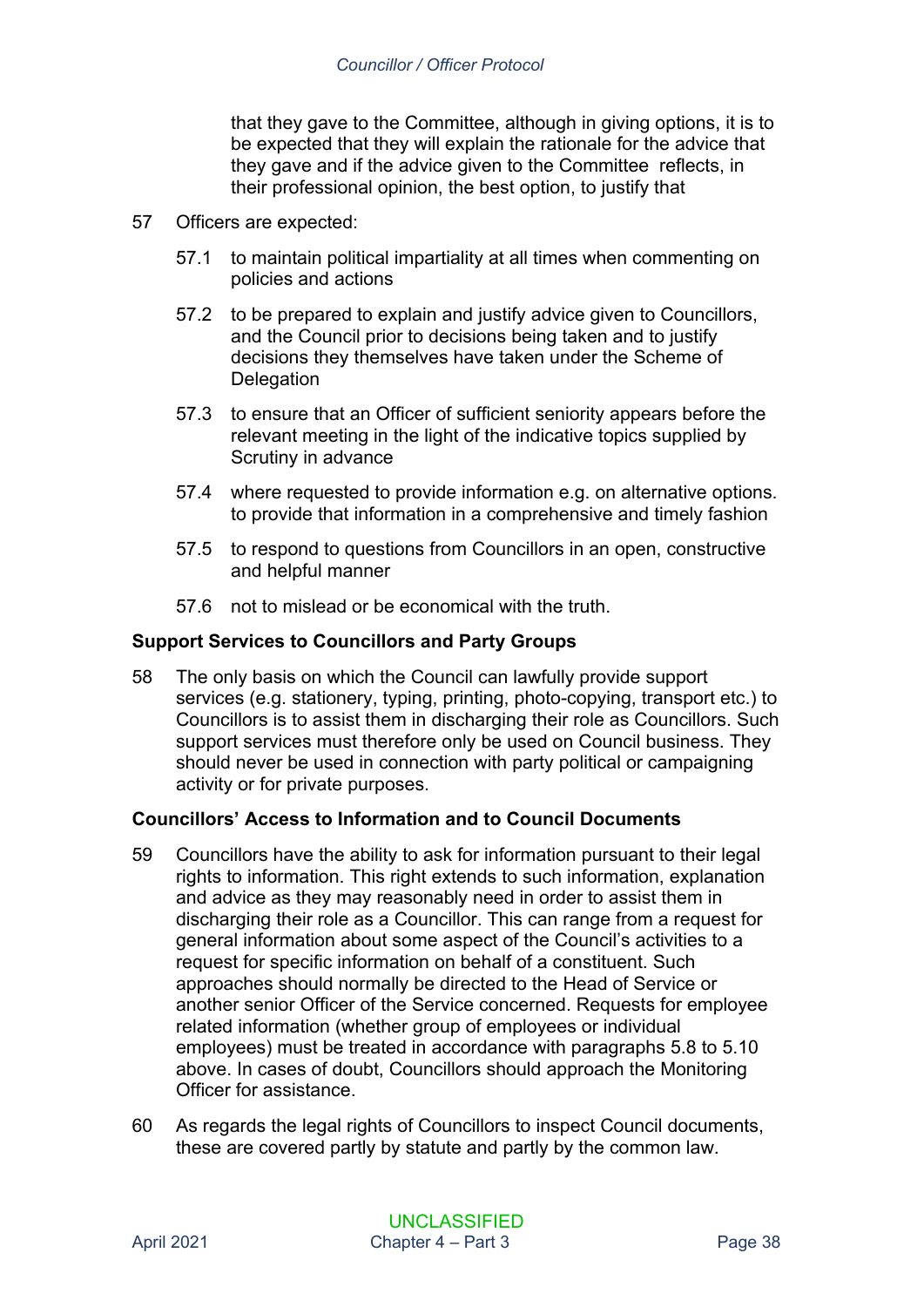- 61 Councillors will find set out in Appendix guidance on their rights to obtain information. The law in this area is complex, legislation including the Access to Information provisions of the Local Government Act 1972, the Data Protection Act 2018, Human Rights Act 1998 as well as the Local Government Act 2000 have all had an impact. However, the Freedom of Information Act 2000 will have an even greater impact, and could potentially provide Councillors with a single route through which to obtain information in support of their work, whatever their role within the authority. The guidance note set out in Appendix maps the hierarchy of rights of Councillors to information, but should be read in combination with the contents of the Constitution, most particularly the **Error! Reference source not found.** which cover the statutory obligations of the authority in terms of information and its relationship with the decisionmaking process.
- 62 Finally, any Council information provided to a Councillor is deemed to be information provided in confidence, is subject to the protections afforded by the Data Protection Act and GDPR and must only be used by the Councillor for the purpose for which it was provided, i.e. in connection with the proper performance of the Councillor's duties as a member of the Council. Therefore, for example, early drafts of Committee reports / briefing papers are not suitable for public disclosure and should not be used other than for the purpose for which they were supplied. This point is emphasised in Councillors' Code of Conduct.
- 63 Failure to observe this obligation or disclosure of confidential information may amount to a breach of the Code of Conduct. Failure to safeguard and protect the confidentiality of personal information within the meaning of the Data Protection Act 2018 may result in prosecution of the Authority and / or any individual Officer or Councillor by the Information Commissioner and the imposition of significant monetary penalties.

#### **Correspondence and Advice**

- 64 Councillors seeking advice from officers shall be entitled to assume that such advice is given under "Chatham House rules" in terms of disclosure to other Councillors, unless otherwise agreed with the officer(s) concerned, i.e. it is not for further disclosure.
- 65 Correspondence between an individual Councillor and an Officer should not normally be copied (by the Officer) to any other Councillor. In other words, a system of "silent or blind copies" should not be employed.
- 66 Official letters on behalf of the Council should normally be sent in the name of the appropriate Officer, rather than in the name of a Councillor. It may be appropriate in certain limited circumstances (e.g., representations to a Government Minister) for a letter to appear in the name of a Committee Chair or the Leader or the Leaders of all political groups represented on the Council by agreement, but this should be the exception rather than the norm. Letters which, for example, create legal obligations or give instructions on behalf of the Council should never be sent out in the name of a Councillor.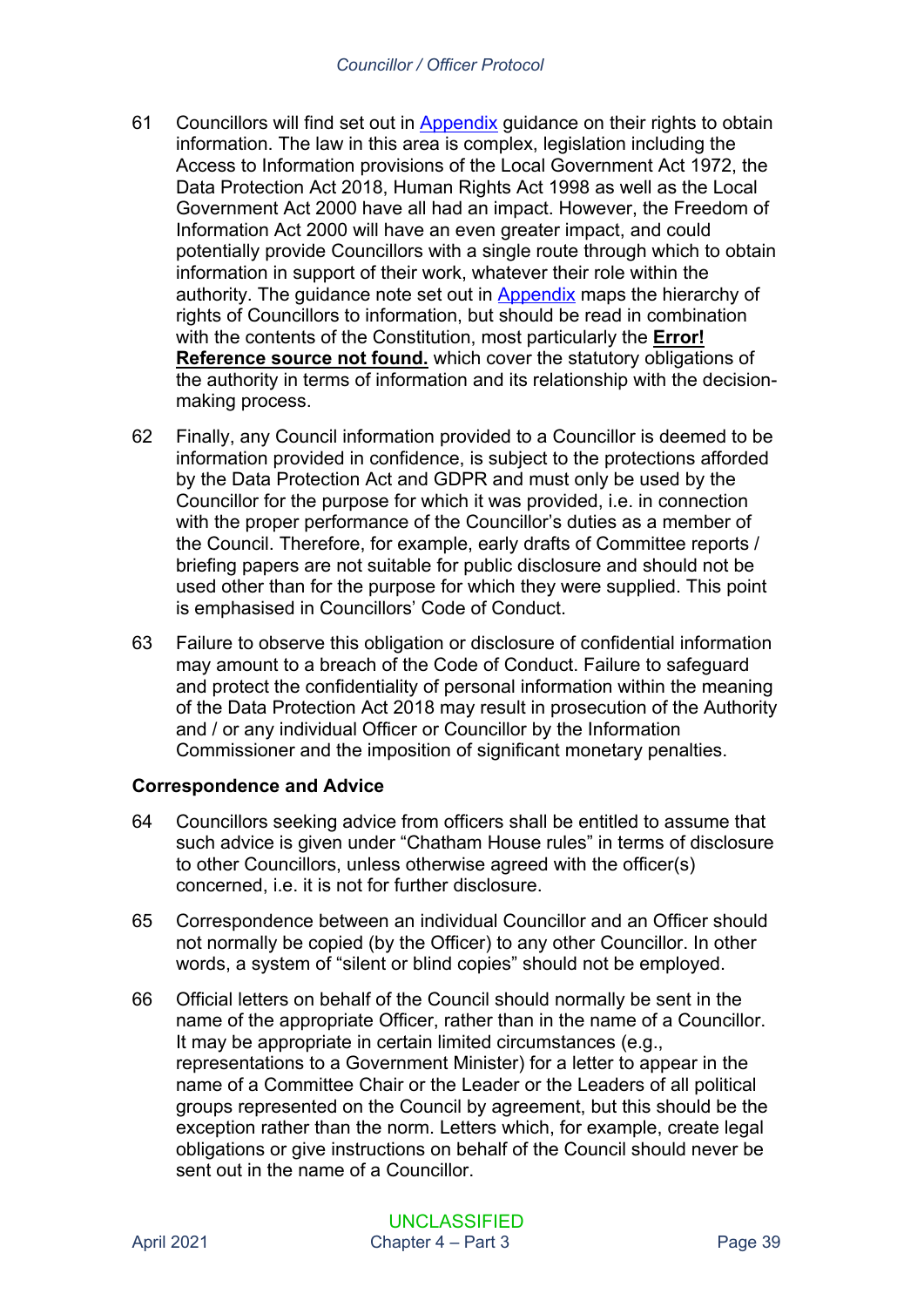- 67 Correspondence received by Democratic Services from the public with a request that it is either copied to Councillors and/or forwarded to Councillors will, subject to any over- riding legal considerations, be forwarded / copied.
- 68 Officers responding to Councillors' queries should do so in a timely manner, and in accordance with the agreed standards for replying to letters and emails from Councillors.

#### **Publicity and Press Releases**

- 69 Local authorities are accountable to their electorate. Accountability requires local understanding. This will be promoted by the Authority, explaining its objectives and policies to the electors and rate-payers. In recent years, all local authorities have increasingly used publicity to keep the public informed and to encourage public participation. Every Council needs to tell the public about the services it provides. Increasingly, local authorities see this task as an essential part of providing services. Good, effective publicity aimed to improve public awareness of a Council's activities is to be welcomed.
- 70 Publicity is, however, a sensitive matter in any political environment because of the impact it can have. Expenditure on publicity can be significant. It is essential, therefore, to ensure that Council decisions on publicity are properly made in accordance with clear principles of good practice. The Government has issued a Code of [Recommended](https://www.gov.uk/government/publications/recommended-code-of-practice-for-local-authority-publicity) Practice on Local [Authority](https://www.gov.uk/government/publications/recommended-code-of-practice-for-local-authority-publicity) Publicity. The purpose of the Code is to set out such principles. The Code affects the conventions that should apply to all publicity at public expense and which traditionally have applied in both central and local government.
- 71 Officers and Councillors will, therefore, in making decisions on publicity, take account of the provisions of this Code. If in doubt, Officers and/or Councillors should initially seek advice from the Head of Communications who will refer the matter to the Monitoring Officer if necessary / appropriate. Particular care should be paid to any publicity used by the Council around the time of an election. Particular advice will be given on this by the Monitoring Officer.

#### **Involvement of Ward Councillors**

72 Whenever a public meeting is organised by the Council to consider a local issue, all the Councillors representing the Ward or Wards affected should as a matter of course, be invited to attend the meeting. Similarly, whenever the Council undertakes any form of consultative exercise on a local issue, the Ward Members should be notified at the outset of the exercise. More generally, Officers should consider whether other policy or briefing papers, or other topics being discussed with a Committee Chair, should be discussed with relevant Ward Members.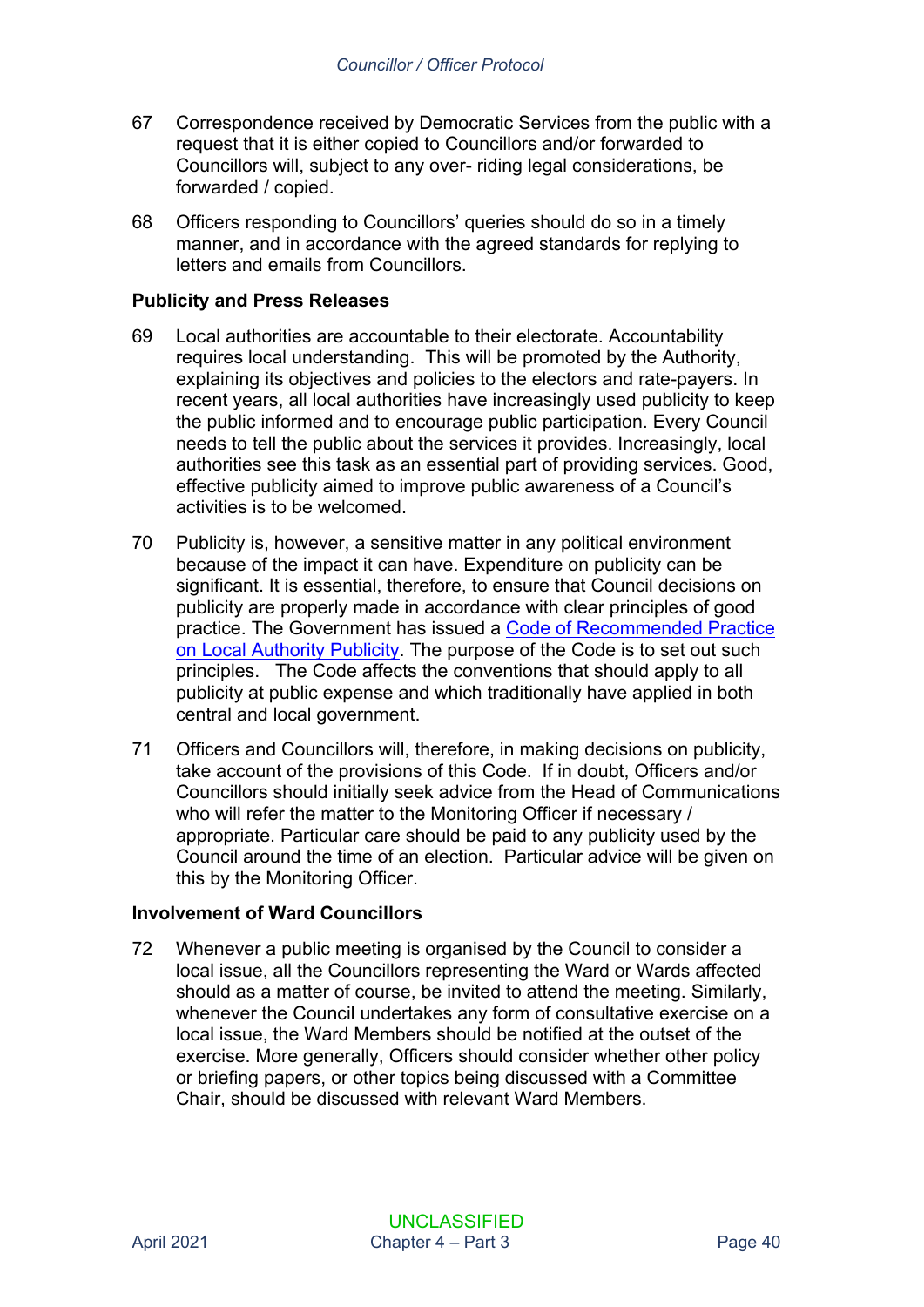### **Conclusion**

73 Mutual understanding, openness on these sorts of sensitive issues and basic respect are the greatest safeguard of the integrity of the Council, its Councillors and Officers.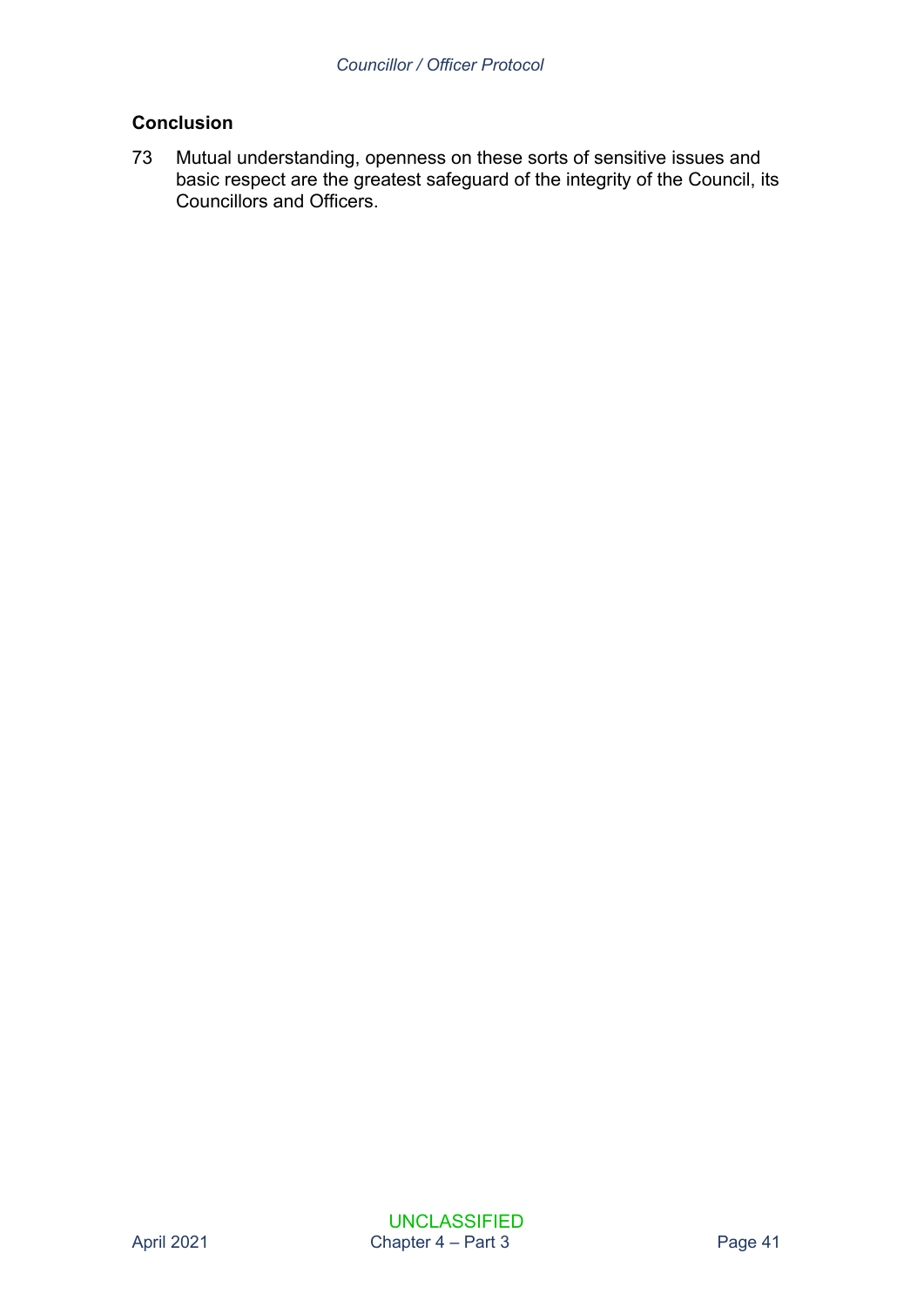This page is left intentionally blank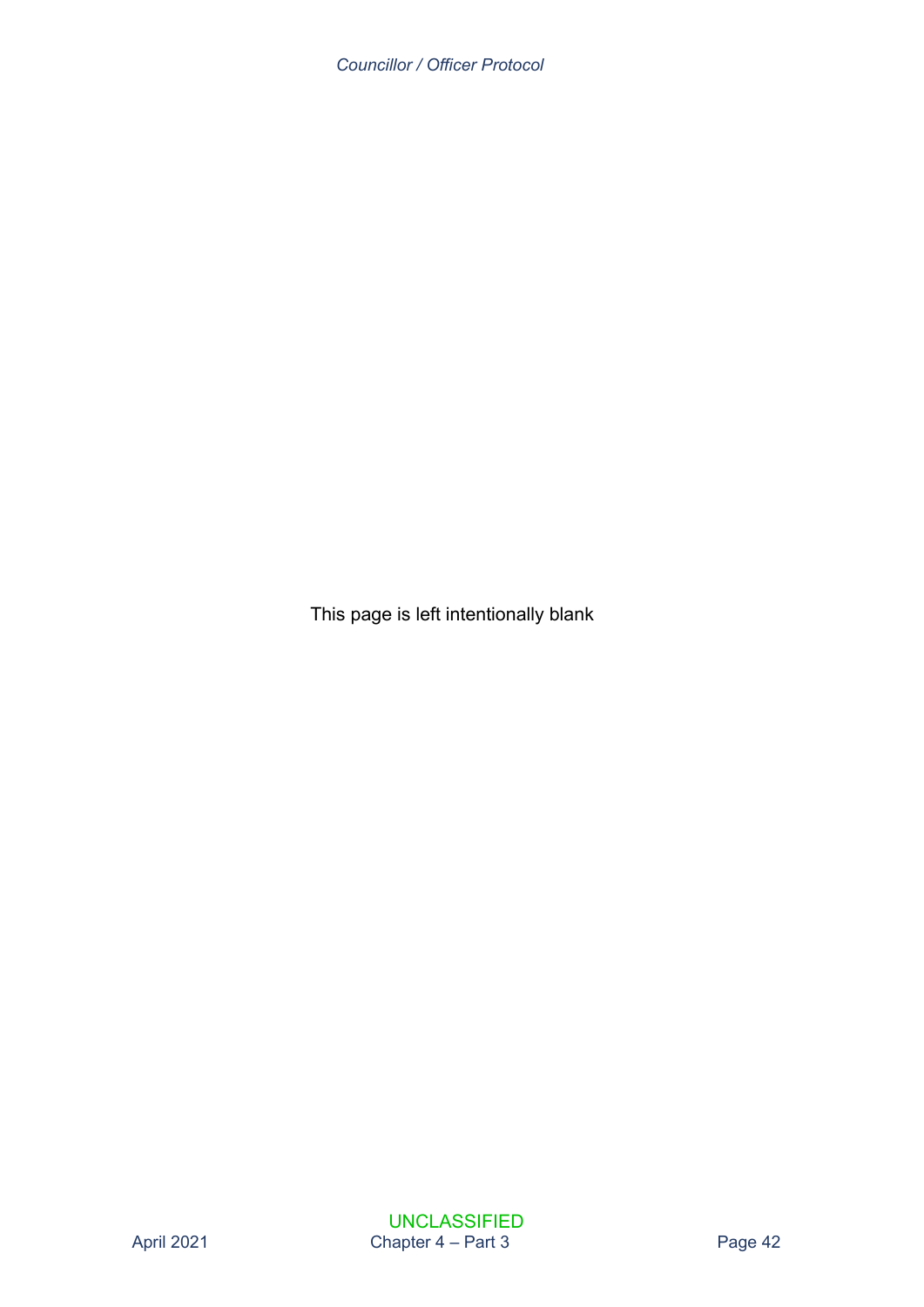## **Chapter 4 – Part 4 COUNCILLORS' PLANNING CODE OF CONDUCT BASED ON THE LAWYERS IN LOCAL GOVERNMENT MODEL**

#### **Background**

The Councillors' Planning Code of Good Practice was originally prepared in response to a series of successful court challenges against local planning authorities concerning Councillors' conduct or conflicts of interests.

This 2014 update takes into account the update to the Seven Principles of Public Life (the 'Nolan principles') and commentary from the Committee on standards in public life, the changes in the approach to codes of conduct and also to predetermination introduced by the Localism Act 2011 and the guide on 'Openness and transparency on personal interests' published by the Department for Communities and Local Government in 2013.

For further reading please refer to Probity in [planning:](https://www.local.gov.uk/probity-planning-advice-councillors-and-officers-making-planning-decisions) Advice for councillors and officers making planning decisions | Local [Government](https://www.local.gov.uk/probity-planning-advice-councillors-and-officers-making-planning-decisions) **[Association](https://www.local.gov.uk/probity-planning-advice-councillors-and-officers-making-planning-decisions)** 

#### **Introduction**

**The aim of this Code:** to ensure that in the planning process there are no grounds for suggesting that a decision has been biased, partial or not well founded in any way.

One of the key purposes of the planning system is to regulate the development and use of land in the public interest**. Your role as a Member of the Planning Authority is** to make planning decisions openly, impartially, with sound judgement and for justifiable reasons. You are also a democratically accountable decision-taker who had been elected to provide and pursue policies. You are entitled to be predisposed to make planning decisions in accordance with your political views and policies **provided** that you have considered all material considerations and have given fair consideration to relevant points raised.

**When the Code applies:** this code applies to Councillors at all times when involving themselves in the planning process. (This includes when taking part in the decision making meetings of the Council in exercising the functions of the Planning Authority or when involved on less formal occasions, such as meetings with officers or the public and consultative meetings). It applies as equally to planning enforcement matters or site specific policy issues as it does to planning applications.

**If you have any doubts about the application of this Code to your own circumstances you should seek advice early, from the Monitoring Officer or one of his or her staff, and preferably well before any meeting takes place**.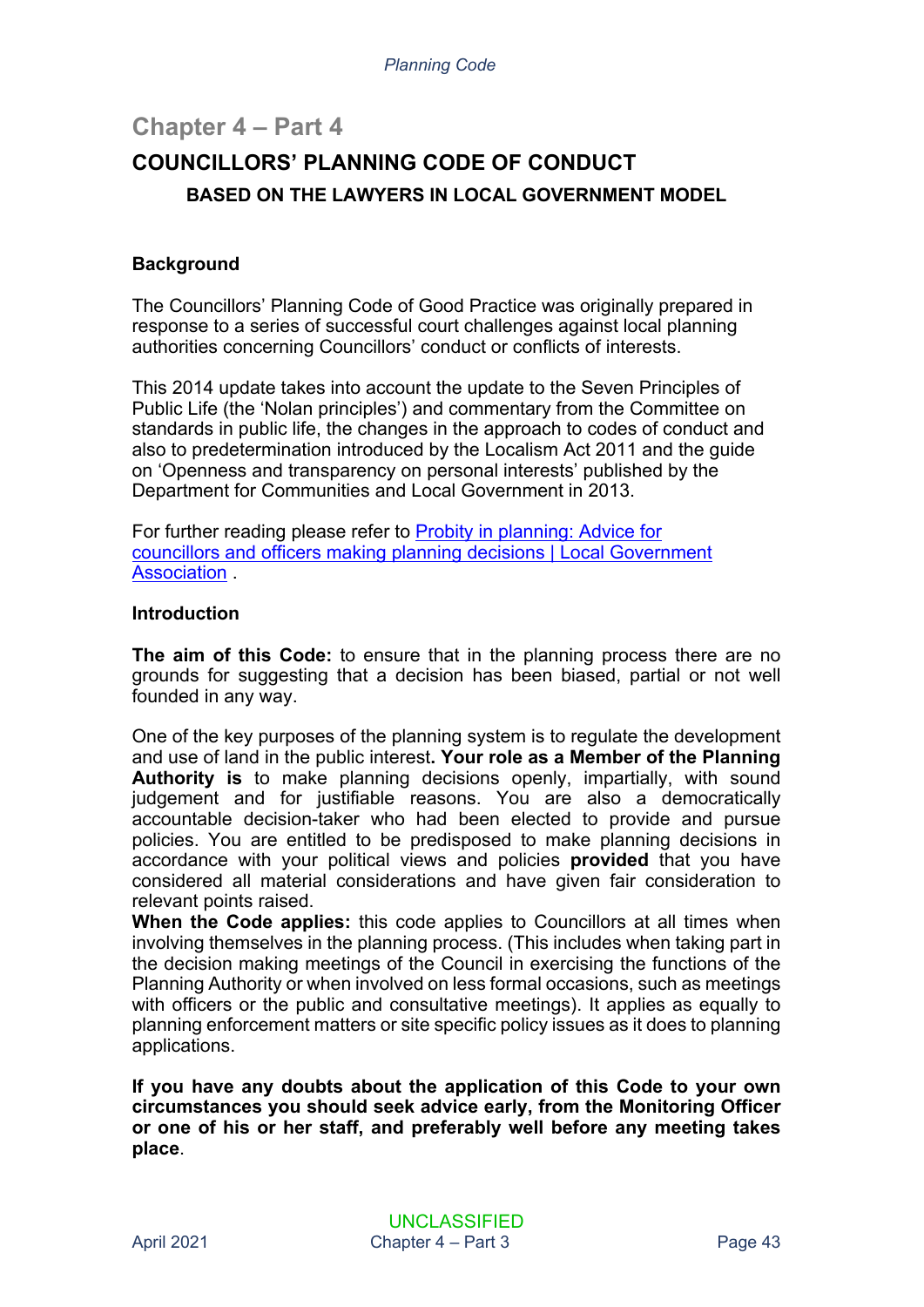#### **1. Relationship to the Councillors' Code of Conduct**

- **Do** apply the rules in the Councillors' Code of Conduct first, which must always be complied with. This is both the rules on Disclosable Pecuniary Interests (DPIs) and any other interests, and the general rules giving effect to the seven principles of public life: selflessness, integrity, objectivity, accountability, openness, honesty and leadership.
- **Do** then apply the rules in this Councillors' Planning Code, which seek to explain and supplement the Councillors' Code of Conduct and the law on decision making for the purposes of planning control. If you do not abide by this Councillors' Planning Code, you may put:
	- the Council at risk of proceedings on the legality of the related decision or maladministration; and
	- yourself at risk of being named in a report made to the Council or, if the failure is also likely to be a breach of the DPI provisions of Localism Act 2011, a complaint being made to the police to consider criminal proceedings.

#### **2. Development Proposals and Personal Interests**

- **Do** disclose the existence and nature of your interest as required by your Authority's Councillor Code of Conduct.
- **Do take into account when approaching a decision** that the Principle of Integrity is defined in terms that

"*Holders of public office must avoid placing themselves under any obligation to people or organisations that might try inappropriately to influence them in their work. They should not act or take decisions in order to gain financial or other material benefits for themselves, their family, or their friends. They must declare and resolve any interests and relationships*".

It is therefore advisable that you:

- **- Don't** seek or accept any preferential treatment, or place yourself in a position that could lead the public to think you are receiving preferential treatment, because of your position as a councillor. This would include, where you have a DPI or other personal conflict of interest in a proposal, using your position to discuss that proposal with officers or Councillors when other members of the public would not have the same opportunity to do so.
- **- Do** note that you are not prevented from seeking to explain and justify a proposal in which you may have a conflict of interest to an appropriate officer, in person or in writing, but that your role as a councillor may place additional limitations on you in representing the proposal in which you have a personal interest.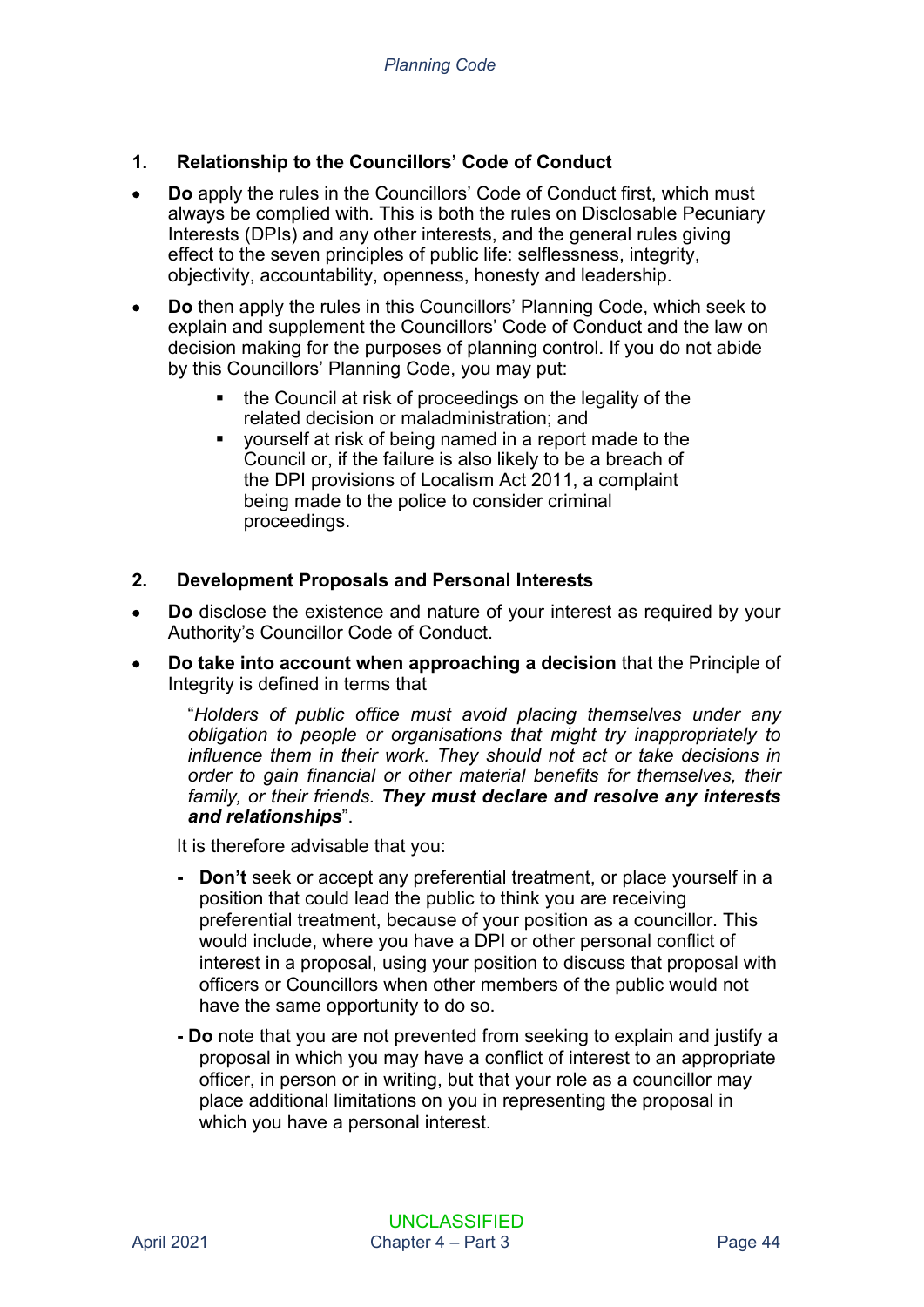#### *Planning Code*

- **- Do** notify the Monitoring Officer in writing where it is clear to you that you have a disclosable pecuniary interest or other personal conflict of interest and note that:
	- you should send the notification no later than submission of any planning application where you can;
	- the proposal will always be reported to the Committee as a main item and not dealt with by officers under delegated powers;
	- you must not get involved in the processing of the application; and
	- $\blacksquare$  it is advisable that you employ an agent to act on your behalf in respect of the proposal when dealing with officers and in public speaking at Committee*.*

#### **3. Fettering Discretion in the Planning Process** (natural justice, predisposition and predetermination)

- **Don't** fetter your discretion by approaching the decision with a closed mind.
- **Do** be aware that in your role as an elected Councillor you are entitled, and are often expected, to have expressed views on planning issues and that these comments have an added measure of protection under the Localism Act 2011 that purely making a general comment, without more, is unlikely to be taken as having a closed mind.
- **Do** keep at the front of your mind that, when you come to make the decision, you

-are entitled to have and to have expressed your own views on the matter,

provided that you are prepared to reconsider your position in the light of all the evidence and arguments;

- must keep an open mind and hear all of the evidence before you, both the officers'

presentation of the facts and their advice as well as the arguments from all sides;

- are not required to cast aside views on planning policy you held when seeking election or otherwise acting as a Councillor, in giving fair consideration to points raised;
- are only entitled to take account material considerations and must disregard considerations irrelevant to the question and legal context at hand; and
- are to come to a decision after giving what you feel is the right weight to those material considerations.
- **Do** be aware that you can be biased where the Council is the landowner, developer or applicant if you have acted as, or could be perceived as being, a chief advocate for the proposal. (This is more than a matter of membership of both the proposing and planning determination committees, but that through your significant personal involvement in preparing or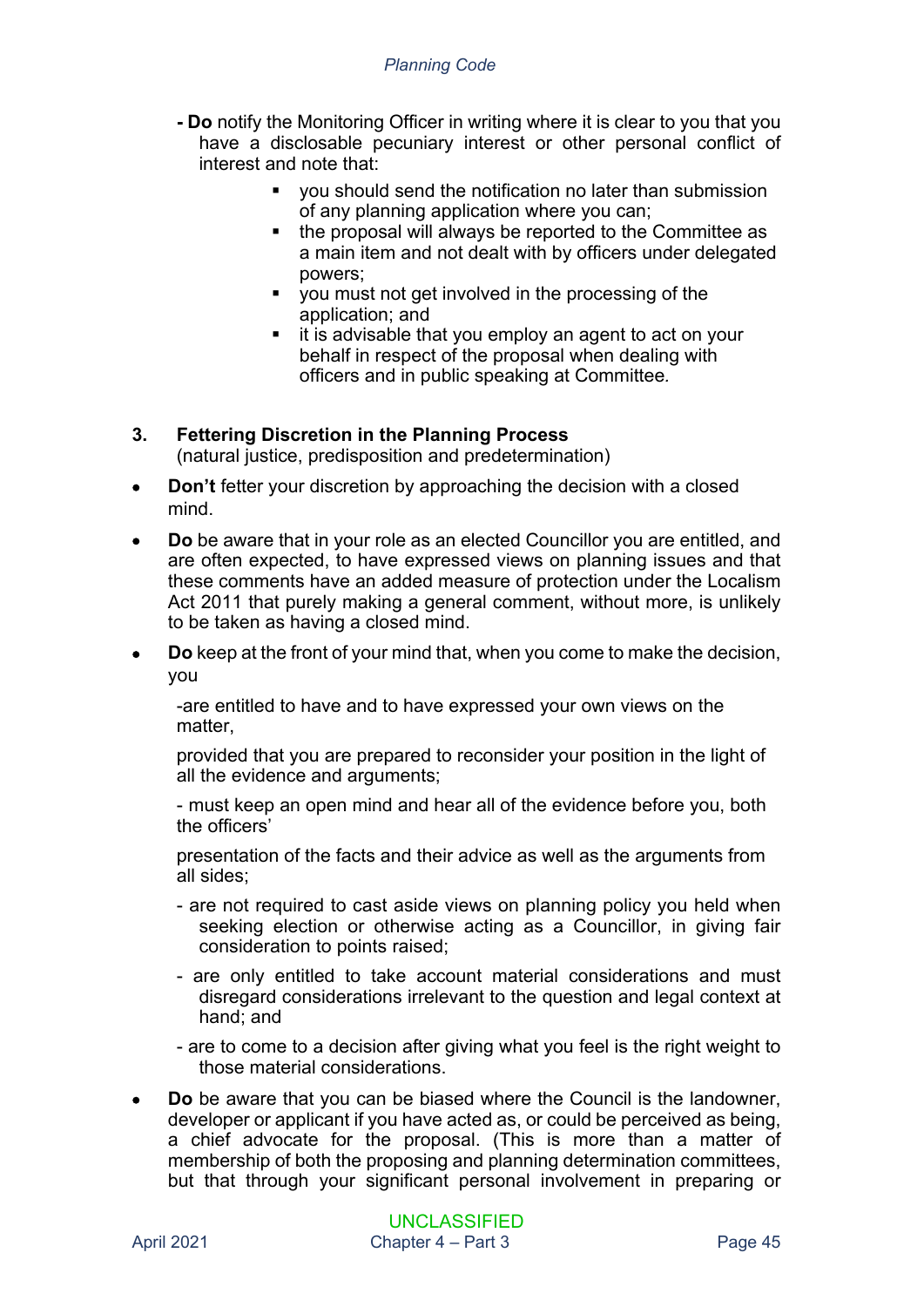advocating the proposal you will be, or perceived by the public as being, no longer able to act impartially or to determine the proposal purely on its planning merits.)

- **Do** consider yourself able to take part in the debate on a proposal when acting as part of a consultee body (where you are also a member of the parish council, for example, or both a district**/**borough and county councillor), provided:
	- **-** the proposal does not substantially affect the well-being or financial standing of the consultee body;
	- **-** you make it clear to the consultee body that:
	- your views are expressed on the limited information before you only;
		- you must reserve judgement and the independence to make up your own mind on each separate proposal, based on your overriding duty to the whole community and not just to the people in that area, ward or parish, as and when it comes before the Committee and you hear all of the relevant information; and
	- **-** you will not in any way commit yourself as to how you or others may vote when the proposal comes before the Committee.
- **Do** explain where you do not intend to speak and vote as a member of the Committee because you may be perceived as having pre-judged the matter or alternatively you reserve the right to judge the matter elsewhere, so that this may be recorded in the minutes. (*Use the disclosure form provided for disclosing interests.)*
- **Do** take the opportunity to exercise your separate speaking rights as a Ward**/**Local Councillor **(***where this is granted by the authority's standing orders or by the consent from the Chair and Committee***)** where you have represented your views or those of local electors and fettered your discretion, but do not have a disclosable or other personal conflict of interest. Where you do:
	- **-** advise the proper officer or Chair that you wish to speak in this capacity before commencement of the item;
	- **-** remove yourself from the seating area for members of the Committee for the duration of that item; and
	- **-** ensure that your actions are recorded.

#### **4. Contact with Applicants, Developers and Objectors**

- **Do** refer those who approach you for planning, procedural or technical advice to officers.
- **Don't** agree to any formal meeting with applicants, developers or groups of objectors where you can avoid it. Where you feel that a formal meeting would be useful in clarifying the issues, you should not seek to arrange that meeting yourself – you should ask the Development Control Manager to organise it. The officer(s) will then ensure that those present at the meeting are advised from the start that the discussions will not bind the authority to any particular course of action, they will ensure that the meeting is properly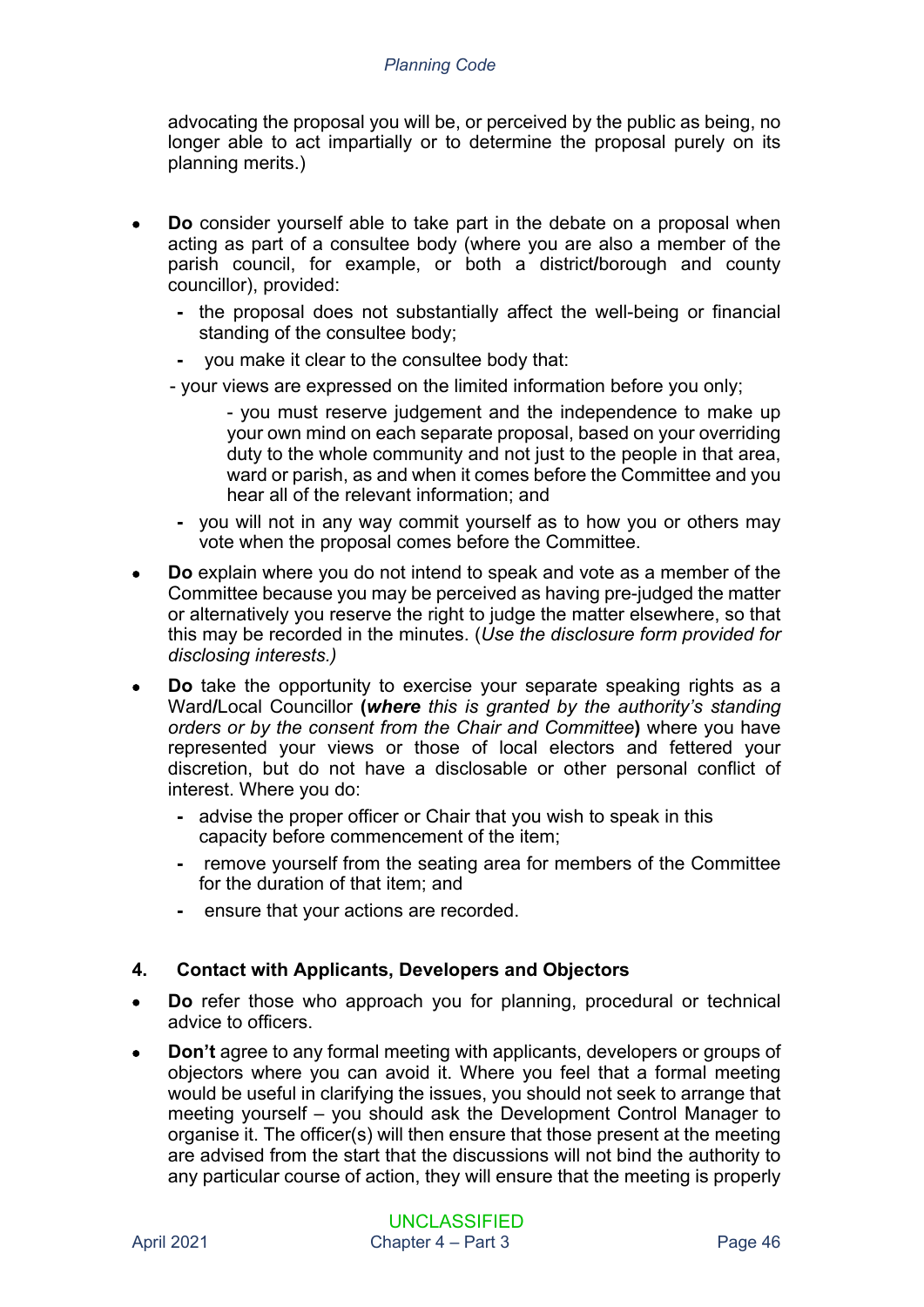#### *Planning Code*

recorded on the application file and the record of the meeting is disclosed when the application is considered by the Committee.

- **Do** otherwise:
	- **-** follow the Authority's rules on lobbying;

**-** consider whether or not it would be prudent in the circumstances to make notes when contacted; and

**-** report to the Development Control Manager any significant contact with the applicant and other parties, explaining the nature and purpose of the contacts and your involvement in them, and ensure that this is recorded on the planning file.

#### **In addition in respect of presentations by applicants/developers:**

- **Don't** attend a planning presentation without requesting an officer to be present.
- **Do** ask relevant questions for the purposes of clarifying your understanding of the proposals.
- **Do** remember that the presentation is not part of the formal process of debate and determination of any subsequent application, this will be carried out by the appropriate Committee.
- **Do** be aware that a presentation is a form of lobbying and, whilst you may express any view on the merits or otherwise of the proposal presented, you should never state how you or other Councillors would intend to vote at a committee.

#### **5. Lobbying of Councillors**

- **Do** explain to those lobbying or attempting to lobby you that, whilst you can listen to what is said, it may subsequently prejudice your impartiality, and therefore your ability to participate in the Committee's decision making, to make any sort of promise to vote one way or another or such a firm point of view that it amounts to the same thing.
- **Do** remember that your overriding duty is to the whole community not just to the people in your ward and, taking account of the need to make decisions impartially, that you should not improperly favour, or appear to improperly favour, any person, company, group or locality.
- **Don't** accept gifts or hospitality from any person involved in or affected by a planning proposal. If a degree of hospitality is entirely unavoidable, ensure it is of a minimum value, its acceptance is declared as soon as possible, including its addition to your register of interests where relevant.
- **Do** copy or pass on any lobbying correspondence you receive to the Development Control Manager at the earliest opportunity.
- **Do** promptly refer to the Development Control Manager any offers made to you of planning gain or constraint of development, through a proposed s.106 Planning Obligation or otherwise.
- **Do** inform the Monitoring Officer where you feel you have been exposed to undue or excessive lobbying or approaches (including inappropriate offers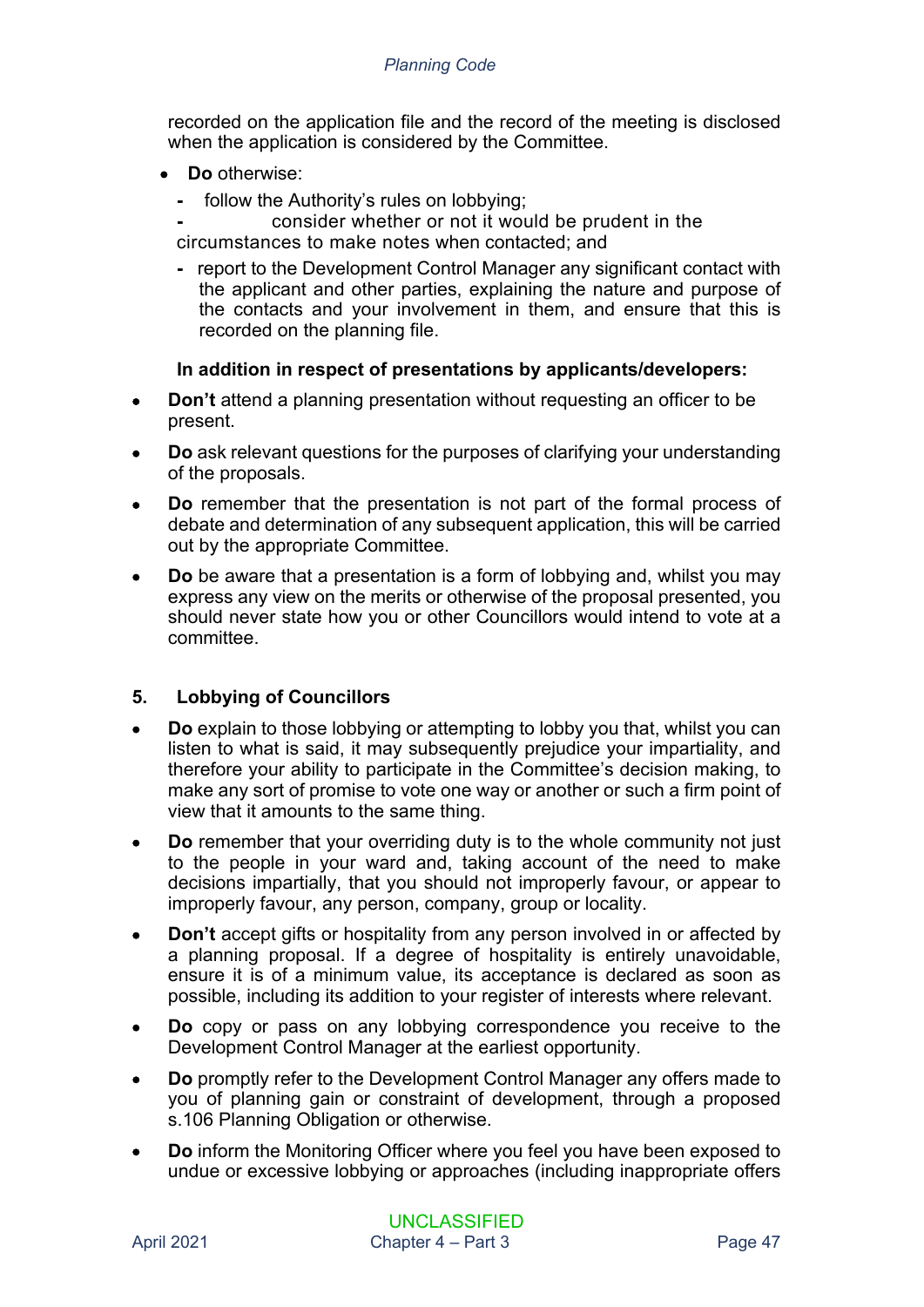of gifts or hospitality), who will in turn advise the appropriate officers to follow up the matter.

- **Do** note that, unless you have a DPI or overriding other personal conflict of interest, you will not have fettered your discretion or breached this Planning Code through:
	- listening or receiving viewpoints from residents or other interested parties;
	- making comments to residents, interested parties, other Councillors or appropriate officers (making clear that you must keep an open mind when it comes to making the decision);
	- seeking information through appropriate channels; or
	- being a vehicle for the expression of opinion of others in your role as a Ward Councillor.

#### **6. Lobbying by Councillors**

- **Don't** become a member of, lead or represent an organisation whose primary purpose is to lobby to promote or oppose planning proposals unless it is your intention to openly campaign on the matter and will therefore step away from the Committee when it comes to make any relevant decisions.
- **Do** join general interest groups which reflect your areas of interest and which concentrate on issues beyond particular planning proposals (such as the Victorian Society, CPRE, Ramblers Association or a local civic society), but you should normally seek to disclose that interest on the grounds of transparency where the organisation has made representations on a particular proposal.
- **Don't** excessively lobby fellow councillors regarding your concerns or views nor attempt to persuade them that they should decide how to vote in advance of the meeting at which any planning decision is to be taken.
- **Don't** decide or discuss how to vote on any application at any political group meeting, or lobby any other Councillor to do so. Political Group Meetings should never dictate how Councillors should vote on a planning issue.

#### **7. Site Visits/Inspections**

- **Do** try to attend site visits organised by the Council where possible.
- **Don't** request a site visit unless you feel it is strictly necessary because:
	- **-** particular site factors are significant in terms of the weight attached to them relative

to other factors or the difficulty of their assessment in the absence of a site inspection; or

- **-** there are significant policy or precedent implications and specific site factors need to be carefully addressed.
- **Do** ensure that you report back to the Committee any information gained from the site visit that you feel would benefit all Members of the Committee
- **Do** ensure that you treat the site visit only as an opportunity to seek information and to observe the site.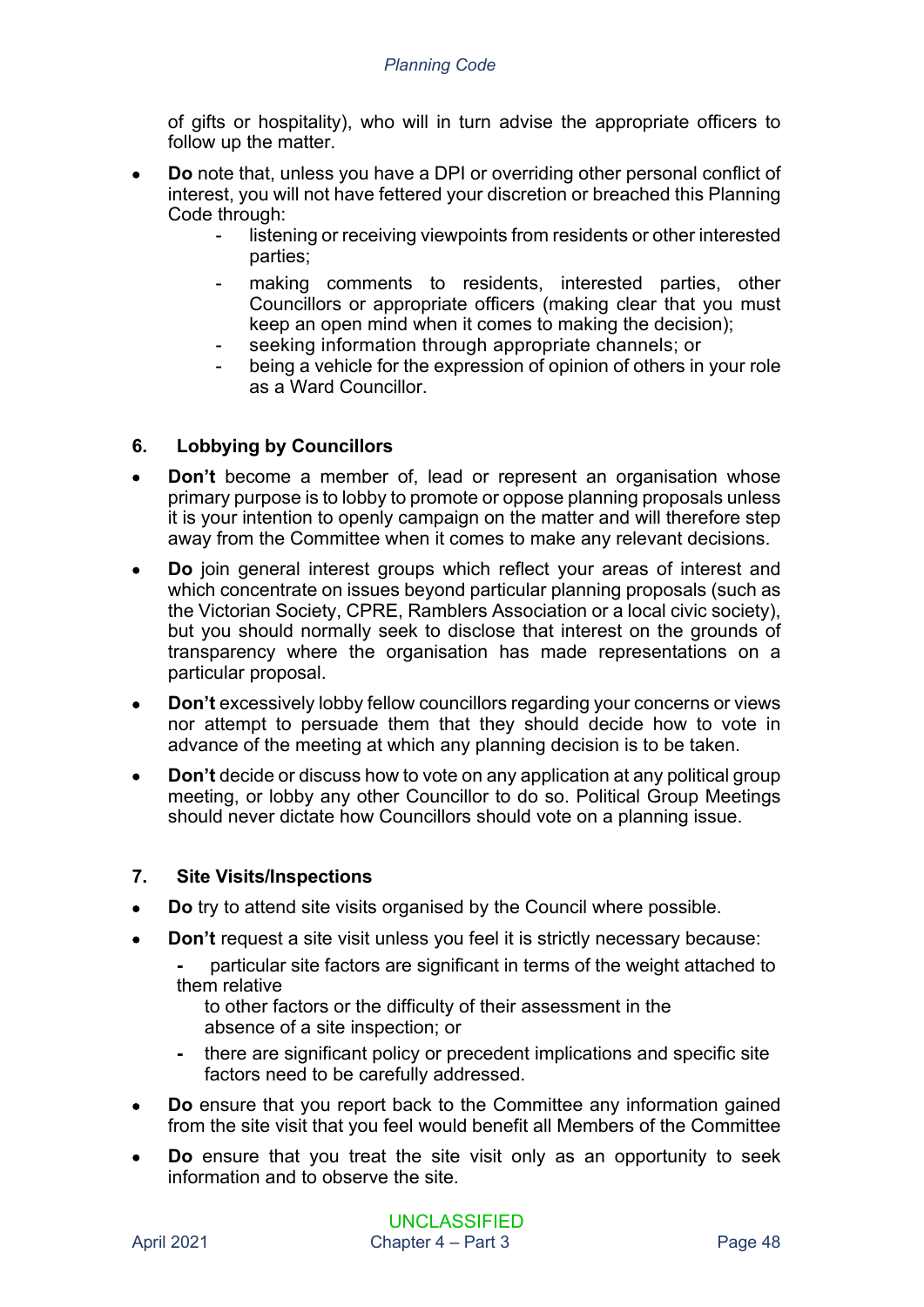#### *Planning Code*

- **Do** ask the officers at the site visit questions or seek clarification from them on matters which are relevant to the site inspection.
- **Don't** hear representations from any other party, with the exception of the Ward Councillor(s) who should focus only on site factors and site issues. Where you are approached by the applicant or a third party, advise them that they should make representations in writing to the authority and direct them to or inform the officer present.
- **Don't** express opinions or views.
- **Don't** enter a site which is subject to a proposal other than as part of an official site visit**,** even in response to an invitation, as this may give the impression of bias unless:
	- you feel it is essential for you to visit the site other than through attending the official site visit;
	- **-** you have first spoken to the Development Control Manager about your intention to do so and why (which will be recorded on the file); and

**-** you can ensure you will comply with these good practice rules on site visits.

#### **8. Public Speaking at Meetings**

- **Don't** allow members of the public to communicate with you during the Committee's proceedings (orally or in writing) other than through the scheme for public speaking or through the Chair, as this may give the appearance of bias.
- **Do** ensure that you comply with the Council's procedures in respect of public speaking.

#### **9. Officers**

- **Don't** put pressure on officers to put forward a particular recommendation. (This does not prevent you from asking questions or submitting views to the Development Control Manager, which may be incorporated into any committee report).
- **Do** recognise that officers are part of a management structure and only discuss a proposal, outside of any arranged meeting, with a Head of Service or those officers who are authorised by their Head of Service to deal with the proposal.
- **Do** recognise and respect that officers involved in the processing and determination of planning matters must act in accordance with the Council's Code of Conduct for Officers and their professional codes of conduct, primarily the Royal Town Planning Institute's Code of Professional Conduct. As a result, planning officers' views, opinions and recommendations will be presented on the basis of their overriding obligation of professional independence, which may on occasion be at odds with the views, opinions or decisions of the Committee or its Members.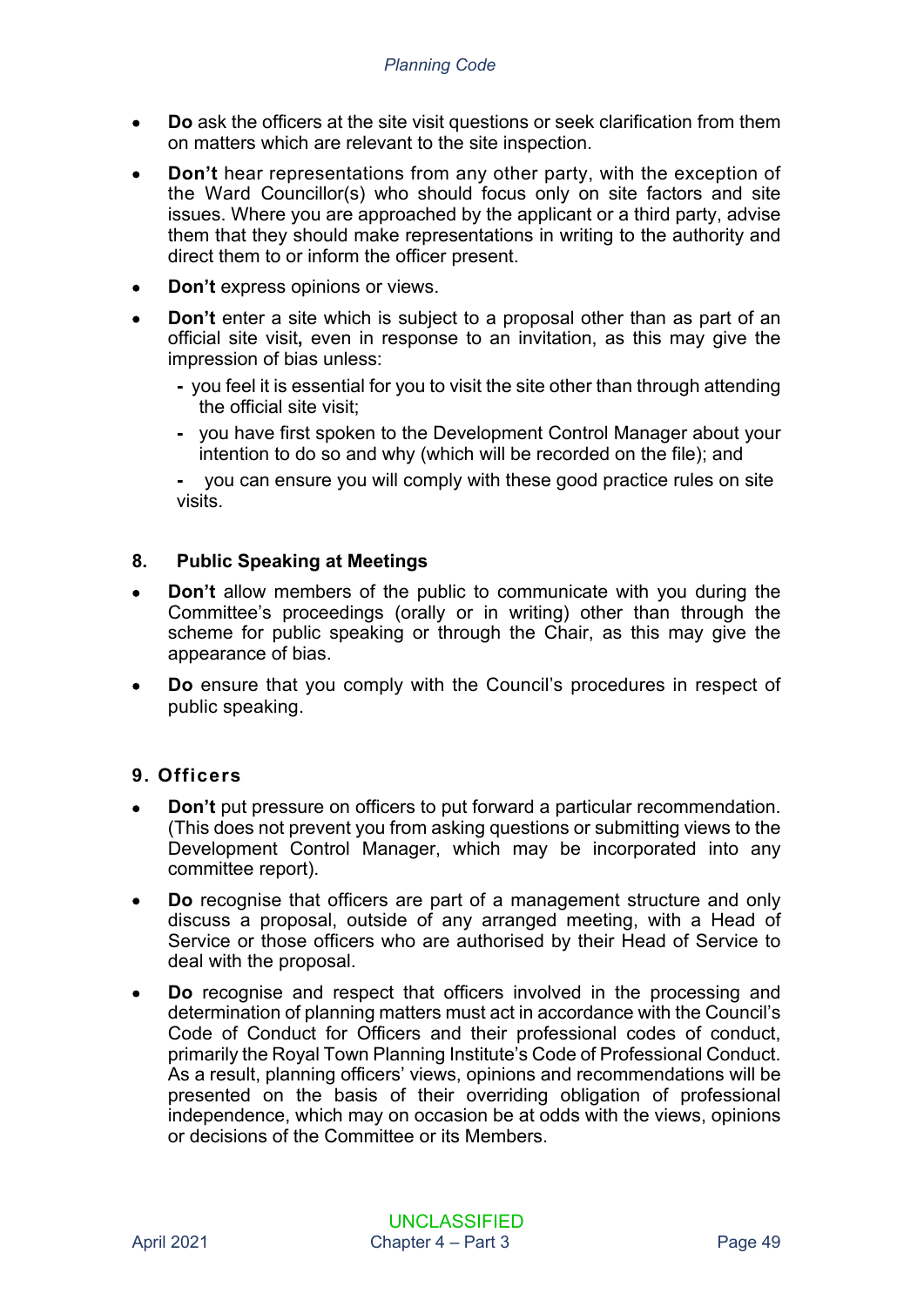#### **10. Decision Making**

- **Do** ensure that, if you request a proposal to go before the Committee rather than be determined through officer delegation, that your planning reasons are recorded and repeated in the report to the Committee.
- **Do** come to meetings with an open mind and demonstrate that you are open-minded.
- **Do** make decisions in accordance with the Council's Development Plan and associated documents and neighbourhood plans unless material considerations indicate otherwise.
- **Do** come to your decision only after due consideration of all of the information reasonably required upon which to base a decision. If you feel there is insufficient time to digest new information or that there is simply insufficient information before you, request that further information. If necessary, defer or refuse.
- **Don't** vote or take part in the meeting's discussion on a proposal unless you have been present to hear the entire debate, including the officers' introduction to the matter.
- **Do** have recorded the reasons for Committee's decision to defer any proposal.
- **Do** make sure that if you are proposing, seconding or supporting a decision contrary to officer recommendations or the Development Plan that you clearly identify and understand the planning reasons leading to this conclusion/decision. These reasons must be given prior to the vote and be recorded. Be aware that you may have to justify the resulting decision by giving evidence in the event of any challenge.

#### **11. Training**

- **Don't** participate in decision making at meetings dealing with planning matters if you have not attended the mandatory planning training prescribed by the Council.
- **Do** endeavour to attend any other specialised training sessions provided, since these will be designed to extend your knowledge of planning law, regulations, procedures, Codes of Practice and the Development Plans beyond the minimum referred to above and thus assist you in carrying out your role properly and effectively.
- [**Do** participate in any annual review of a sample of planning decisions to ensure that Councillors` judgements have been based on proper planning considerations.]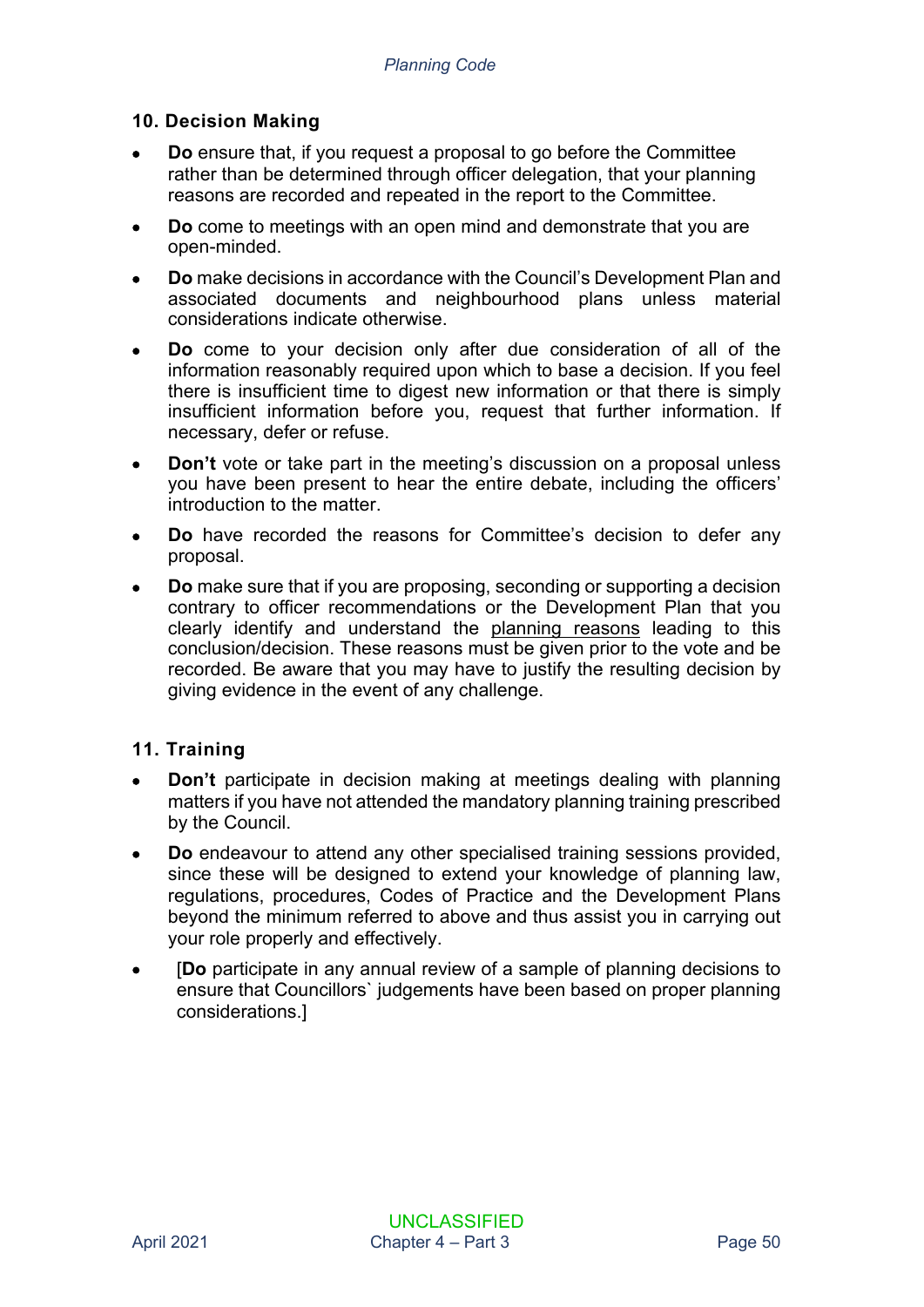*Planning Code*

This page is left intentionally blank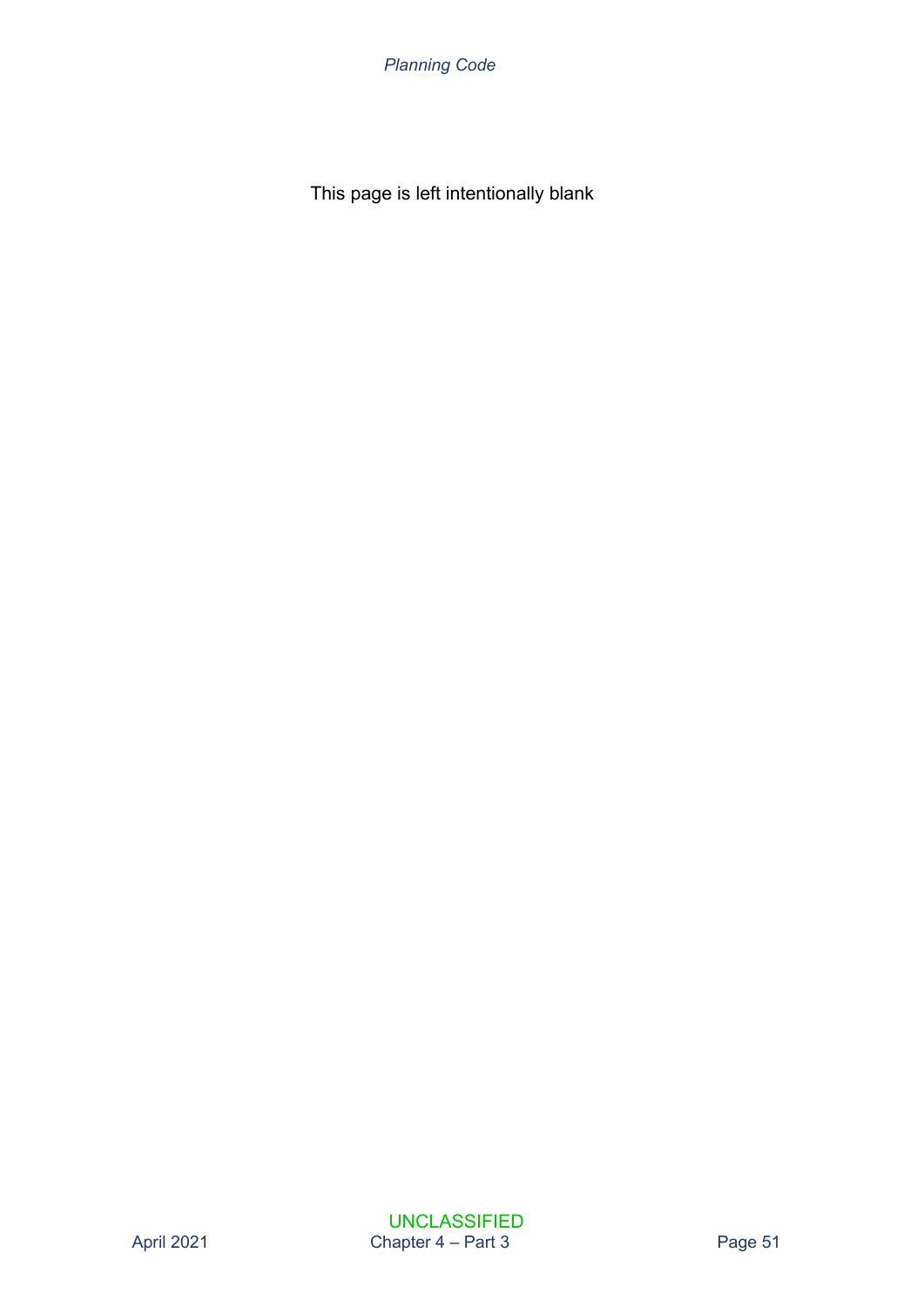## <span id="page-51-0"></span>**Chapter 4 – Part 5 Whistleblowing Policy**

The Council has a **[Whistleblowing](http://www.cheshireeast.gov.uk/system_pages/information-for-staff/whistleblowing/whistleblowing.aspx) Policy** in place.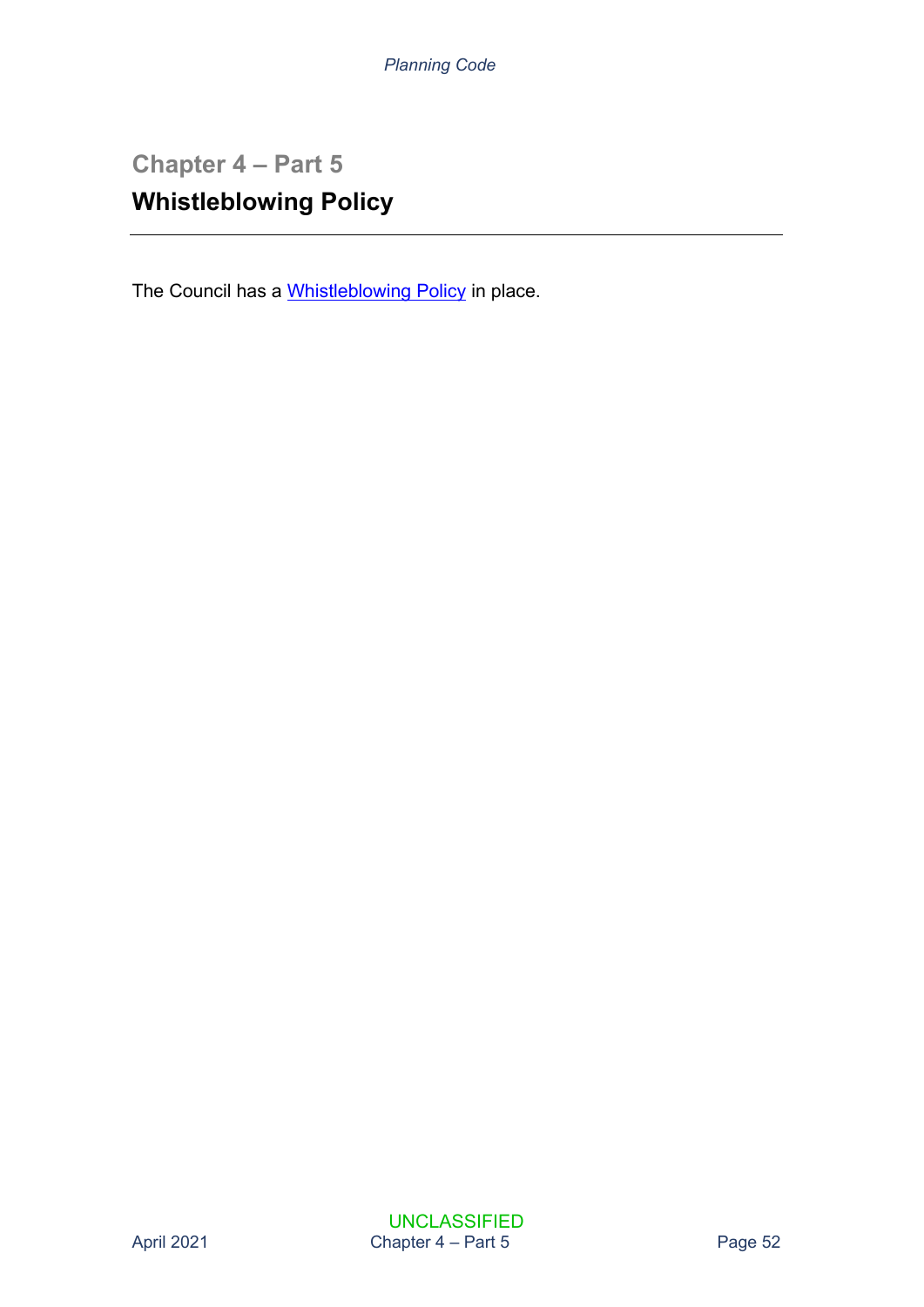*Planning Code*

This page is left intentionally blank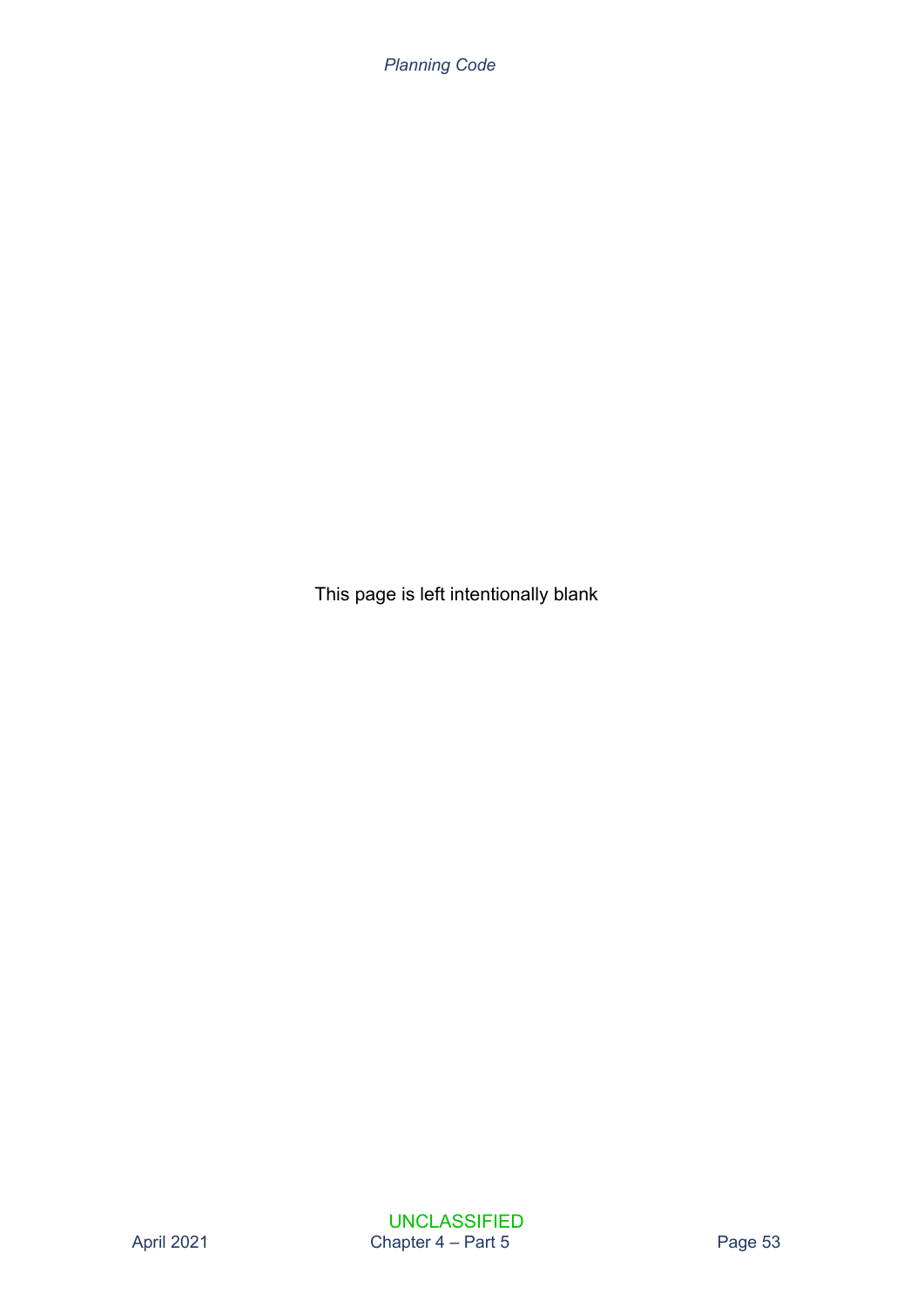## <span id="page-53-0"></span>**Chapter 5 Scheme of Councillors' Allowances**

The Council has a **Scheme of [Councillors'](http://www.cheshireeast.gov.uk/council_and_democracy/your_council/councillor_expenses.aspx) Allowances** in place.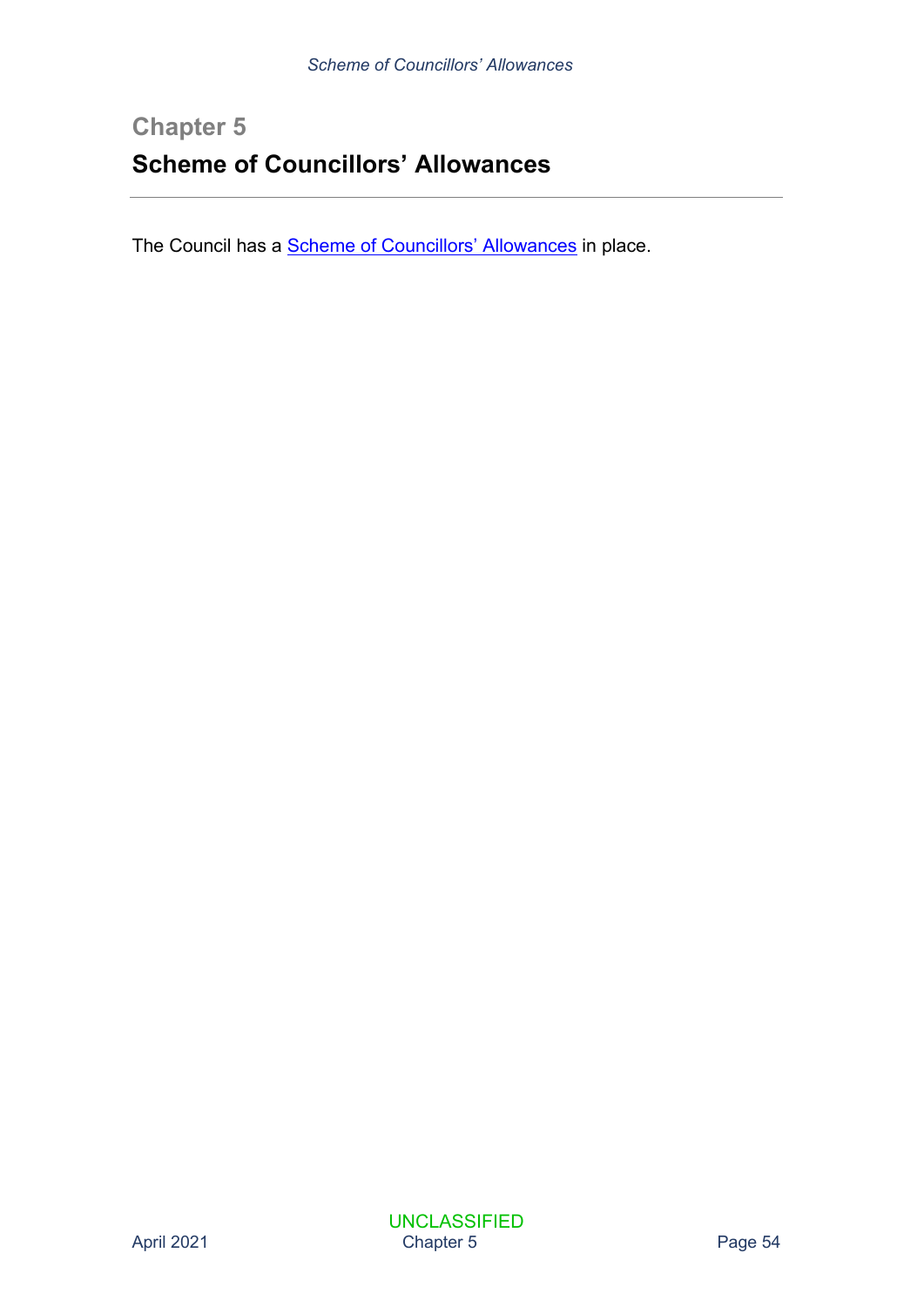This page is left intentionally blank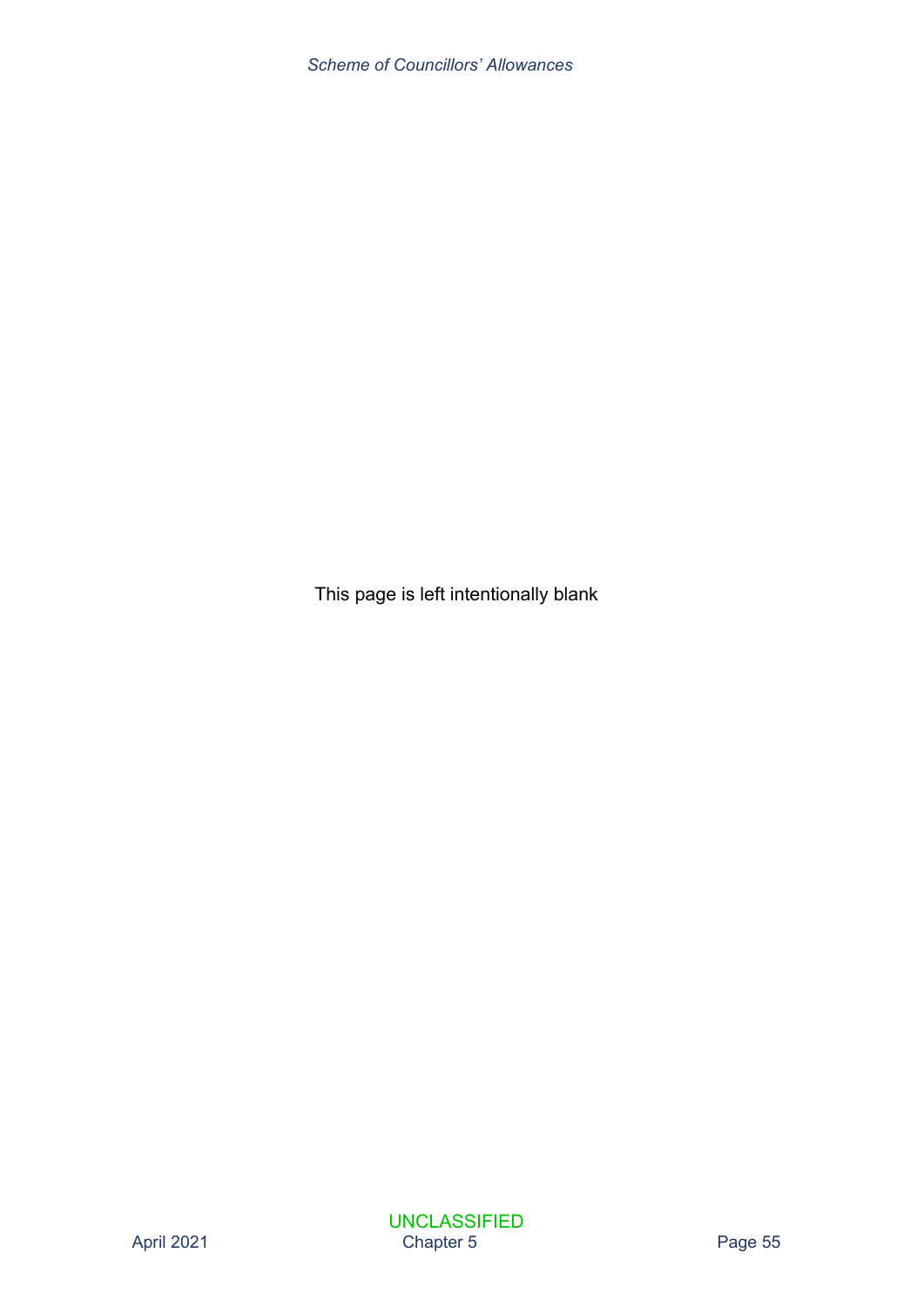**Chapter 6**

## **Glossary**

**Appropriation** – The transfer of land and property between purposes or functions of the Council.

**ASDV** – Alternative Service Delivery Vehicle.

**Award Criteria** – The criteria set in order to examine the merits of each Bid, Quote or Tender received. Refer to Evaluation Matrix also.

**Bad Debt** – A debt becomes bad if it has not been collected within 6 months. Full provision for all bad debts has to be made within the revenue account, but the debt is still pursued until it is either recovered or written off as unrecoverable.

**BAFO** – Best and Final Offer. This is a procedure to facilitate a final opportunity for Bidders to improve their Bids, which can include price, improvement in quality and/or a value added element.

**Balances (Revenue Account)** – The accumulated surplus of income over expenditure. Councillors may agree that Balances be used to reduce future Council Tax levels although a minimum level, consistent with prudence and best practice will be maintained. Amounts in excess of that required for dayto-day cash management and to finance working capital can be invested to generate income for the Council.

**Best Value** – Is the duty to secure continuous improvement in the way services are provided having regard to economy, efficiency and effectiveness**.**

**Bid** – A quotation or tender submitted in response to a Request for Quotation or Invitation to Tender issued by the Council.

**Bidder** – A contractor, supplier, provider or similar who submits a Bid.

**Block Provisions** – Annual capital allocations within which the value of approved schemes must be contained. Any uncommitted sum at the yearend may be carried forward, subject to agreement of the Chief Finance Officer. Any uncommitted sum which is not justified will be returned to Council balances. Equally, any overspending will be carried forward as the first call on the following year's provision.

The **Budget –** this is the financial expression of the Council's Corporate Plans in the Policy Framework and sets out the allocation of resources to Committees, services and projects, the level of contingency funding, the Council Tax base and Council Tax rate, borrowing limits and capital financing requirements.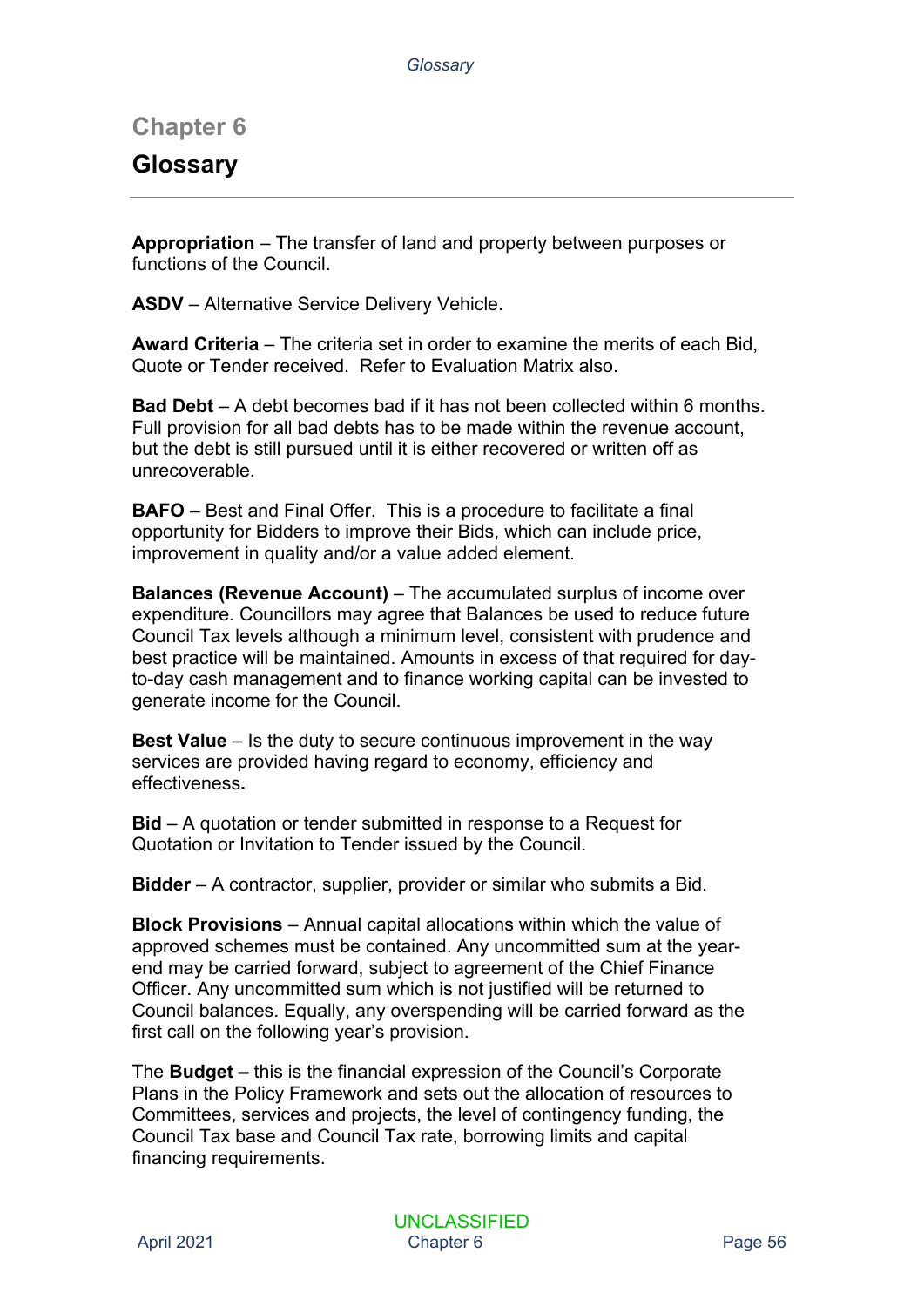**Business Case Template** – This is a proforma to be completed for all Capital schemes and all significant Revenue proposals. It will provide details on the expected outcomes falling from the proposed investment and identify how the proposal will meet corporate objectives. The template, in a form agreed by the Director of Finance & Customer Services, must include an assessment of the asset or Service consequences, risk and impact on users, and include any differential impact on particular groups or localities. The amount of detail will be proportionate to the value and level of risk.

**Capital Approval** – The total cost of each provision or scheme rather than the anticipated expenditure in each year .Capital programme provision may be amended by any supplementary estimates or virements.

**Capital Expenditure** – Expenditure on the purchase, construction or replacement of capital (fixed) assets, such as land, buildings, and major items of plant, equipment or vehicles, or expenditure which adds to the life or value of an existing fixed asset. Finance leases may be capital expenditure.

**Capital Programme** – The Council's plan of capital projects and spending over future years. Included in this category are the purchase of land and buildings, the erection of new buildings and works, Highway Improvement schemes and design fees (unless the scheme is aborted in which case fees will be charged to revenue), and the acquisition of vehicles and major items of equipment.

**Capital Project / Scheme** – These terms mean the same thing and are used interchangeably within the Procedure Rules. A project/scheme may be separately identified in the capital programme or be an item within a block provision.

**Capital Receipts** – Income received from the sale of capital assets and available (subject to rules in legislation or laid down by the Government or CIPFA) to finance new capital expenditure or to repay debt.

**Carry-forward** – An increase or reduction in a Service's new financial year budget, stemming from either an under or overspend in the previous year. All significant carry-forwards (except for Schools) need the approval of the Chief Finance Officer in consultation with the Chair of the Finance Sub-Committee upon the presentation of a Business Case.

**Central Purchasing Body** – An organisation (usually a contracting authority as defined in the Public Procurement Legislation) that provides centralised purchasing activities such as awarding contracts for works or the acquisition of supplies and/or services intended for use by other contracting authorities such as local authorities.

**Chief Executive** –The Chief Executive is the most senior officer in the Council. It is his/her role to support Councillors and to provide leadership for the Council. The Chief Executive is empowered to operate all the services of the Council and except where powers, duties and functions are delegated to a councillor decision-making body, to exercise all powers, duties and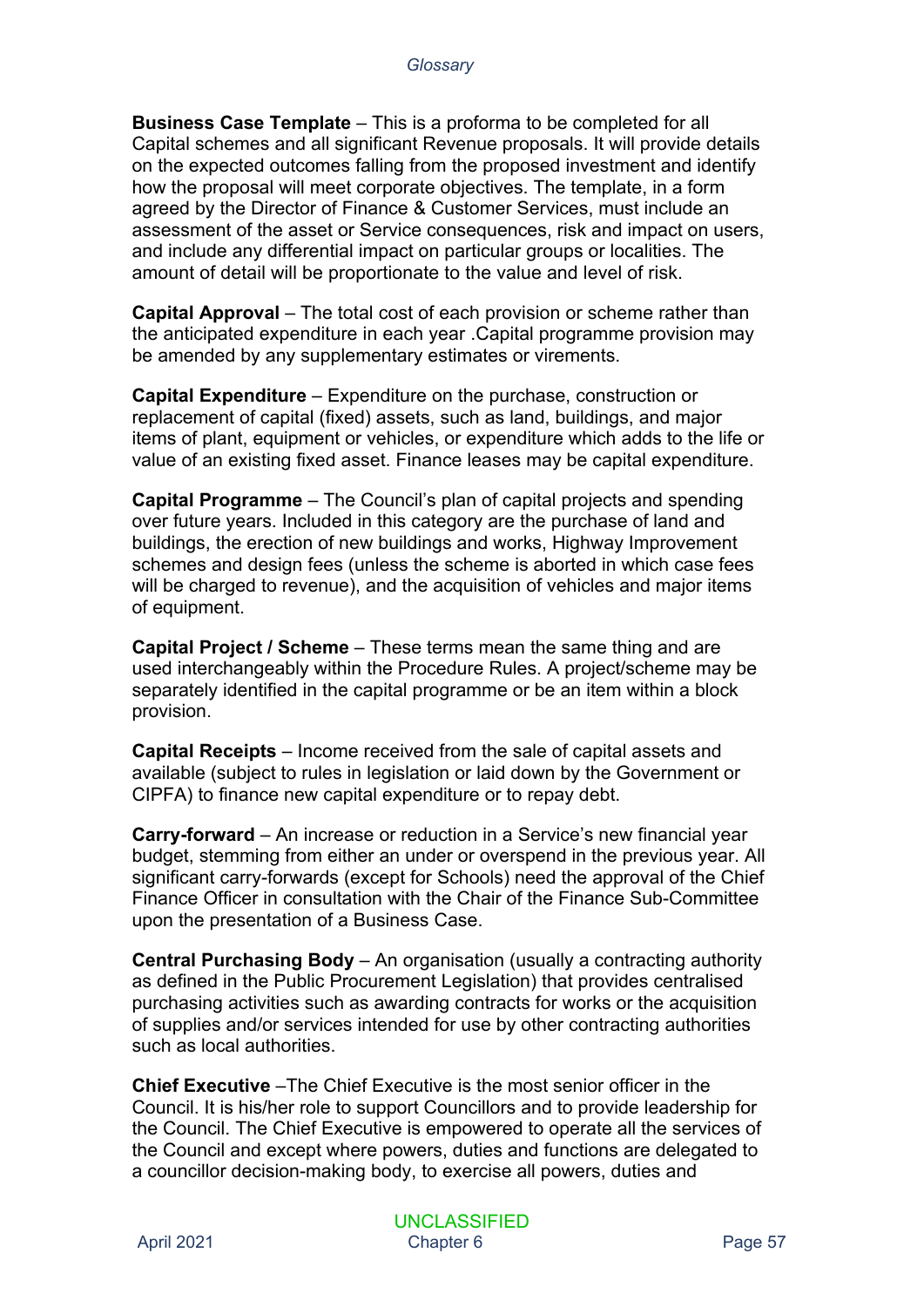functions of the Council, including those delegated to other officers. Every Council has to appoint one of its officers as the Head of Paid Service. The Chief Executive is also the Council's Head of Paid Service.

**Chief Finance Officer** – has the responsibility under section 151 Local Government Act 1972 for the proper management of the Council's financial affairs and occupies the post of Director of Finance and Customer Services.

**CIPFA –** the Chartered Institute of Public Finance and Accountancy;

**Clear Working Days** –a period of one or more working days means a period comprising one or several consecutive periods of 24 hours (excluding weekends and bank holidays) beginning and ending at midnight. A clear day excludes the date of dispatch and date of the meeting.

**Commissioning Officer** – An officer who is requesting and / or is in need of works, goods or services that will be commissioned/procured under the Contract Procedure Rules.

**Commissioning and Procurement Board** – a board of Councillors and officers established to ensure a strategic commissioning approach in the Council and that procurement of goods, services and supplies achieves value for money in delivering the Council's corporate strategy and strategic priorities. The Board has detailed Terms of Reference and its activity is overseen by the Audit and Governance Committee.

**Concession** – Any agreement between the Council and one or more parties (which may be procured under the Concession Contracts Regulations 2016) and which may include:

- The carrying out of works for the Council, in return for the right to exploit the works that are the subject of the contract with or without payment
- The delivery of services to the Council, in return for the right to exploit the services that are the subject of the contract with or without payment.

**Confidential information** – information given to the Council by a Government Department on terms which forbid its public disclosure or information which cannot be publicly disclosed by Court Order, or by virtue of any enactment as defined in the Access to Information Rules in **Chapter 3 Section 2** of the Constitution.

**Contingencies** – Sums set aside to meet either:

- $-$  the potential costs of activities expected to occur during the year over and above those costs included in Service budgets (pay and price contingency); or
- items which are difficult to predict in terms of financial impact or timing (contingency for uncertain items).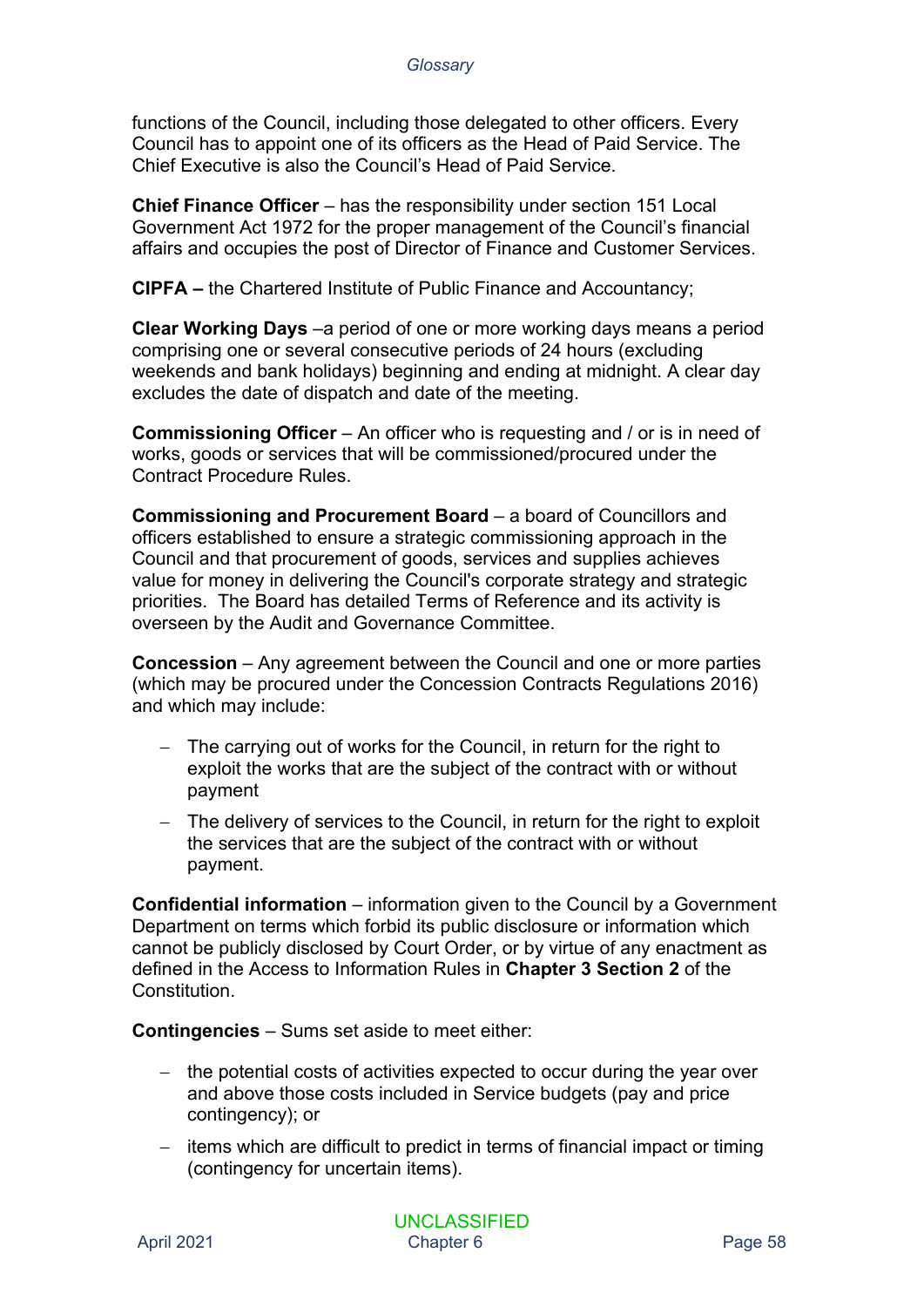**Contract** – A legally enforceable agreement to supply goods, services or works for a price. A contract is normally in writing however a contractual arrangement may be entered into orally.

**Contract Manager** – An Officer of the Council (or in the case of a Contract where the service/goods/works are procured on behalf of another organisation an officer of that organisation) who has day to day responsibility for overseeing the delivery of the Contract requirements by the provider and recording the performance of the provider against the performance criteria set out in the Contract.

**Contractor** – Any person or organisation awarded a Contract. This includes any consultant appointed by the Council to advise on any project.

**Corporate Leadership Team** – The officer management arrangements for the Council are overseen by a Corporate Leadership Team comprising the Chief Executive, Executive Directors for Place, People and Corporate Services, the Strategic Director of Adult Services, the Director of Children's Services, the Monitoring Officer and Chief Finance Officer. Each member of the Corporate Leadership Team is accountable to the Chief Executive for leading the Services within his or her area of responsibility and ensuring that the Services are managed in accordance with the objectives, plans, policies, programmes, budgets and processes of the Council.

**Corporate Procurement Unit (CPU) /Procurement** – The corporate procurement unit is the department responsible for procurement activity within the Council.

**Councillors** – Also known as Members, Councillors are elected to represent the 52 Wards in the Council's area. They are elected every four years. They are directly accountable to citizens for the running of the Council. They have a duty to represent all constituents in their Ward and they must make decisions in the best interests of the Borough as a whole.

**CPU** – Corporate Procurement Unit is the unit responsible for procurement activity within the Council.

**Dynamic Purchasing System** is similar to a Framework Agreement; however, the ability for providers to become party to the system and to be eligible to bid for Contracts awarded under it, remains open throughout its life.

**Earmarked Reserves** – These reserves represent monies set aside that can only be used for a specific use or purpose.

**Electronic Tendering Portal (E-tendering Portal)** – A system for the issue and receipt of electronic tenders and quotations as designated by the Executive Director (Corporate Services).

**Evaluation Matrix** – A document setting out the Award Criteria and weightings for a procurement process which reflect what is material to the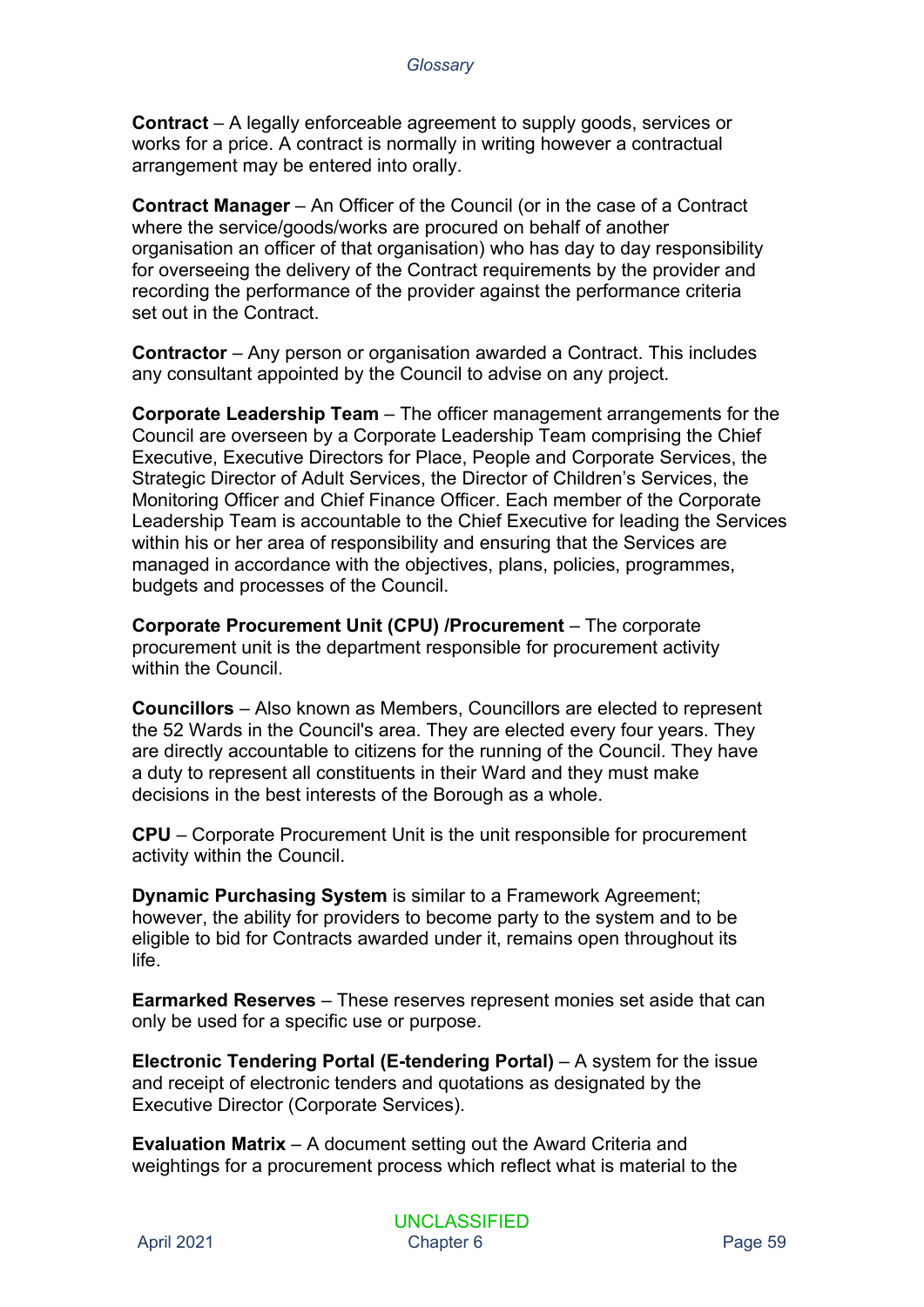#### *Glossary*

award of a particular Contract and its importance. This document will be updated to capture scores during the evaluation of Bids.

**Evaluation Panel** – A group of Officers set up to undertake the evaluation of Bids. The number of Officers and relevant disciplines required will vary for each procurement.

**Executive Director (or delegated representative)** – The Chief Executive or any Director of the Council to whom there has been specific delegation by the Council a Committee or in writing by the Chief Executive.

**Exempt information** – information that is not available for disclosure to the public as defined by Schedule 12A of the 1972 Act and the Access to Information Rules in **Chapter 3 Section 2** of the Constitution;

**Finance Leases** – Most of the risks and rewards associated with ownership are transferred to the lessee (responsibility for maintenance, insurance etc. will fall to the Council).

**Financial Schemes of Delegation** – Financial Schemes of Delegation are the documents that set out, for each Service, all specific financial authorisations and approval limits as delegated by the Heads of Service to Authorised Officers within their Service. Heads of Service are responsible for maintaining up to date and accurate Financial Schemes of Delegation.

**Financial Year** – The Council's accounting period covers the 12 months from April 1 to March 31.

**Framework Agreement** – Any agreement between one or more contracting authorities and one or more providers, that establishes defined terms governing contracts to be awarded during a given period for:

- $-$  the carrying out of works
- $-$  the purchase, leasing or hiring of goods or materials
- $-$  the delivery of services

**Finance Leases** – Most of the risks and rewards associated with ownership are transferred to the lessee (responsibility for maintenance, insurance etc. will fall to the Council).

**Forward Plan** – As defined in the Constitution, the Forward Plan is a public document which is prepared and published by the Leader of the Council, as set out in **Chapter 3 Part 2**.

**Full Council** – Means all 82 elected Members of the Council.

**Group** – two or more Councillors who notify the Head of Paid Service that they have formed a group

**Head of Paid Service** – See *Chief Executive.* The Officer who may report to Full Council on staffing requirements pursuant to Section 4 Local Government and Housing Act 1989.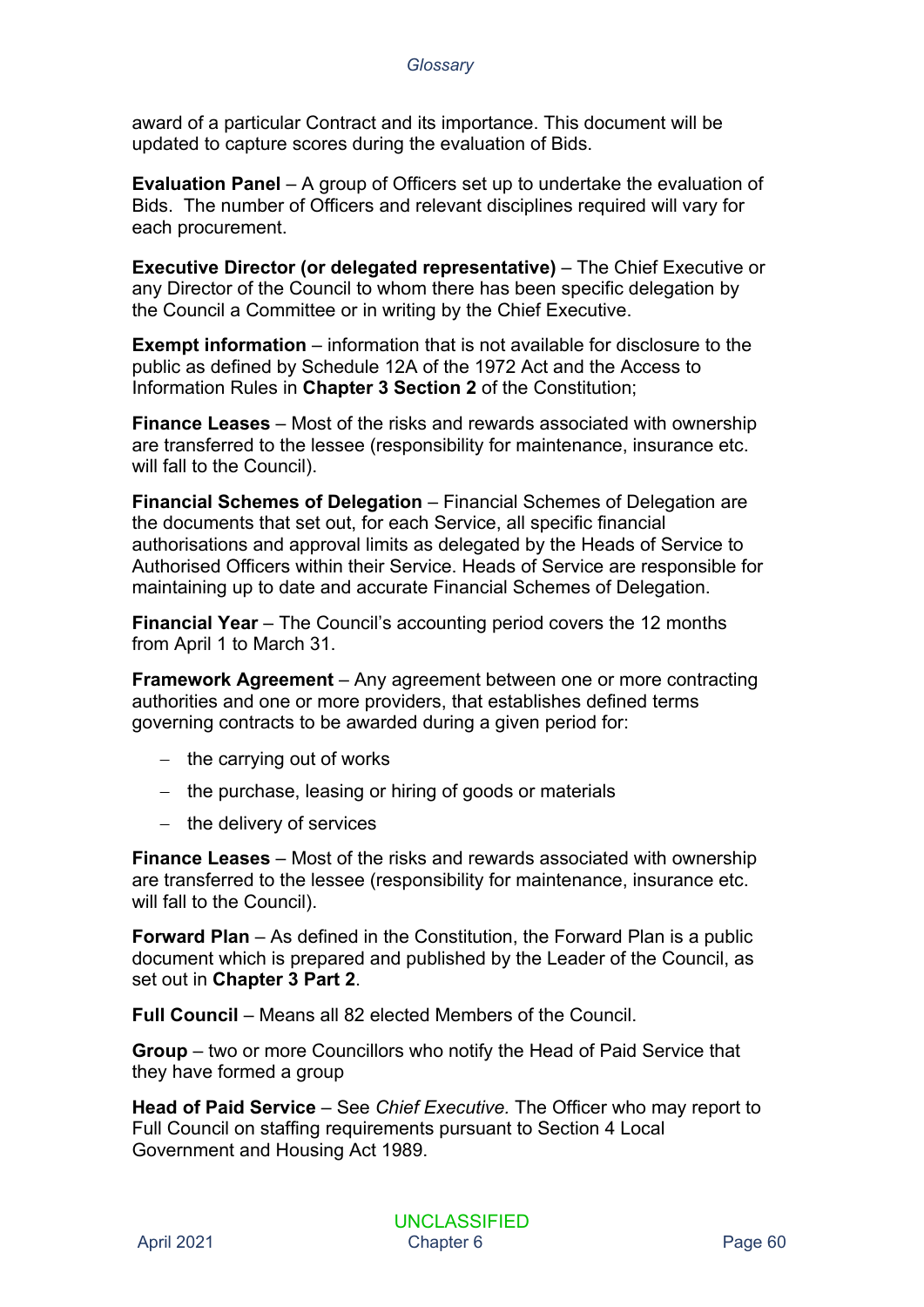**Internal Control** – A procedural system designed to manage risk to an acceptable level whereby different staff members perform different parts of a task, so that no one person is entirely responsible for processing a transaction from start to finish.

**Invitation to Tender (ITT)** – Refers to an invitation to providers to submit tenders for Contracts to provide goods, services or works valued at or above the Public Procurement Threshold.

**Leader** or (Leader of the Council) – The Leader is elected by the Full Council.

**Leases** – Agreements covering the hire/rental of equipment or buildings, generally for a specified period of time and at a specified rate. There are two types of leases; Finance leases and Operating Leases (see this Glossary).

**Monitoring Officer** –The Monitoring Officer is appointed in accordance with Section 5 of the Local Government and Housing Act 1989 and is responsible for supporting and advising the Council in relation to the lawfulness and fairness of the decision making of the Council, the Council's compliance with its legal responsibilities and requirements, matters relating to the conduct of elected Councillors and Local Government and Social Care Ombudsman complaints.

**Officers** – Officers are employees and office holders who support Councillors in providing advice, implementing decisions and managing the day to day delivery of Council Services.

**Operating Leases** – Where the risks and rewards of ownership remain with the lessor.

**Option Appraisal/Business Case** – This is required for all Capital schemes and all significant revenue proposals and takes the form of a Business Case Template. This will be used to assess whether the scheme is affordable and deliverable. Consequences to the Service are considered and evaluated and it will also provide a basis for monitoring and reporting progress. In the case of revenue proposals, it will also take into account the risk and impact on users.

**Political balance** – rules which require the Council to allocate seats on committees in accordance with the proportion of councillors from different political groups represented on the Council as a whole – unless no Councillor votes against, under the Local Government and Housing Act 1989 and Local Government (Committees and Political Groups) Regulations 1990/1553.

**Politically Restricted Post (PoRP)** – officers holding these posts cannot have any active political role and are prohibited from: standing for office as local councillors, MPs; canvassing on behalf of a political party or a person who is, or seeks to be, a candidate; and speaking to the public at large or publishing any written or artistic work that could give the impression that they are advocating support for a political party.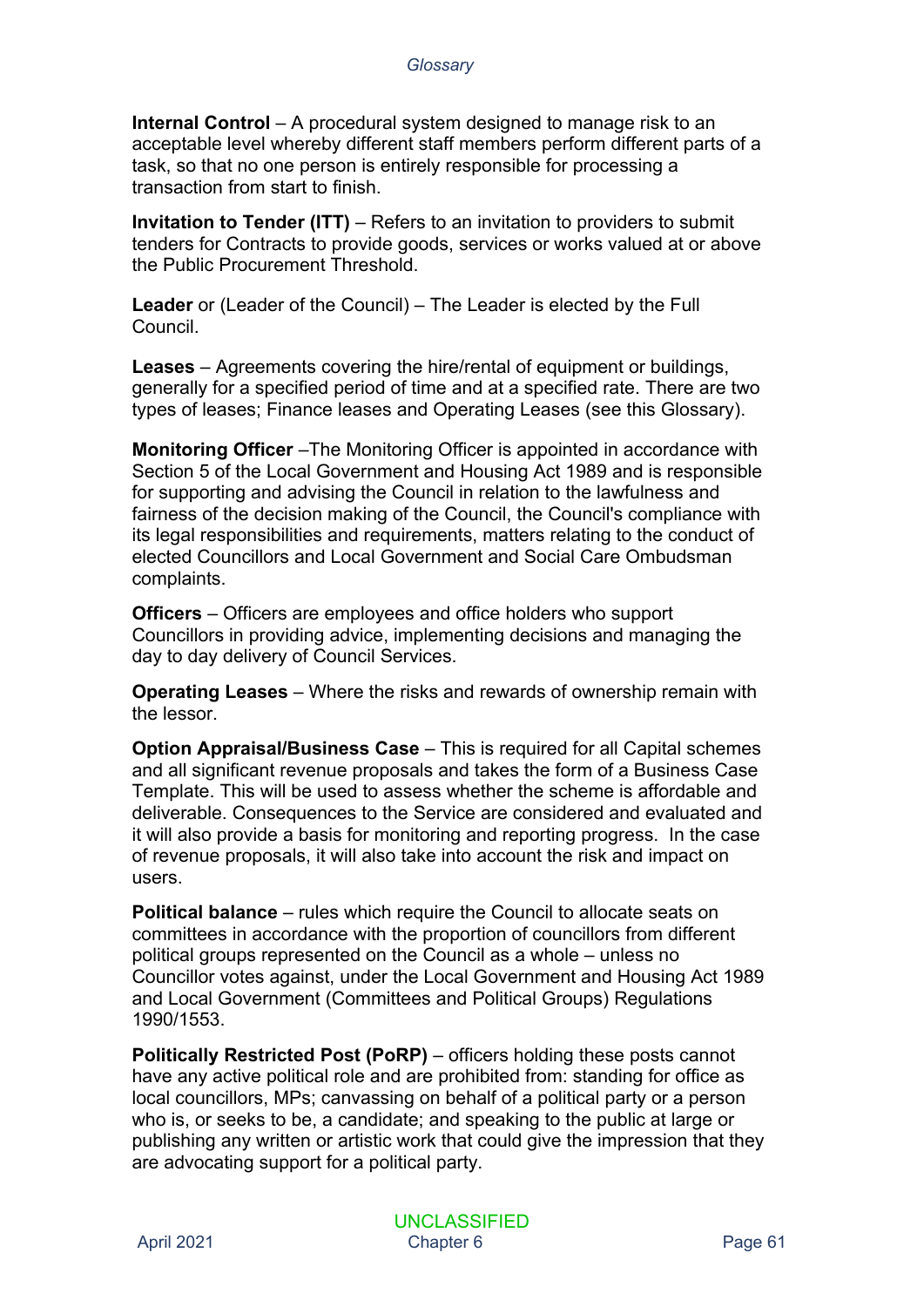**Procurement Manager** – The manager of the CPU and his/her delegated representatives unless otherwise instructed.

**Procurement Officer or Procuring Officer** – An Officer of the CPU who shall undertake the appropriate procurement activities to provide the Commissioning Officer with their requirements.

**Project Board** – A group of senior officers, led by the Senior Responsible Owner (SRO) who are accountable for the success of a Project and represent specific business, user and supplier interests. More information on the make-up and operation of a Project Board can be found in the Project Management Handbook which is published and maintained by the Authority's Programme Management Office.

**Project Gateway process** – A series of control measures put in place to ensure that all projects are instigated, approved, managed and delivered effectively. The Project Gateway process is overseen by the S151 Officer and described in detail in the Project Management Handbook.

**Proper Officer** – An officer designated in the Proper Officer Register in **Chapter 2 Part 5** to undertake certain functions required by law.

**Provision** – An amount set aside by the Authority for any liabilities of uncertain amount or timing that have been incurred. The main category is estimates of liabilities or losses already incurred but whose exact amount will be determined in the future (e.g. bad debts, obsolete stock).

**Prudential Borrowing Limits** – The maximum amount of borrowing that the Council can enter into at any one point in time during the year. This limit is set by Council prior to the start of the year to which it relates and cannot be breached under any circumstances.

**Public Procurement Legislation** – Legislation which regulates the purchasing by public sector bodies and certain utility sector bodies of contracts for goods, works or services. The law is designed to open up the public procurement market to competition and to promote the free movement of goods, services and works.

**Public Procurement Threshold** – The financial thresholds above which the Public Contracts Regulations apply to a proposed Contract. The Thresholds are updated every two years, with the next update being in January 2022. The Thresholds are summarised below:

|                         | Supply, Services <sup>1</sup><br>and Design<br><b>Contracts</b> | <b>Works</b><br>Contracts <sup>2</sup> | <b>Social and Other</b><br><b>Specific</b><br>Services <sup>3</sup> |
|-------------------------|-----------------------------------------------------------------|----------------------------------------|---------------------------------------------------------------------|
| Other public sector     | £189,330                                                        | £4,733,252                             | £663,540                                                            |
| Contracting authorities | (E214,000)                                                      | (€5,350,000)                           | (E750,000)                                                          |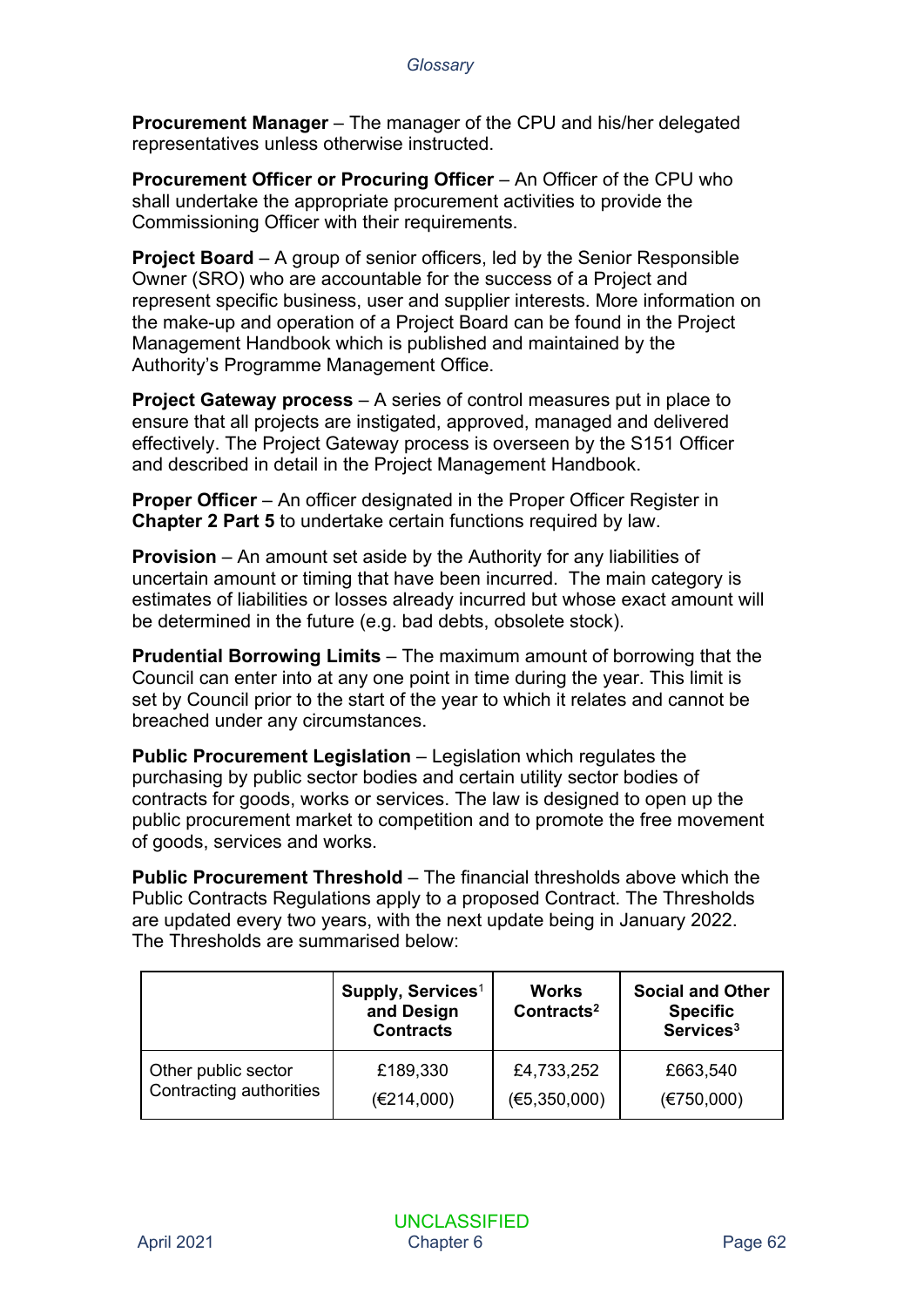<sup>1</sup> With the exception of the following services which have different thresholds or are exempt:

- Social and other specific services (subject to the light touch regime) Article 74
- Subsidised services contracts specified under Article 13
- Research and development services under Article 14 (specified CPV codes are exempt).

<sup>2</sup> With the exception of subsidised works contracts specified under Article 13.

<sup>3</sup> As per Article 74. Services are listed in Annex XIV.

**Revenue Account** – An Account which sets out the Council's income and expenditure for the year for non-capital spending.

**Revenue Expenditure** – Spending on the day-to-day running expenses of the Council. It includes expenditure on employees, premises, transport and supplies and services.

**Request for Quotation** – An invitation to providers to submit quotations for Contracts to provide goods, services or works valued between £25,000 and the relevant Public Procurement Threshold

**Ring Fencing** – Certain budgets agreed by the Chief Finance Officer are "ring-fenced". This means that under-spends on these budgets will return to balances and overspends will be met centrally. This is to reflect the fact that certain items of expenditure are either demand-led or so significantly influenced by extraneous factors that they are beyond the direct control of managers. Ring-fenced budgets include planning levies, external audit fees some public health grants and election expenses.

**Schemes of Delegation** – Schemes of Delegation are the documents that set out, for each Service, all authorisations and approval limits as delegated by the Heads of Service to Authorised Officers within their Service. Heads of Service are responsible for maintaining up to date and accurate Schemes of Delegation. (See also: Financial Schemes of Delegation)

**Scrutiny** – Scrutiny provides an opportunity for members of the Council to examine the way in which the Council provides its services, by questioning how and why decisions are made, and by making recommendations on existing and future Council policies, primarily focussed on Health and Wellbeing, Flood Risk Management and Crime and Disorder.

**Section 151 Officer (Chief Finance Officer)** – The financial adviser to the Council, Committees, Sub-Committees and Officers and the Authority's 'responsible financial officer' under relevant legislation who is responsible for the proper administration of the Council's financial affairs and occupies the post of Director of Finance and Customer Services.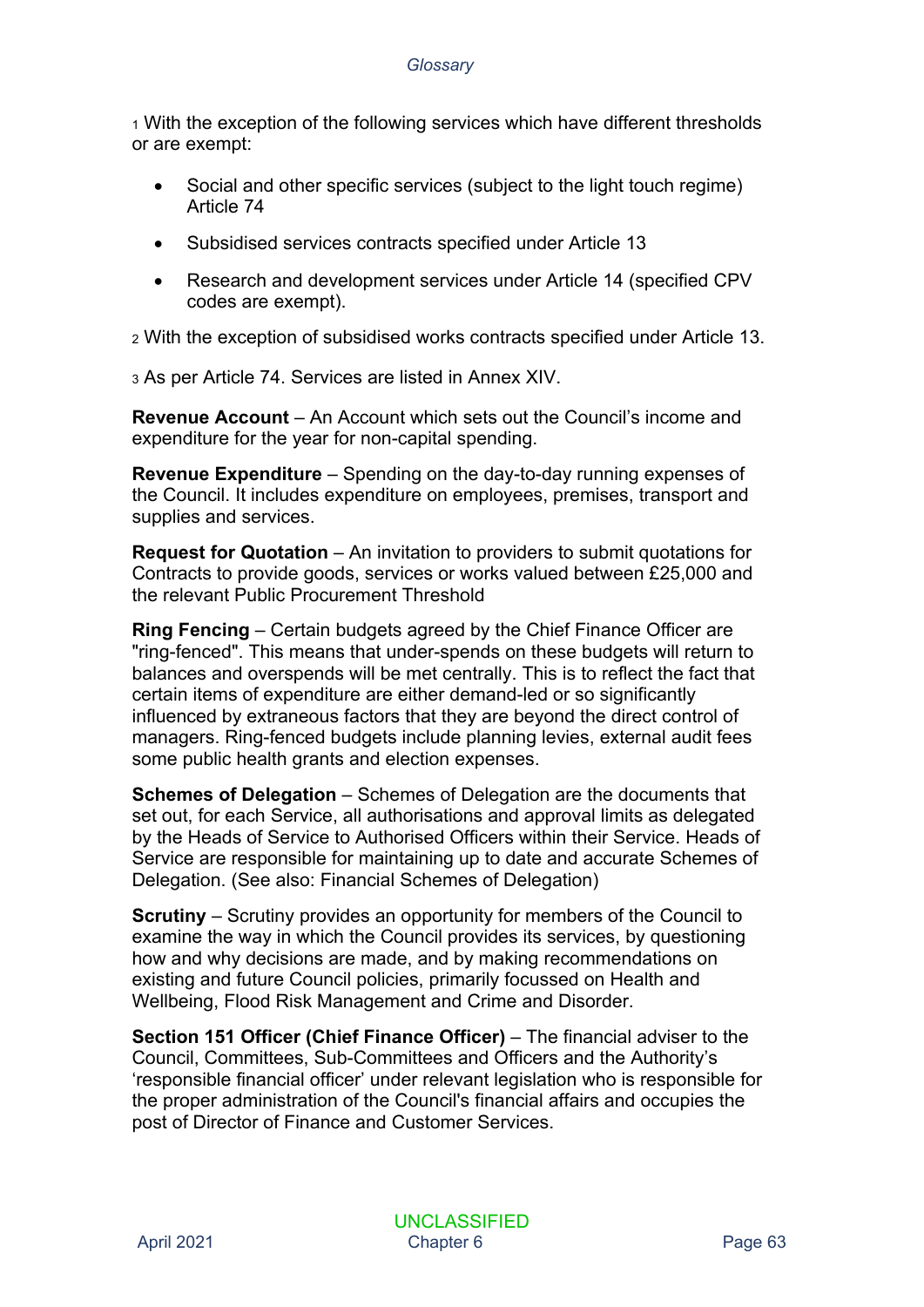**Service Plan** – A plan which outlines measurable Service aims for the year ahead, encompassing both core purpose and specific key objectives for any given year. The Plan will consider both inputs and outputs.

**Social Value** – The duty under the Public Services (Social Value) Act 2012 to have regard before a procurement as to how what may be commissioned or procured will improve the economic, social and environmental wellbeing of the area.

**Supplementary Estimate** – An approved increase to a Service revenue or capital budget during the financial year, funded centrally from reserves, contingencies or external funding sources such as grants or partner contributions, developer contributions, receipts or government grant.

**Statutory Officers** – Means the Head of Paid Service, the Monitoring Officer the Chief Finance Officer, the Director of Adult Services, Director of Children's Services and the Director of Public Health.

**Statutory Protected Officers** – Means the Head of Paid Service, the Monitoring Officer and the Chief Finance Officer.

**Third Party Fund(s)** – Funds provided by outside bodies or individuals in support of Council activities, establishments or clients. Can sometimes be known as trust funds.

**Underspend** – An underspend results when the net costs of a budget holder are lower than the net budget for the year.

**Virement** – A transfer of amounts from one budget heading to another within, or between, Heads of Service or changes to Capital budgets funded from within the existing Capital programme.

**Verifying Officer** – an Officer who will confirm that the Form of Tender is signed and that terms and conditions are agreed by all providers. They may be an Officer of the CPU or Legal Services.

**Waiver** – A process whereby approval may be granted to disregard some of the Procedure Rules or the requirements of competition.

#### **Note that**:

- Copies of Acts, Orders and Regulations are available at: legislation.gov.uk

- Note that any reference in this Constitution to legislation that is repealed and re-enacted is to the subsequent legislation that replaced it (in accordance with section 17 Interpretation Act 1978.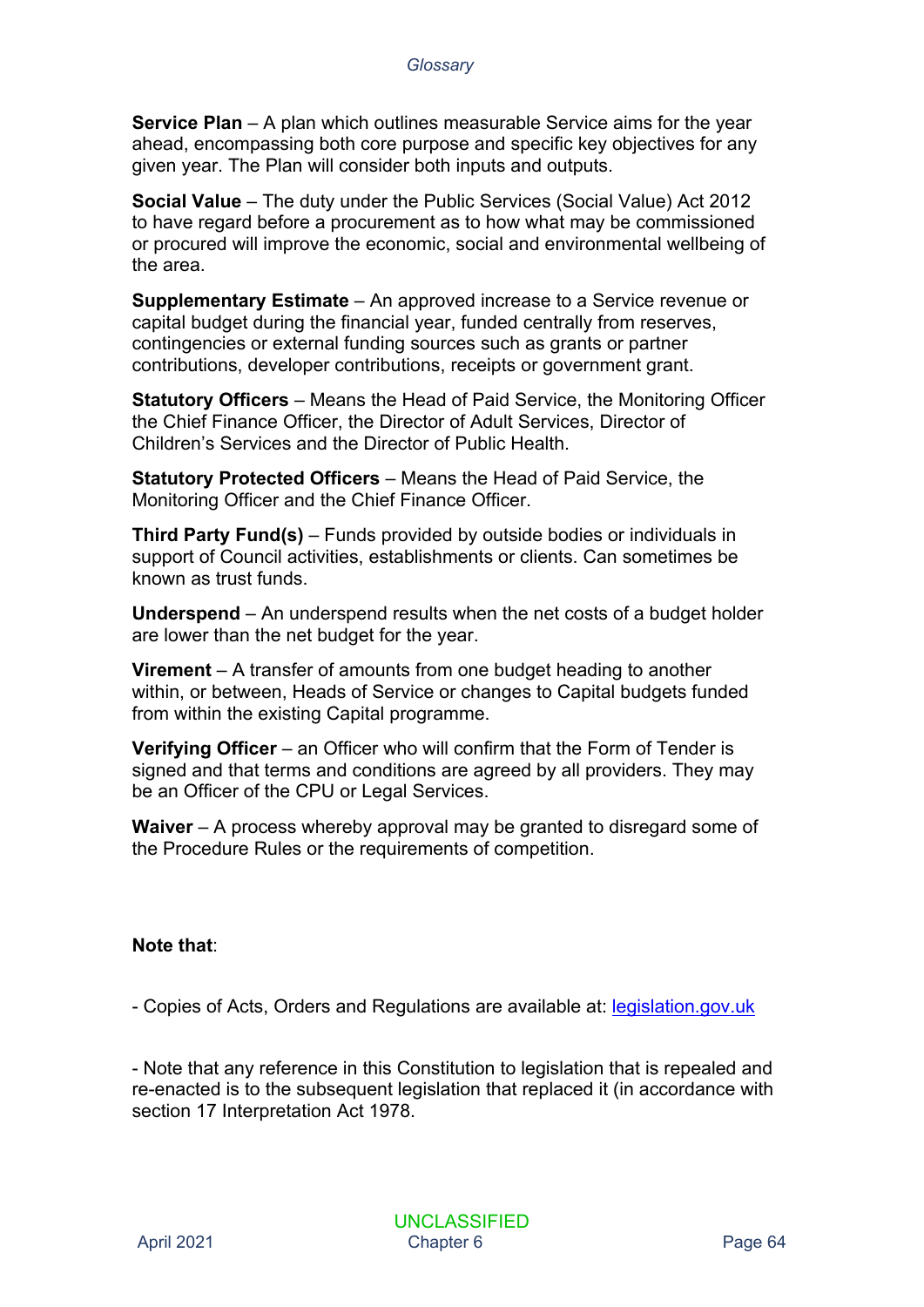## **Chapter 7**

## **List of Associated Documents**

This Constitution contains references to a number of documents that are not reproduced in full within it, but which can be accessed electronically from it via hyperlinks to the necessary content.

These hyperlinked documents are listed below, together with their status<sup>3</sup> and ownership:

*Tier 1*

| <b>Document</b>                          | Owned by                          | Page |
|------------------------------------------|-----------------------------------|------|
| Local Ward Member Protocol <sup>4</sup>  | <b>Corporate Policy Committee</b> |      |
| <b>Scheme of Councillors' Allowances</b> | Council                           |      |

#### *Tier 2*

| <b>Document</b>                                                                                            | Owned by                          | Page |
|------------------------------------------------------------------------------------------------------------|-----------------------------------|------|
| <b>Job Description of Committee Chairs</b>                                                                 | <b>Corporate Policy Committee</b> |      |
| <b>Whistleblowing Policy</b>                                                                               | Audit and Governance Committee    |      |
| <b>Planning Protocol of Conduct in relation</b><br>to the Determination of Planning Matters                | <b>Strategic Planning Board</b>   |      |
| Protocol on Public Speaking Rights at<br><b>Strategic Planning Board and Planning</b><br><b>Committees</b> | <b>Strategic Planning Board</b>   |      |
| <b>Mayoralty Code of Practice</b>                                                                          | <b>Corporate Policy Committee</b> |      |
|                                                                                                            |                                   |      |

<sup>3</sup> *These hyperlinked documents have been given a status, as set out below:*

Tier 1 links are links which take readers to documents which are required to be part of the Constitution *and will need to be updated from time to time but which are self-standing.*

Tier 2 links are links which take readers to documents which support the Constitution but are not required *legally to be part of it – sometimes referred to as "ancillary documents".*

*Tier 3 links are links which take readers to documents completely outside the Constitution and possibly outside the Council itself but where it is useful to signpost readers to a particular source.*

<sup>4</sup> *Although not required by law, this is being treated as a Tier 1 Hyperlink.*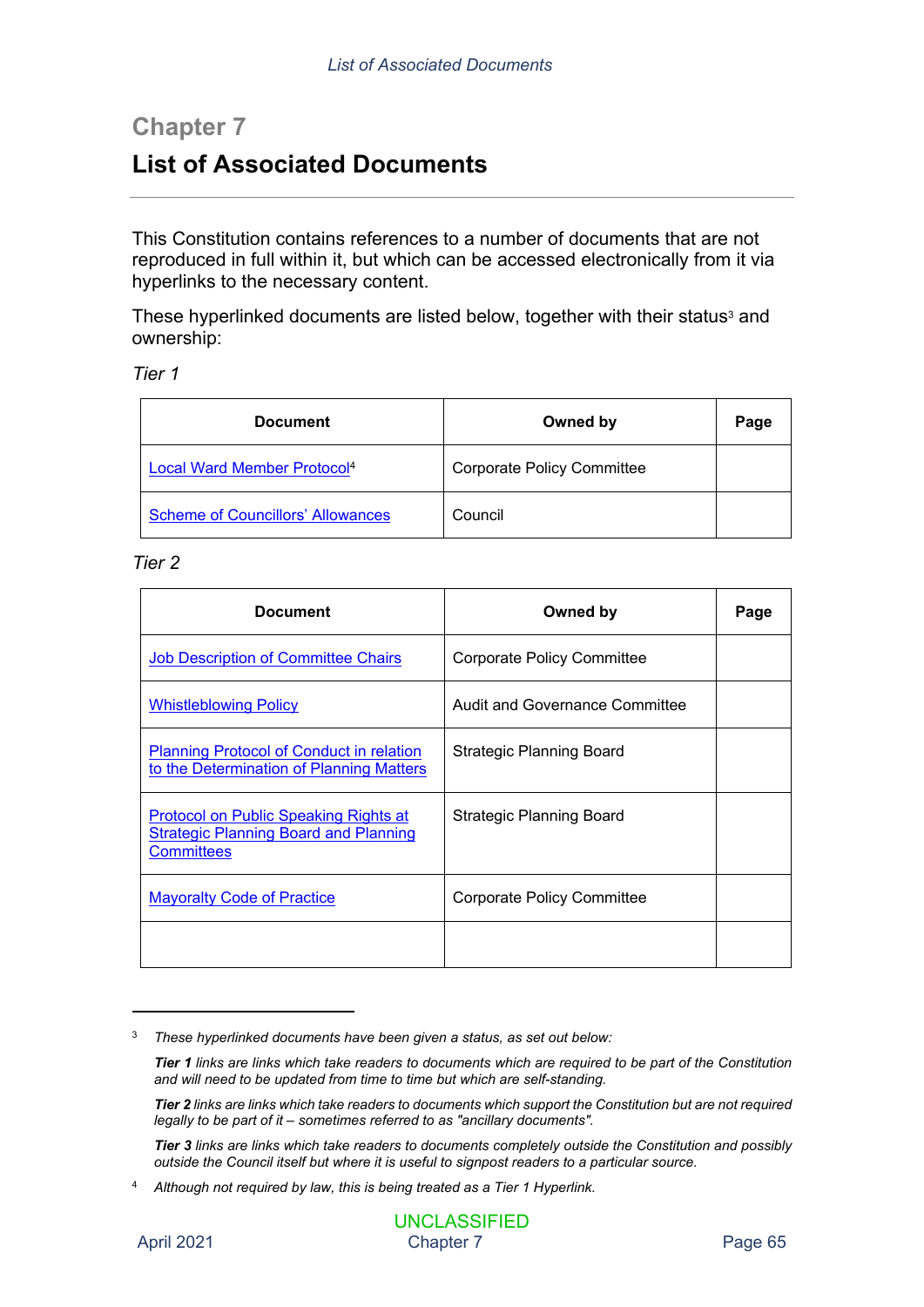#### *Tier 3*

| <b>Document</b>                                              | Owned by                                          | Page |
|--------------------------------------------------------------|---------------------------------------------------|------|
| <b>Election Schedule</b>                                     | <b>The Council</b>                                |      |
| <b>List of Council Wards</b>                                 | <b>The Council</b>                                |      |
| <b>List of Councillors</b>                                   | <b>The Council</b>                                |      |
| <b>Political Composition of the Council</b>                  | <b>The Council</b>                                |      |
| <b>Register of Members' Interests</b>                        | <b>Democratic Services</b>                        |      |
| <b>Council Senior Management Structure</b>                   | <b>Chief Executive</b>                            |      |
| <b>Complaint Form</b>                                        | <b>Chief Executive</b>                            |      |
| <b>Ombudsman Complaint Form</b>                              | <b>Chief Executive</b>                            |      |
| <b>Forward Plan</b>                                          | <b>Democratic Services</b>                        |      |
| <b>Local and Regional Organisations</b>                      | <b>Chief Executive</b>                            |      |
| <b>Specific Delegation Register</b>                          | <b>Monitoring Officer</b>                         |      |
| <b>IDC Handbook</b>                                          | <b>Monitoring Officer</b>                         |      |
| <b>Governance, Risk and Control</b>                          | <b>Executive Director (Corporate</b><br>Services) |      |
| <b>Financial Reporting</b>                                   | <b>Executive Director (Corporate</b><br>Services) |      |
| <b>Accountability Arrangements</b>                           | <b>Executive Director (Corporate</b><br>Services) |      |
| <b>Complaints</b>                                            | <b>Executive Director (Corporate</b><br>Services) |      |
| Ombudsman                                                    | <b>Executive Director (Corporate</b><br>Services) |      |
| <b>Cheshire Police and Crime Panel Terms</b><br>of Reference | <b>Cheshire Police and Crime Panel</b>            |      |